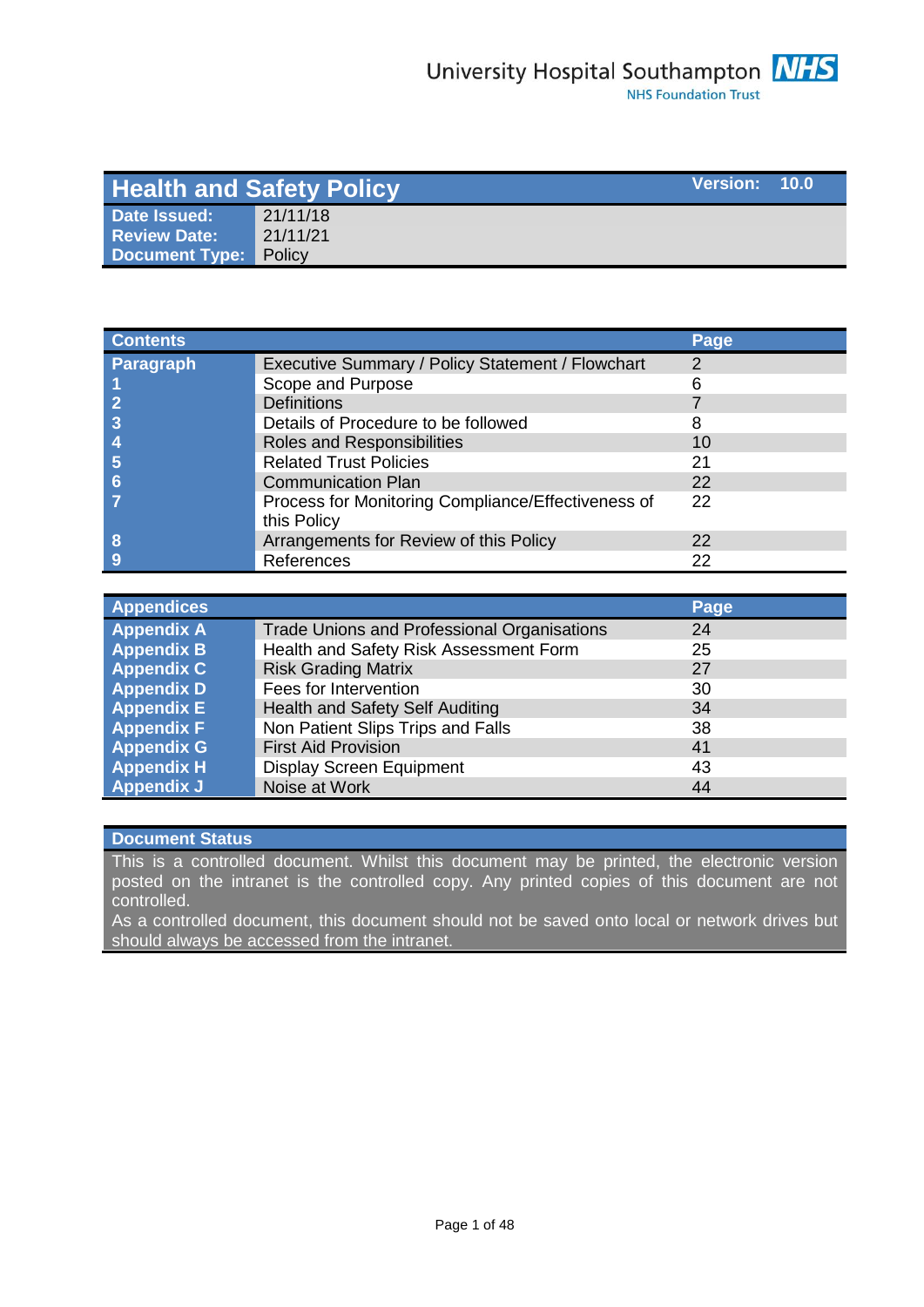# **Executive Summary**

The Health and Safety at Work etc. Act 1974 (HASAWA) places the duty on an employer to ensure, so far as is reasonably practicable, the health, safety and welfare of all employees and others who may be affected by its acts or omissions. This includes the provision and maintenance of safe plant, machinery, equipment and safe systems of work. Although the ultimate responsibility for compliance with the Act rests with employers, every employee also has a responsibility to ensure that no one is harmed or put at risk as a result of their acts or omissions during the course of their work.

It shall be the duty of every employer to conduct his undertaking in such a way as to ensure, so far as reasonably practicable, that persons not his employment who may be affected thereby are not thereby exposed to risks to their health or safety (Section 3 HASAWA)

Compliance with the Health and Safety at Work Act is a legal requirement. As such, an offence, committed under the Act would constitute a criminal offence and could lead to prosecution, resulting in a fine and/or a term of imprisonment.

If the Trust commits an offence which is a material breach in the opinion of the Health & Safety Executive (HSE) inspector, or if there is or has been a contravention of health and safety law then a notice may be issued to the Trust.

If a notice is issued or the inspector sees a material breach of the law, the trust will have to pay a fee. Reference **Appendix D**

In addition to the Health and Safety at Work Act 1974, other Regulations, Approved Codes of Practice, Guidance Notes and Directives will apply. The Trust uses the Health & Safety Executive (HSE) model HSG 65 (see page 3) as a method of ensuring that the work of the Trust is conducted in a safe manner as far as is reasonably practicable.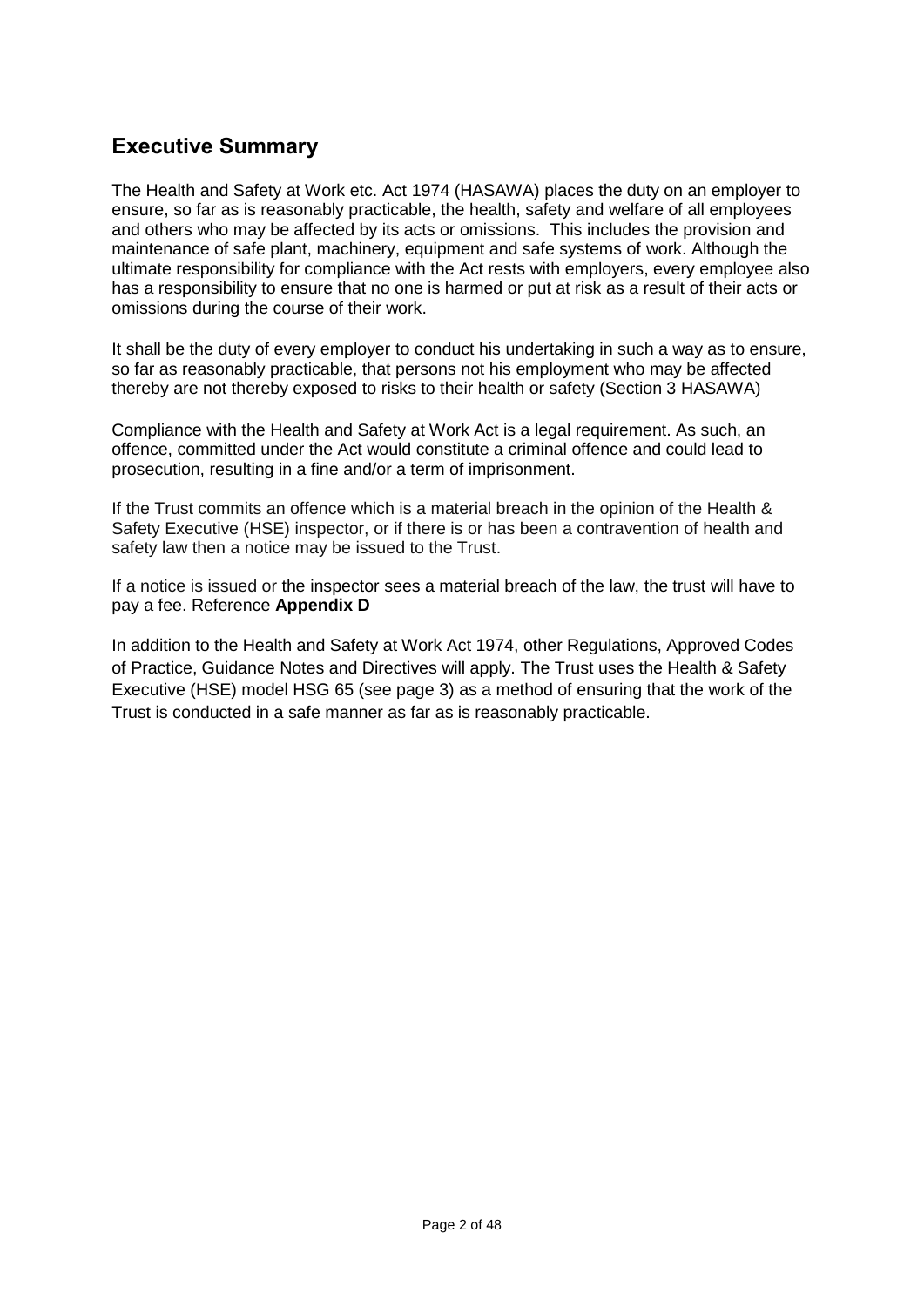

# **HSG65: Managing for Health and Safety (Third Edition)**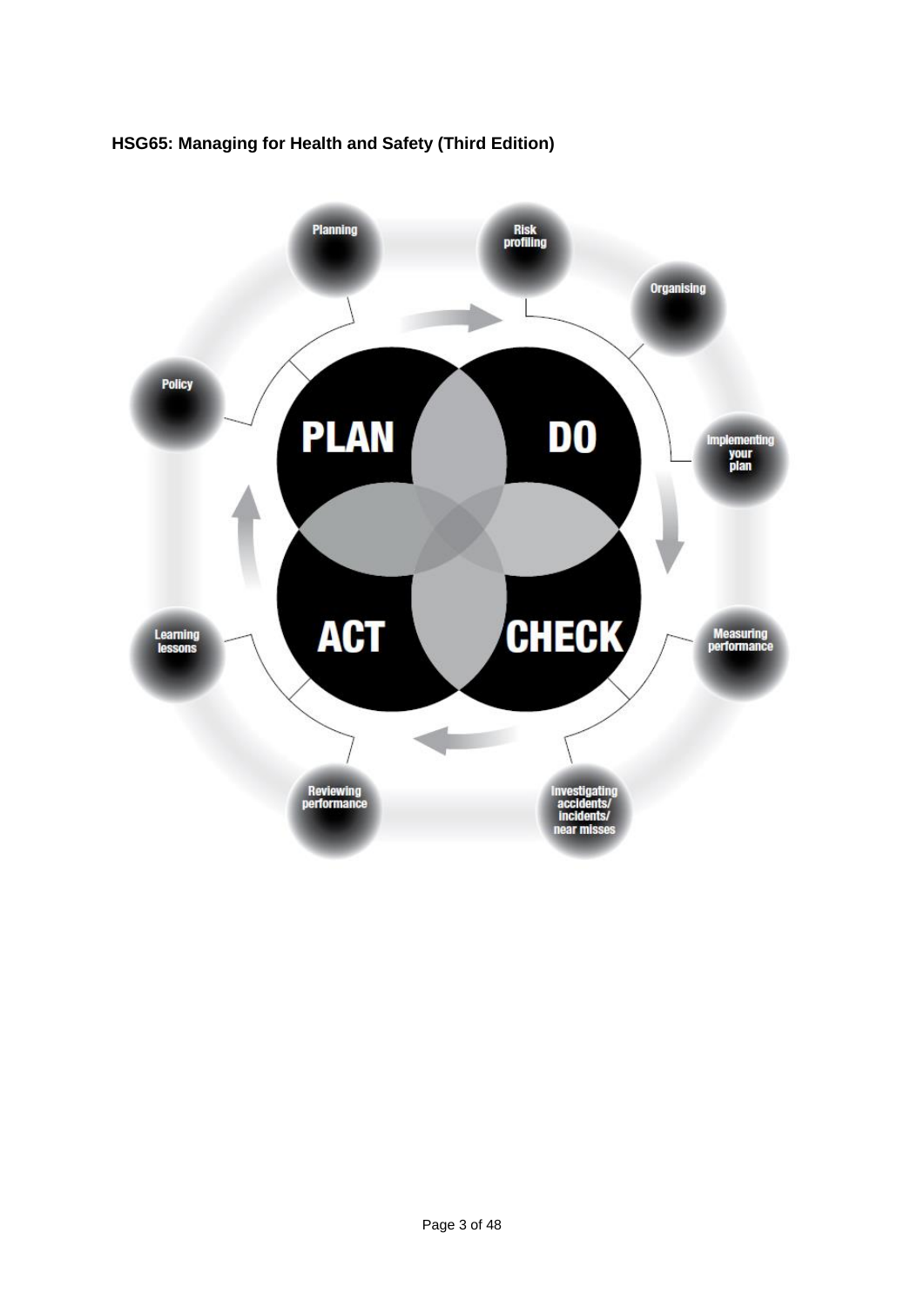# **Health and Safety Policy - Flow Chart**

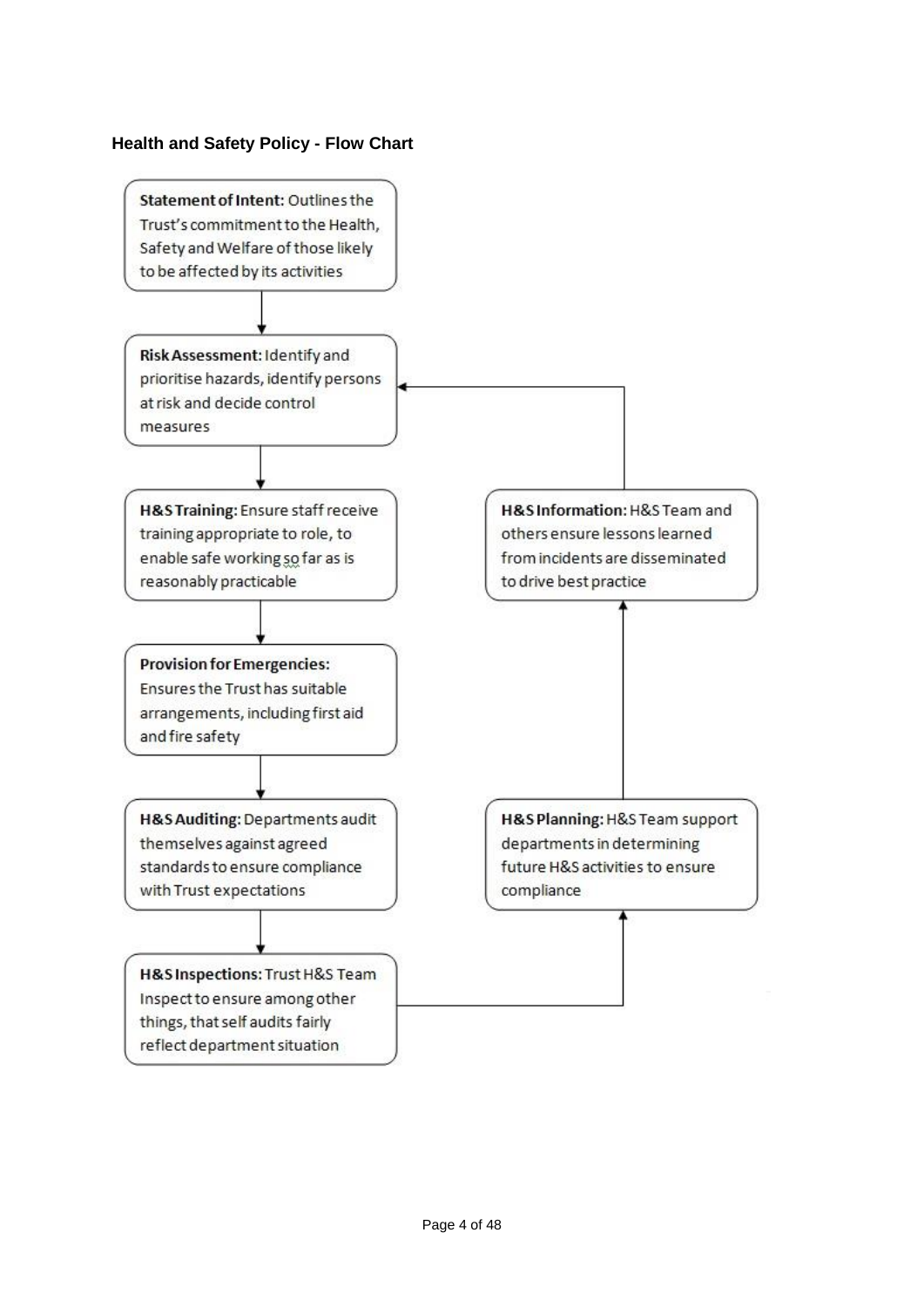# **UNIVERSITY HOSPITAL SOUTHAMPTON NHS FOUNDATION TRUST**

# **Health & Safety Policy Statement of Intent**

The University Hospital Southampton (UHS) NHS Foundation Trust Board of Directors and I are totally committed to ensuring the health, safety & wellbeing of all staff, patients, contractors and members of the public who are in any way affected by the undertaking of UHS's activities.

We will ensure the provision of appropriate resources, including staff, finance and equipment in a timely manner so as to conduct our activities in accordance with all statutory and regulatory requirements, seeking to exceed such requirements wherever reasonably practicable.

We will develop and implement a range of policies and procedures in support of this statement and will ensure their effective communication to all staff and contractors.

We will seek to embrace best practice from the wider healthcare community and will proactively seek out innovative and dynamic initiatives that will assist UHS in achieving the highest levels of safety performance and delivering the highest standards of clinical care, reviewing and amending our policies and procedures on a continuous basis.

It will not be acceptable for any hazard, risk or safety incident to be ignored by any member of staff, or contractor, and we will ensure that systems and processes exist to identify and mitigate risk as well as for reporting, investigating and learning from incidents when they do occur.

In delivering these aims, the Board expects and requires all staff and contractors to conduct themselves in a safe manner at all times and to engage with the Board in any and all safety initiatives that it identifies and implements in order to deliver continual safety improvement

laHeal

**Paula Head Chief Executive University Hospital Southampton NHS Foundation Trust**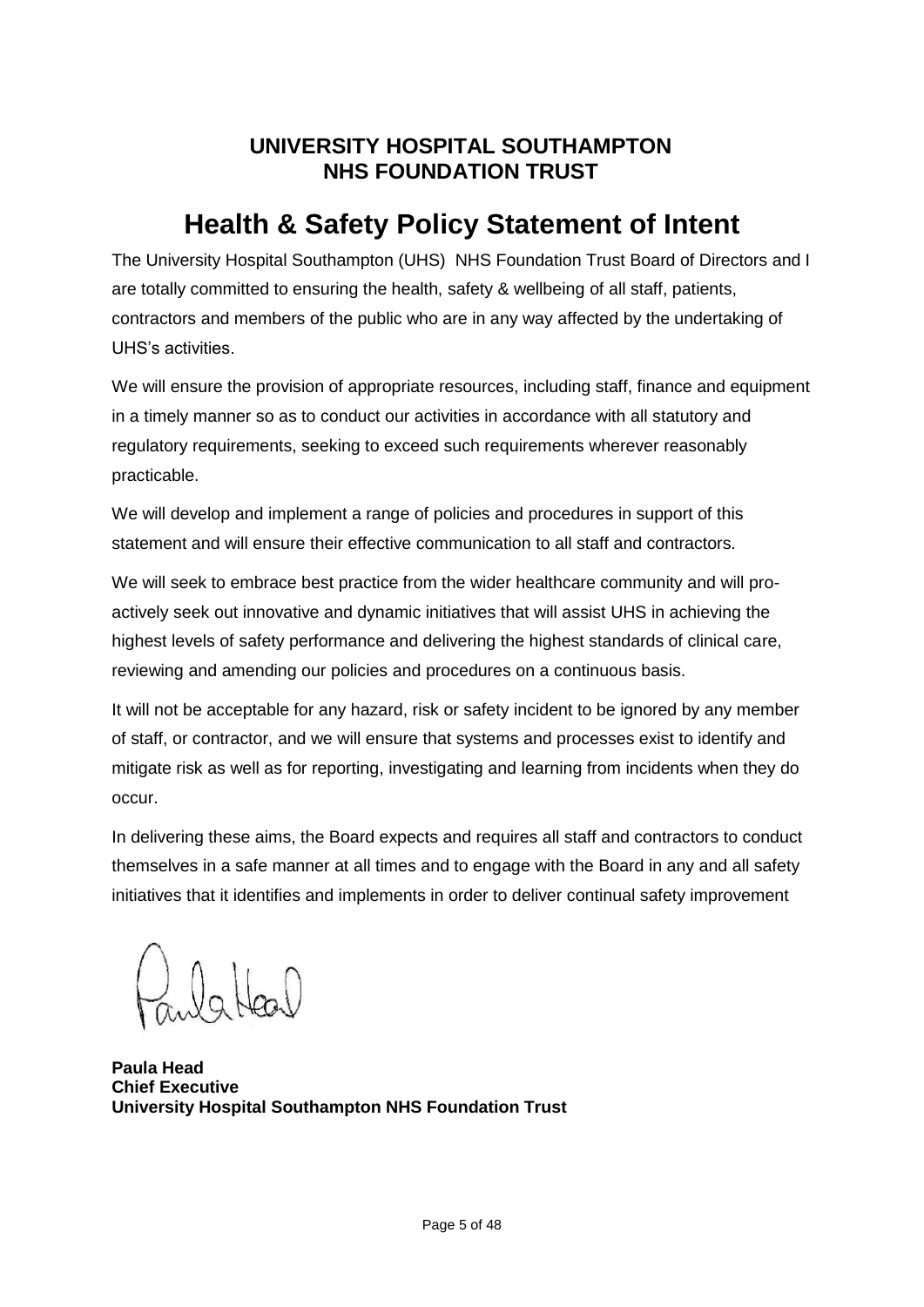# **1 Scope and Purpose**

This policy sets out the principles and arrangements by which University Hospital Southampton (UHS) Foundation Trust base both their commitment to Health and Safety and their compliance with legislation. The policy forms part of the UHS's overall approach to staff and patient safety as set out in the Health and Safety and Patient Safety Strategies.

This policy applies to all staff employed by the Trust, either directly or indirectly, and to any other person or organisation which uses Trust services or premises for any purpose. It will also apply to bank, temporary staff, volunteers, young workers, staff working from home and contractors working on Trust business. The principles of this policy shall apply to all Trust work activities, regardless of who has or is supplying or providing them.

The aims of this policy are to:

- o Outline the requirements of Health & Safety Regulations, Health & Safety Guidance and Approved Codes of Practise that apply to the Trust.
- $\circ$  To inform managers and staff as to their roles and responsibilities with respect to these.
- $\circ$  To demonstrate the Trust's commitment to reducing accidents and incidents causing ill-health as well as other environmental hazards and risks in the workplace
- $\circ$  To set out the organisation's arrangements for Health and Safety in accordance with HSG 65
- o To set out the organisation's training requirements for Health & Safety

The objectives of this policy are to:

- o To ensure that the Trust has a proactive management system in place to enable it to comply with all relevant statutory health and safety legislation.
- $\circ$  To reduce the numbers of accidents and incidents which cause harm
- $\circ$  To prevent foreseeable accidents or incidents so far as is reasonably practicable by undertaking suitable and sufficient risk assessments
- $\circ$  To demonstrate how UHS complies with its Statutory Health and Safety compliance against Legislation, Regulations, Approved Code of Practice (ACOPs), best practice, etc
- $\circ$  To prevent reoccurrence of adverse events as far as is reasonably practicable
- $\circ$  To ensure compliance with relevant NHS Litigation Authority standards, Care Quality Commission (CQC) Essential Standards of Quality and Safety and other Department of Health (DoH) requirements such as Health Technical Memorandum (HTM) or Health Building Note (HBN) where practicable.
- o To ensure that contractors recognise their duty of care to the Trust and their employees and will be bound by their terms of contract to comply with The Health and Safety at Work Act, subordinate regulations and the Trust Consultant's and Contractor's Handbook'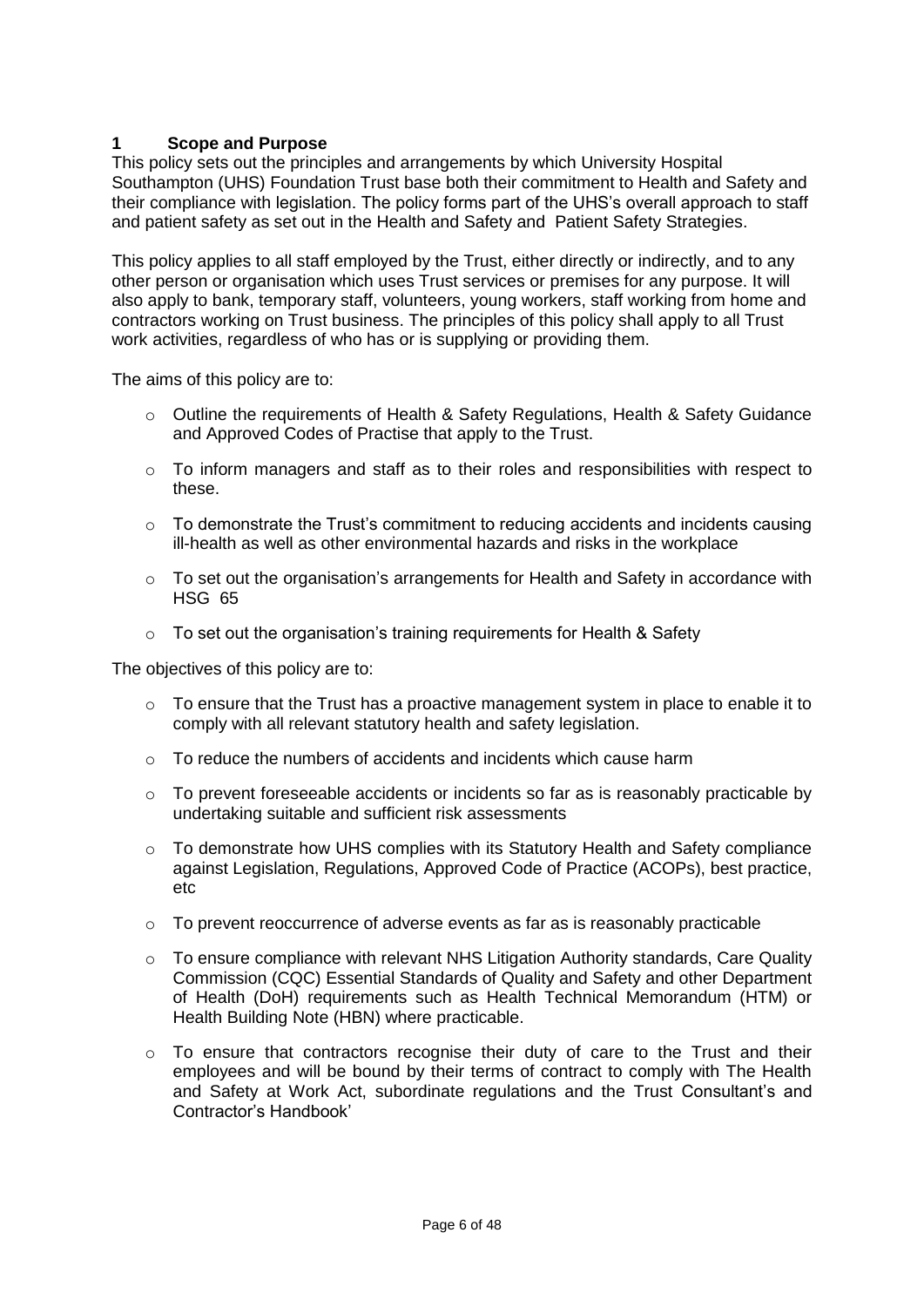# **2 Definitions**

- $\circ$  Reasonably Practicable: means that you have to take action to control the health and safety risks in your workplace except where the cost (in terms of time and effort as well as money) of doing so is "grossly disproportionate" to the reduction in the risk.
- o Competency: knowledge, skills, qualifications, training, experience or ability to undertake a particular job, the term 'competent person' also refers to the roles and responsibilities of those managing health & safety matters
- o Employee: means any member of staff who holds a contract of employment directly with the Trust
- $\circ$  Contractors: persons or agencies engaged by the Trust to provide a specific service. This includes bank staff, agency staff, staff employed by other Trusts, organisations and agencies occupying Trust premises
- o Hazard: a hazard is anything with the potential to cause harm e.g. chemicals, electricity, working at height, noise etc.
- o Risk: the likelihood that the hazard will actually cause harm, injury or damage; it also considers the consequences, extent and outcome of a hazardous event occurring
- $\circ$  Suitable and Sufficient: that all significant hazards have been identified, the risks have been properly evaluated considering likelihood and severity of harm, measures necessary to achieve acceptable levels of risk have been identified, actions have been prioritised to reduce risks, the assessment will be valid for some time, actual conditions and events likely to occur have been considered during the assessment, everyone who may be harmed has been considered
- o Young person: is anyone under eighteen years of age (young people). The law on working time defines a young worker as being below 18 years of age and above the Minimum School Leaving Age.
- o Approved Code of Practice (ACOPs): Approved Codes of Practice give practical guidance on compliance.
- $\circ$  Volunteer: A person carrying out work activities within the Trust, for the benefit of staff, patients and/or visitors without reward in cash or kind, and on behalf of one of the Trust's recognised volunteer groups. Reasonable expenses received from the recognised volunteer group will not affect a volunteer's status.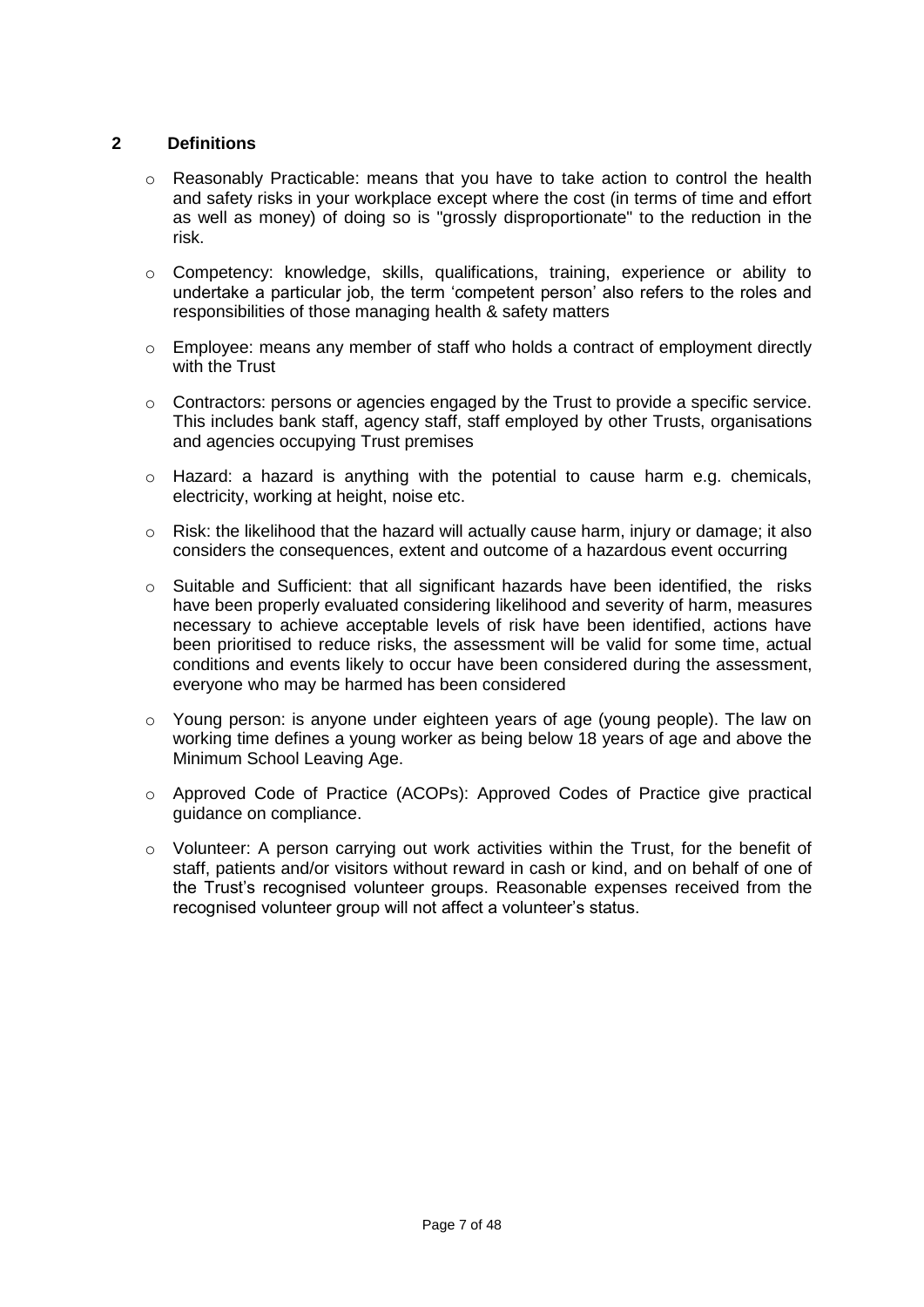# **3 Details of Procedure to be followed**

# **3.1 Risk Assessment**

The law places an 'absolute duty' on employers to carry out risk assessments, which should be a record of:

- identified hazards arising from or in connection with the work;
- who will be affected by the hazards:
- the control measures in place or proposed control measures;
- evaluation of the risk
- review date

Health & Safety Risk assessments are required to be undertaken for tasks/ environments/ situations identified as presenting a *significant* risk of injury either to Trust staff, visitors or patients. Risk assessments should be completed using the Trust's Generic Health & Safety Risk Assessment Form **Appendix B,** and scored according to the guidance in **Appendix C,** and these should be monitored and reviewed in the following circumstances:

- whenever there is a significant change e.g. staff, environment or equipment;
- after an accident or 'near miss';
- after non compliance identified through audits and inspection programmes
- at least annually

Risks that cannot be managed and actioned locally should be escalated to the risk register following guidance contained in the Risk Management Policy and Procedures

Health & Safety Risks relating to the following hazards, should be identified and recorded using the specialised risk assessment forms contained in the related Trust policies, listed under section 5 of this policy:

- Ionising or Non-Ionising radiation including lasers and other intense light sources
- Magnetic Resonance (MR) fields
- COSHH,
- Visual Display Unit use,
- Moving and Handling of patients or equipment
- **Stress**

#### **3.2 Health and Safety Training**

Details of training course dates and registration information, Statutory and Mandatory Training, Corporate Induction and refresher training are advertised on the Virtual Learning Environment (VLE) and details of training requirements are outlined in the Training Needs Analysis.

Specific training including local induction related to the particular work activity must be provided by managers. Where the use of specialist equipment or work practices is required, suitable training will be arranged by the relevant manager.

A range of Health and Safety training courses is provided for managers and staff by the Health & Safety Manager/Advisor/Moving & Handling Adviser. These include:

- H&S Lead coordinators
- H&S Risk Assessments
- Control of substance hazardous to health (COSHH)
- Moving and Handling clinical handling leads
- Moving and Handling load handling leads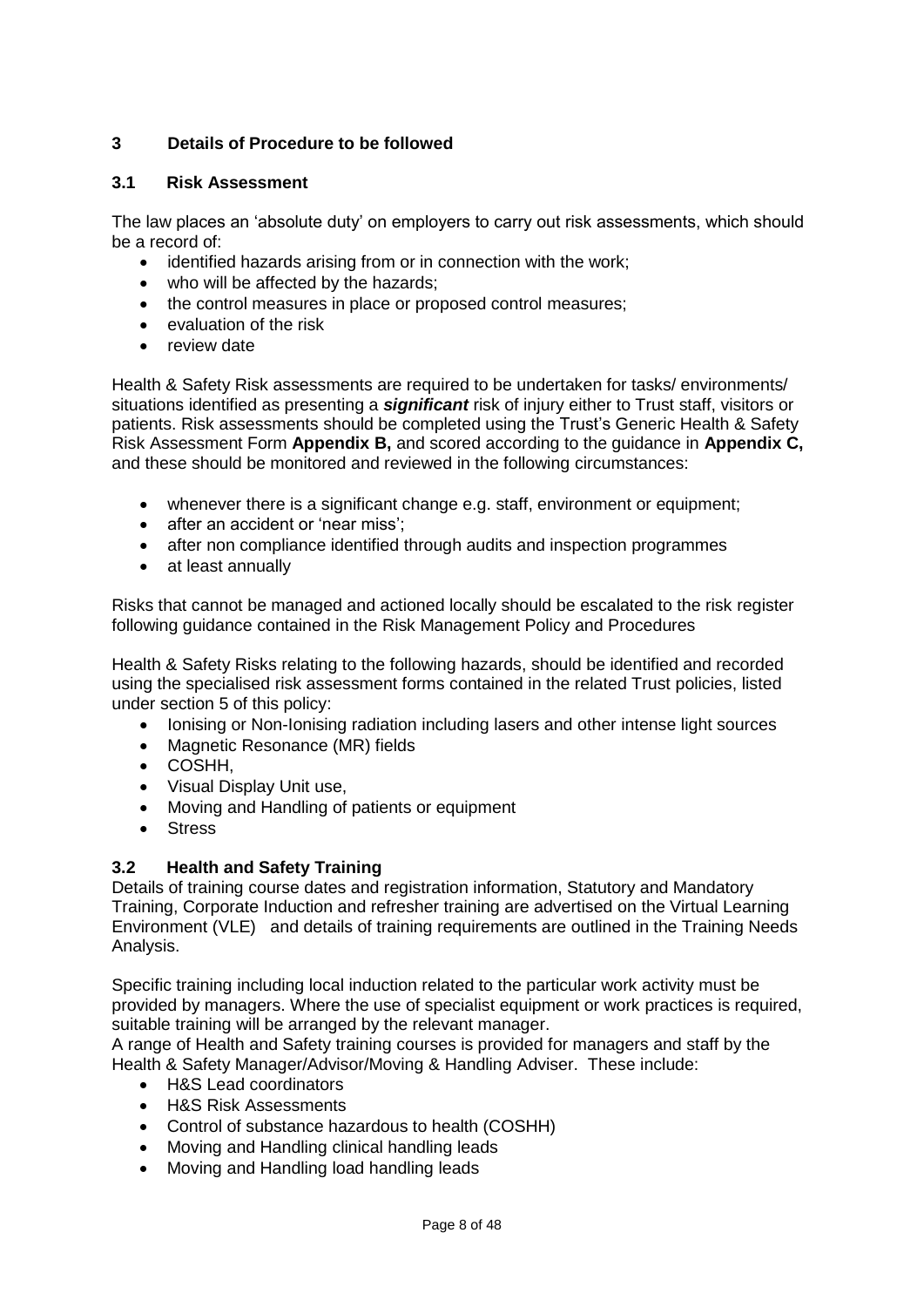# **3.3 Auditing**

Departments will carry out a health and safety self-audit annually, following the process outlined in Appendix E. Once self audits are submitted to the Health and Safety team, the team will summarise results and report to the Corporate Health and Safety Committee and QGSG.

Self audit returns will be followed up in Health and Safety Tours in departments, and in incident investigations and inspections.

#### **3.4 Non Patient Slips Trips and Falls**

Non Patient Slips Trips and Falls will be controlled as outlined in Appendix F.

#### **3.5 Provision for Emergencies**

Planning for fire emergencies is the responsibility of the Fire Safety Advisor and controlled as outlined in the **Fire Safety Management Policy**.

Spillages of hazardous substances are managed according to the COSHH policy

Planning and provision of first aid is managed as outlined in Appendix G to this policy

#### **3.6 Incident Reporting.**

All staff are expected to report accidents and incidents using the "Safeguard" incident reporting system, from where appropriate managers will investigate and take appropriate remedial actions.

Incidents reportable to the Health and Safety Executive under the RIDDOR Regulations must be brought to the attention of the Health and Safety Team, who will investigate and report appropriately. Guidance on which incidents are reportable under RIDDOR is available on StaffNet at [http://staffnet/Working](http://staffnet/Working-here/Staffessentials/Staffhealthandsafety/RIDDOR.aspx)[here/Staffessentials/Staffhealthandsafety/RIDDOR.aspx](http://staffnet/Working-here/Staffessentials/Staffhealthandsafety/RIDDOR.aspx)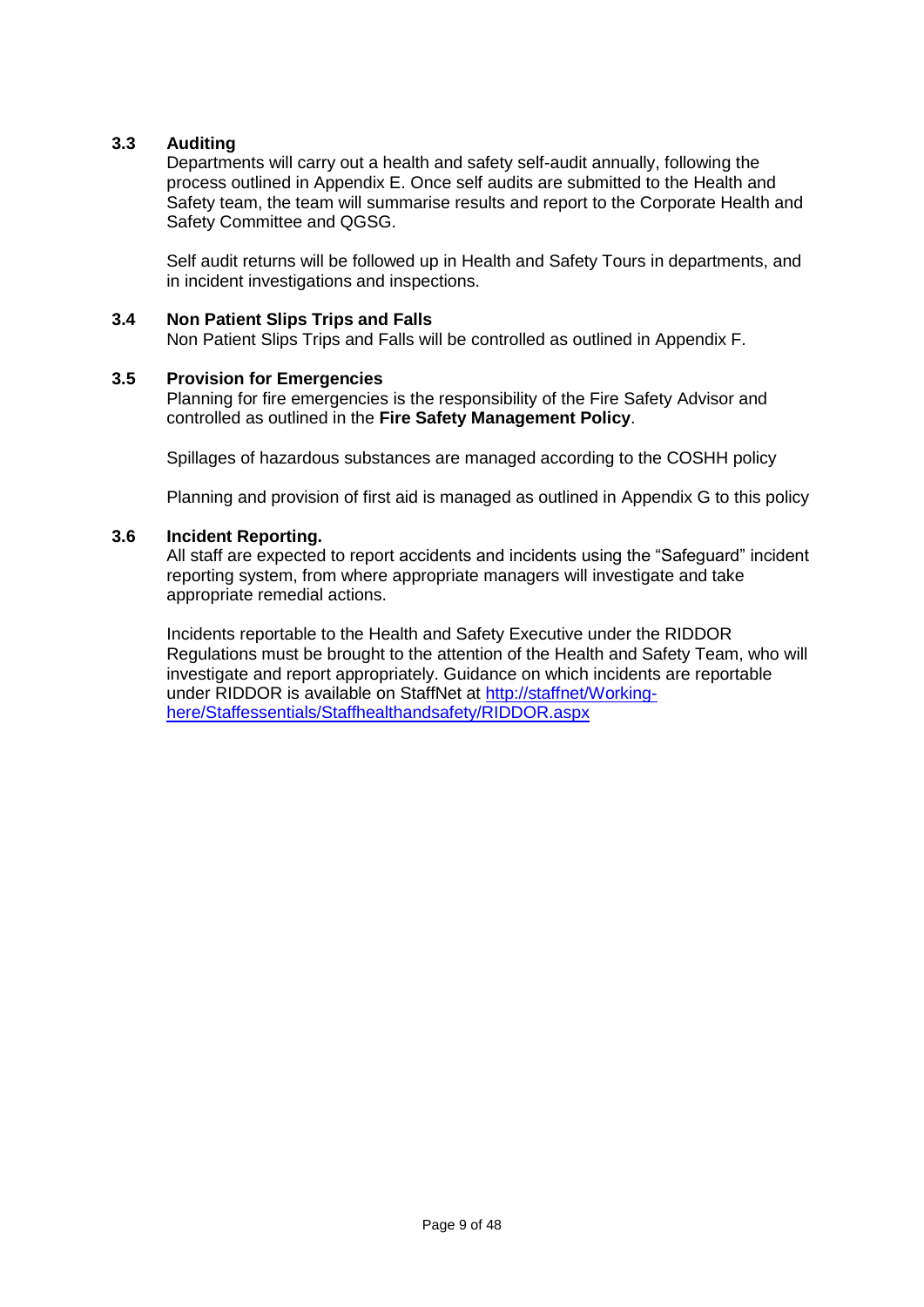# **4 Roles and Responsibilities**

#### **4.1 Chief Executive**

The Chief Executive (CEO) has overall responsibility to provide a safe environment throughout the Trust, ensuring compliance with the requirements of The Health and Safety at Work etc, Act 1974, all subordinate Health and Safety Regulations, ACOPs & Guidance, the requirements of this policy and any subsequent amendments to these.

The CEO has overall accountability for the safety of any member of staff, patient, visitor, contractor, and others, whilst they are on those Trust premises under their control. The CEO is also responsible for the health and safety of other stakeholders and neighbours who may be affected by the work and undertakings of the Trust. The CEO has overall responsibility to make arrangements to ensure:

- That the requirements of the Trust's Health and Safety Policy are organised, planned and implemented
- That the Trust Board is informed of relevant health and safety matters affecting the Trust, its employees, contractors, patients, neighbours, other stakeholders and the wider public
- That suitable and sufficient resources and support are provided for the training and development of Trust staff in all relevant health and safety matters
- That monitoring, measuring, reviewing and auditing of the Trust's health and safety performance is undertaken
- That the Trust's Health and Safety plans and performance are discussed at Board level

#### **4.2 Director of Nursing and Organisational Development**

The Director of Nursing and Organisational Development, in liaison with the Medical Director, has delegated executive responsibility for health and safety in particular for:

- Informing the Board on all relevant health & safety management issues, including alerting the Board to the requirements of this policy and any actual or potential breaches of Health and Safety Legislation
- Ensuring, through the Quality Governance Committee structure, that relevant persons are consulted with and informed of any changes that may substantially affect their health and safety e.g. in procedures, equipment or ways of working
- Ensuring clear lines of accountability throughout the organisation for the management of health and safety and that all staff groups are represented in the Quality Governance Committee structure
- Ensuring that staff are provided with information on the likely risks and dangers arising from Trust work and activity, introduce measures to reduce or get rid of those risks and inform staff as to what they need to do if they have to deal with a risk or danger
- Putting arrangements in place to get competent people to help them satisfy health and safety legislative requirements
- Ensuring co-ordination and co-operation on health and safety matters between the Trust, its neighbours, contractors and any other relevant stakeholder
- Ensuring that suitable plans are in place to manage health and safety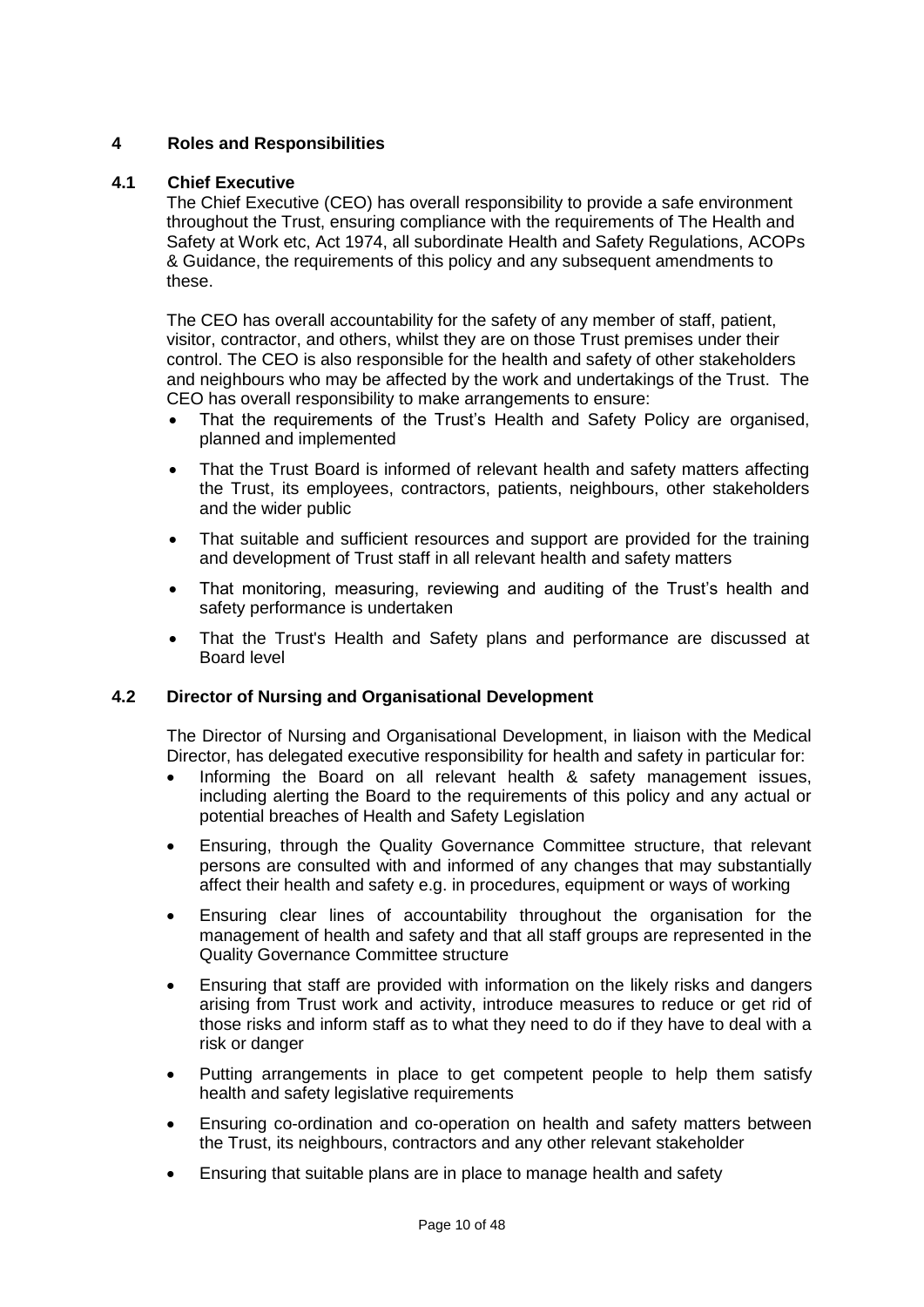Ensuring that adverse health and safety consequences of introducing new technology, equipment or procedures and ways of working are mitigated so far as is reasonably practicable

#### **4.3 Executive and non-Executive Directors**

All Executive and Non Executive Directors have corporate responsibility to provide a safe working environment and shall ensure adequate arrangements and resources are provided to implement the requirements of this policy, all relevant Safety Regulations and any associated procedures and safe systems of work; and apply this within their respective areas of responsibility.

They ensure that health and safety arrangements are adequately resourced and that they obtain competent advice and that they review reports, performance and action plans to ensure compliance.

They recognise that it is a criminal offence for a company to fail in any of the duties imposed by the Act, and an accident may give rise to civil liability as well. Directors can be prosecuted for the criminal offence as well as the organisation.

#### **4.4 Director of Quality**

- Is the operational lead for health and safety, reporting to the Director of Nursing and Organisational Development
- Deputise and carry out the duties of the Director of Nursing and Organisational Development in their absence

#### **4.5 Divisional Clinical Directors / Divisional Directors of Operations / Divisional Heads of Nursing / Heads of Departments / Senior Managers/ Managers / Supervisors**

The following is not an exhaustive list but in general terms, managers at all levels must ensure:

- That they have or undertake to obtain such information, instruction and training to enable them to lead on matters of health and safety commensurate with their respective role or position
- That all risk assessments are carried out and documented by persons competent to undertake such assessments following Trust policy
- That risk assessments are systematically reviewed and where necessary ensure that suitable protocols, plans and procedures are further updated or developed to provide adequate controls and safety precautions
- That they support local managers and work with lead risk assessors, staff and staff representatives to provide suitable and sufficient equipment which is serviced and maintained and put systems and procedures in place to control and safely manage any identified risks
- That they and local managers discuss and disseminate Trust safety policies and implement the requirements of those respective policies to ensure cooperation and communication by all
- That they make adequate funding available to provide any necessary equipment, procedures and ongoing training and supervision to meet the requirements of the Health and Safety Policy and/or where a risk assessment has identified such control measures as being necessary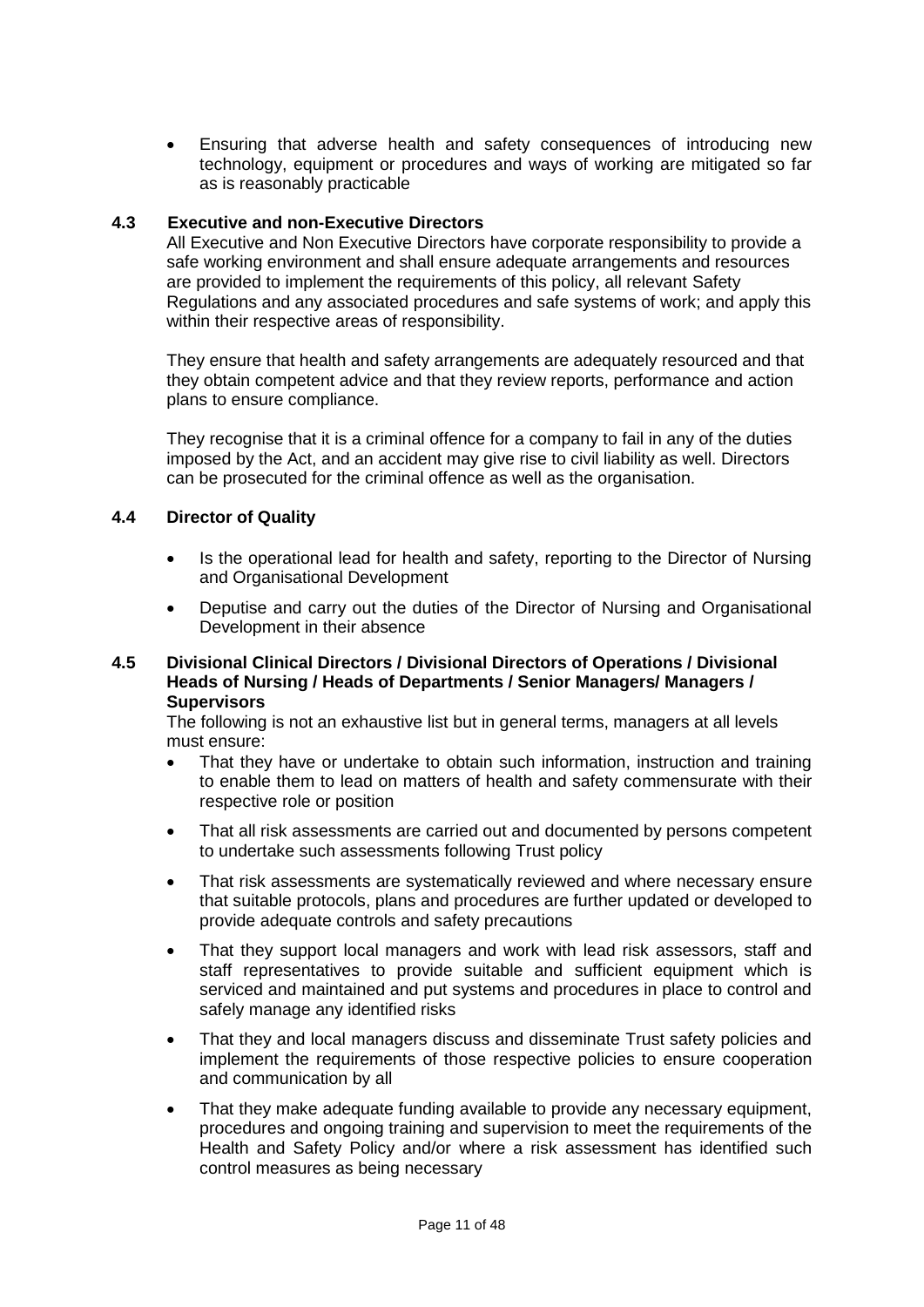- That health and safety performance standards and objectives are set for their managers and those under their supervision
- That they manage the timely reporting of accidents and incidents in accordance with the Incident Reporting, Analysis, Investigation and Management Policy
- That investigations are undertaken, the Incident Reporting Procedure is followed and that the Significant Incident Requiring Investigation (SIRI) and Reporting of Injuries, Diseases and Dangerous Occurrences Regulations (RIDDOR) procedures are followed, where necessary
- That they intervene to prevent poor Health and Safety practice or procedures, as needs be
- That they ensure any member of staff who ignores or deliberately fails to discharge their responsibilities for health and safety has been reprimanded or disciplined as per the Trust Disciplinary procedure and HR Policies
- That they provide safe access and egress to Trust buildings, wards, departments and areas they are responsible for and provide safe means of transport and methods of movement of patients and staff; particularly when evacuation is required.
- That they ensure the managers, supervisors and staff under their control or responsibility attend the appropriate training and health surveillance, including induction training, local induction and familiarisation, mandatory and statutory training; health surveillance for dermatitis, latex allergy, upper limb disorder, stress or occupational asthma, and any other training or health surveillance that is deemed necessary
- That they maintain a system of regular inspections and audits to determine the degree of compliance with both Trust and local policies & procedures and take appropriate remedial action to address any areas of non-compliance
- That they ensure that all staff under their control or supervision are afforded the same level of protection
- That health and safety matters are discussed and incorporated as necessary into staff's job descriptions, appraisals, team meetings and escalated through the local Governance Committee structure.

#### **4.6 Director of Estates & Capital Development**

The Director of Estates and Capital Development is responsible for ensuring that the H&S Policy is implemented throughout the Estates and Capital Development (E&CD) department, together with its monitoring and updating. The Director of E&CD will be assisted in this by the members of the Estates Management Team, namely: the Deputy Director of E&CD, Head of Estates Maintenance; the Head of Estate Projects; the Head of Compliance; the Infrastructure Services Manager, the Estates Health & Safety Manager, the Head of Clinical Engineering, and Building Maintenance Managers.

The Director of E&CD is also responsible for ensuring that the H&S Policy is applied to all work undertaken by design consultants, cost advisers, contractors and subcontractors and suppliers, as is appropriate.

#### **4.7 Health & Safety Manager**

 Ensures that the Trust has a robust Health & Safety Policy outlining the commitment of the CEO and the Trust Board, to ensuring the Health & Safety of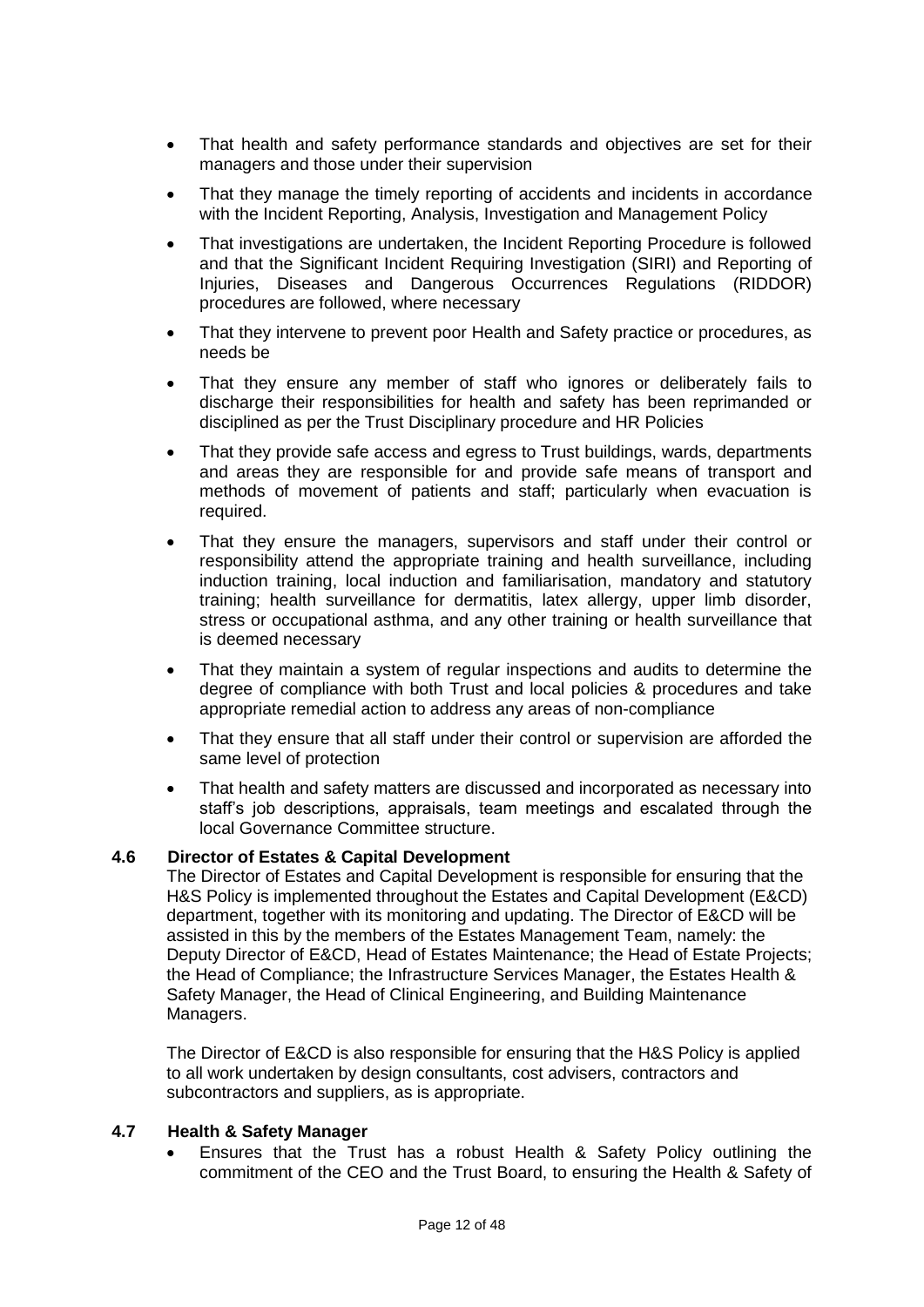all persons who either work for, or come into contact with, the Trust's estates and activities.

- To liaise effectively with the Health & Safety Executive (HSE), and other safety related external agencies, on behalf of the Trust
- To regularly monitor and review all existing Trust wide policies relating to H&S and ensure that all H&S policies are readily available to all staff, that changes are effectively communicated and that they are robustly implemented.
- Develop H&S training and ensure implementation strategies facilitate compliance and contribute to the Trust broader Education Strategy.
- Analyse H&S related Trust wide adverse H&S events, ensuring appropriate investigation, production of detailed reports, and reporting as appropriate. To analyse health & safety data contained on the system, producing reports as necessary for relevant groups, identifying trends and recommending consequential change/s as required.
- Produce an Annual Health & Safety Report for the Board setting out the achievements and shortcomings of the previous 12 months and making recommendations to bring about future improvements
- To manage and provide leadership for the Trust Manual Handling Advisor and the Health and Safety Advisor.
- Chair the Corporate Health & Safety Committee
- Provide Health and Safety Reports to the Trust Board as required
- Act as the nominated 'competent person' for the Trust as required by law, including providing input to planning of refurbishments, equipment sourcing and implementation, and other work likely to affect the health, safety and welfare of staff, visitors and patients.

#### **4.8 Health & Safety Advisor**

- Will assist in the development, production and delivery of strategies that procures Trust wide compliance regarding health & safety, with statutory national and local regulations, Department of Health Directives and Trust Policies.
- Will prepare and deliver as required senior management reports to various forums where health & safety is discussed.
- Take part in investigations of accidents, near misses and other incidents and provide Health and Safety perspective to recommendations for remedial and preventive actions.
- Working with the colleagues from the health & safety team to put in place an effective system in order to audit divisional compliance with the Trust Health & Safety strategies, producing reports for that identify both compliant and noncompliant areas.
- Will coordinate visits, inspections by the Health & Safety Executive and the provision of such documents that may be requested by an inspector regarding the Trusts statutory duty.
- Will provide expert advice and guidance on health and safety policy, guidance and assessment.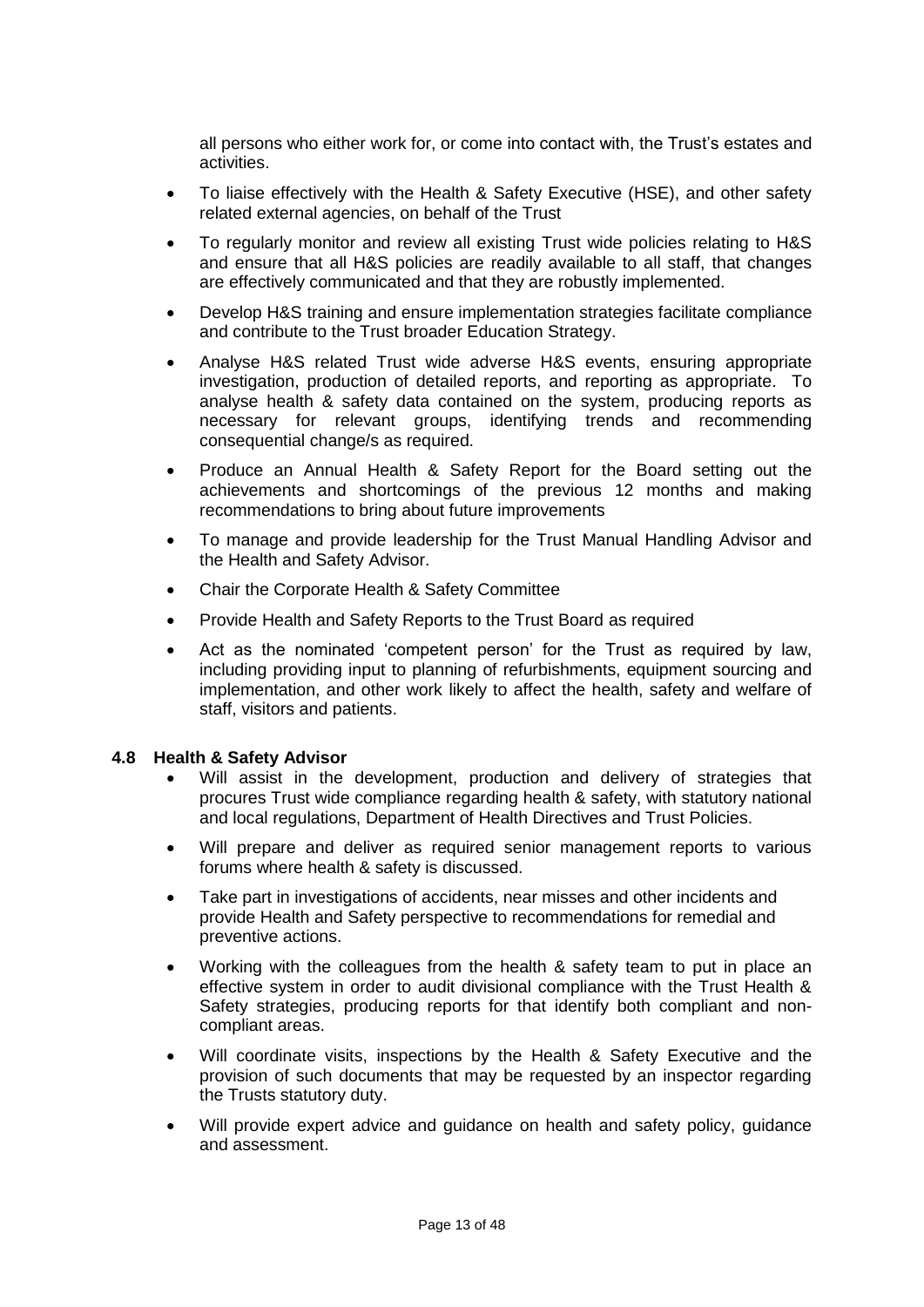- Work with colleagues in identification of appropriate health & safety training, strategies and contribute to the Trust health & safety education strategy..
- Will chair the Health & Safety Leads meetings.

### **4.9 Trust Moving & Handling Advisor**

- Acts as the principle advisor for all Trust moving and handling activities by providing moving and handling information, expertise and advice within the Trust on the suitability of moving and handling aids and appropriate training for both staff and patients in order to ensure Trust wide compliance with statutory national and local moving and handling regulations
- Undertakes moving and handling audits across the Trust alongside the Trust Health and Safety Team in order to put in place an effective system to audit compliance with the Trust moving and handling strategies. To provide a detailed report of any findings to Senior Managers informing of appropriate actions
- Supports Nominated Moving and Handling Leads in providing moving and handling information, expertise and advice to their areas by chairing bi-monthly meetings in order to promote and adapt safer moving and handling practice in areas where moving and handling is challenging.

#### **4.10 Radiation Protection Advisor**

The Radiation Protection Adviser is a suitably qualified and competent person appointed under the Ionising Radiations Regulations 1999, and is responsible for:

- Providing advice and guidance in the safe management and use of radionuclide and radiation generating equipment and the safe storage and disposal of any contaminated waste
- Advising the Trust regarding arrangements to undertake and document risk assessments, procedures and systems of work relating to radiation generating equipment and the use of radioactive materials
- Providing reports for committees and advising on the updating of relevant Trust **Policies**
- Advising on the investigation of incidents involving ionising radiation and on planning for major incidents involving radioactive material

#### **4.11 Laser Protection Advisor**

The Laser Protection Adviser must be a suitably qualified, competent person appointed according to the Guidance on the Safe Use of Lasers, Intense Light Source Systems and Light Emitting Diodes (LED's) in Medical, Surgical, Dental and Aesthetic Practices (MHRA 2015) and is responsible for:

- Providing advice and guidance in the safe management and use of lasers and associated equipment
- Advising the Trust regarding arrangements to undertake and document risk assessments relating to lasers
- Providing reports for committees and updating relevant Trust Policies

#### **4.12 Magnetic Resonance Safety Expert**

The MHRA Safety Guidelines for Magnetic Resonance Imaging Equipment in Clinical Use 2015 (v4.2) state that the MR Safety Expert is a designated professional with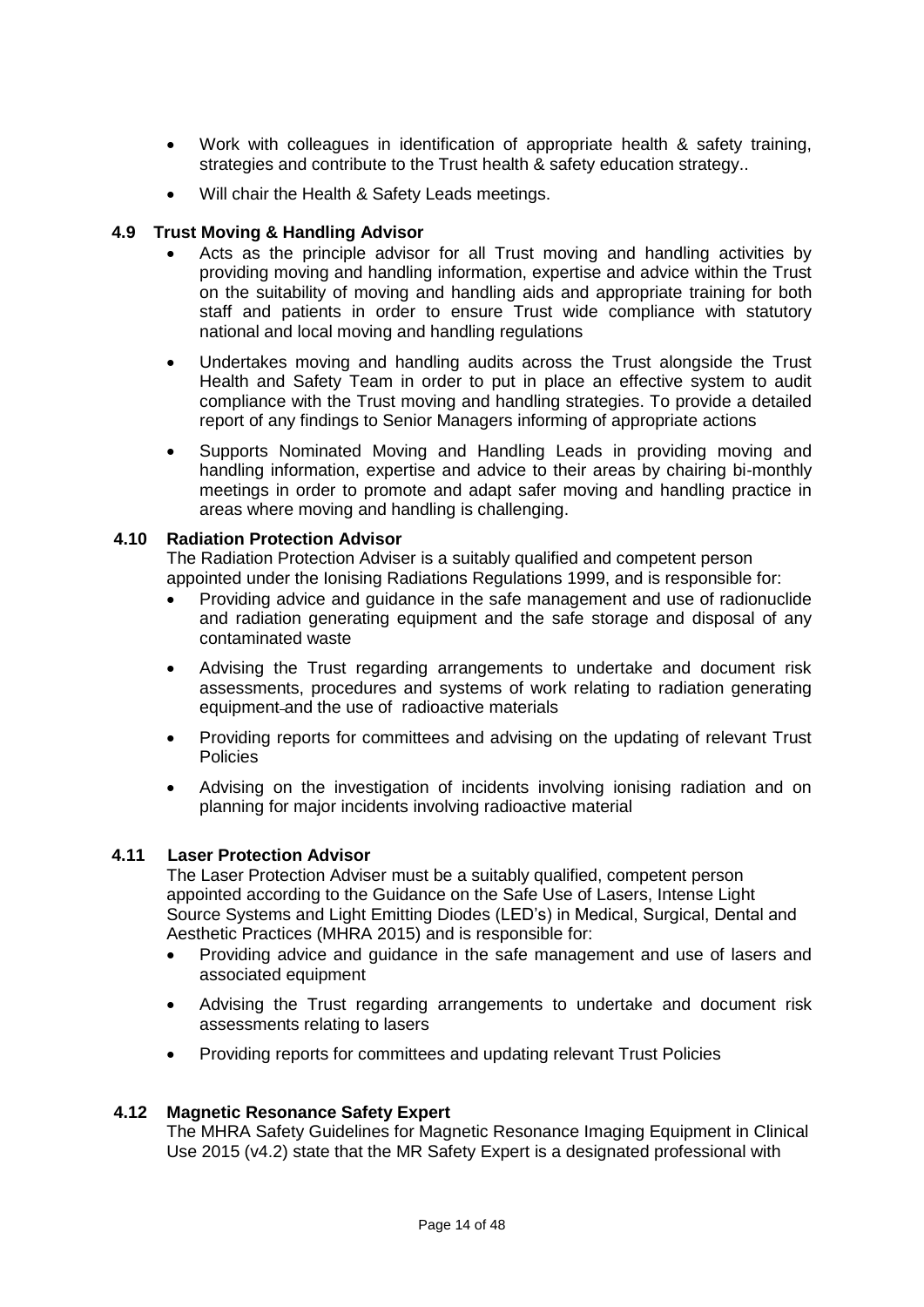adequate training, knowledge and experience of MRI equipment, its uses and associated requirements. They should:

- Develop safe operating procedures and policies and risk management solutions to ensure MR safety for patients, staff and visitors.
- Develop an appropriate framework for managing safety in relation to MR, including effective review processes and reporting mechanisms within the Trust.
- Prepare and periodically review the MRI local rules for the MRI units across the Trust.
- Provide reports regarding MR safety developments to Trust committees and contribute to/update relevant Trust policies (including the Policy for the Safe Use of MRI).
- Advise on the implementation of national and international MR guidelines and legislation within the Trust.
- Carry out MR safety audits and risk assessments to assess and ensure compliance with national guidelines and good safe practice and to monitor the effectiveness of safety procedures.
- Advise on the planning and the configuration of MR facilities in order to promote safety, working with, and recognising the experience of, the system vendor installation team.
- Provide patient (and staff/visitor) specific advice with regard to MRI safety, such as that concerning implants (for example).
- Assist with the investigation of incidents relating to MR equipment.

#### **4.13 Fire Safety Advisor**

The Fire Safety Advisor (FSA) is responsible for ensuring the development and implementation of the Fire Safety Management Policy ensuring that safe systems and processes are in place for the continuous effective management of fire safety risks as required by statutory, national, local regulations, department of health directives and related trust policies.

The FSA will work with the Fire Manager to put in place an effective system in order to audit divisional compliance with the Trust Fire Management Policy and to analyse fire related Trust wide adverse events producing reports as necessary for relevant groups, identifying trends and implementing change as required.

#### **4.14 Occupational Health**

The Occupational Health Service are responsible for the assessment and enhancement of fitness for work, for advising about control of health risks in the workplace, and for leading staff health and wellbeing, specifically by providing:

- co-ordination and provision of staff health and wellbeing support/services
- pre-placement screening
- immunisations against infectious diseases
- management of sharps and contamination incidents
- health surveillance
- staff support and counselling
- advice about adjustments to work on health grounds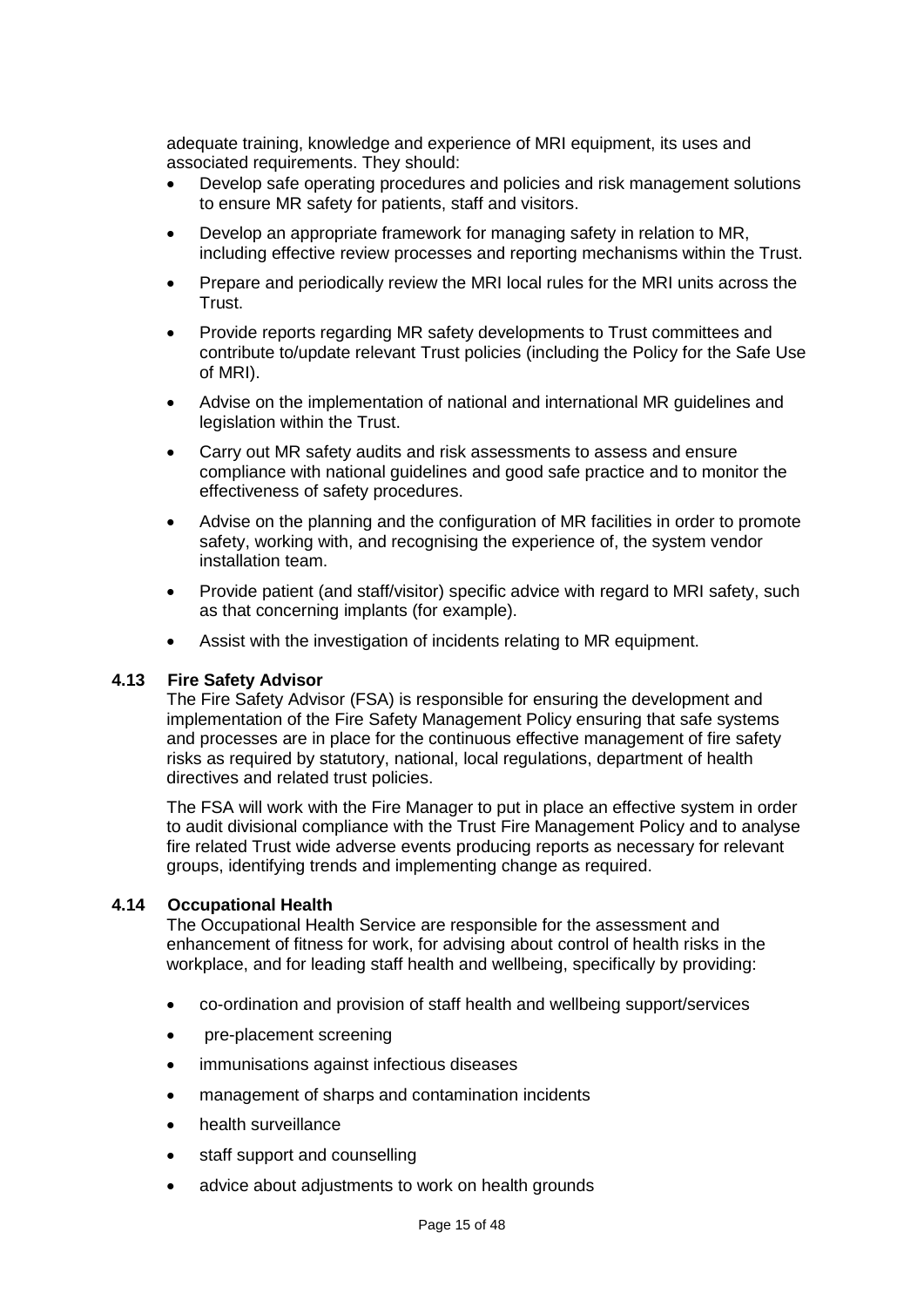- rehabilitation back to work after illness
- special advice to managers on generic risk assessments
- advice to managers on individual risk assessments (taking account of individual susceptibility due to pregnancy or health problems)
- health promotion and wellbeing advice
- regular feedback to Trust Board on work-related ill health

The Occupational Health service is impartial and confidential, aiming to give objective advice to both employees and managers. Employees' OH records are held securely and are not accessible to anyone outside the OH service. Information about individuals will not be passed to anyone without that individual's consent.

#### **4.15 HR Department**

The Director of Human Resources has delegated responsibility for ensuring a robust strategic approach is adopted addressing issues of employee's health, safety and wellbeing. This includes:

- The development and implementation of a series of Human Resource policies which are compliant with health and safety legislation and which reflect the support mechanisms in place to assist and support employees health, safety and well-being.
- The commissioning and development of appropriate staff support services.

HR Teams are responsible for providing awareness sessions for staff and coaching for managers on the implementation of policies and HR best practice.

#### **4.16 Security Manager**

The Security Manager for the Trust is the appointed Local Security Management Specialist (LSMS) and will undertake the duties of an LSMS in accordance with Secretary of State Directions to health bodies on measures to tackle violence and general security management measures, and any subsequent advice or guidance issued by the NHS SMS. This includes:

- To ensure that all NHS security management work is carried out within a professional and ethical framework developed and provided by the NHS Security Management Specialist (SMS).
- To ensure that an inclusive approach to security management work is taken, involving both internal and external NHS stakeholders where appropriate and necessary
- To report to the health body's Chief Operations Officer on security management work locally
- To lead on day-to-day work in their health body to tackle violence against staff and professionals in accordance with the NHS SMS national framework and guidance.
- Ensure appropriate steps are taken to create a pro-security culture within the health body and amongst contractors so that staff and patients accept responsibility for this issue and ensure that any security incidents or breaches that occur are detected and reported
- Attend the health body's risk management, health and safety and audit committee meetings and ensure appropriate links are made with the health body's risk assessment process, including the health body's health and safety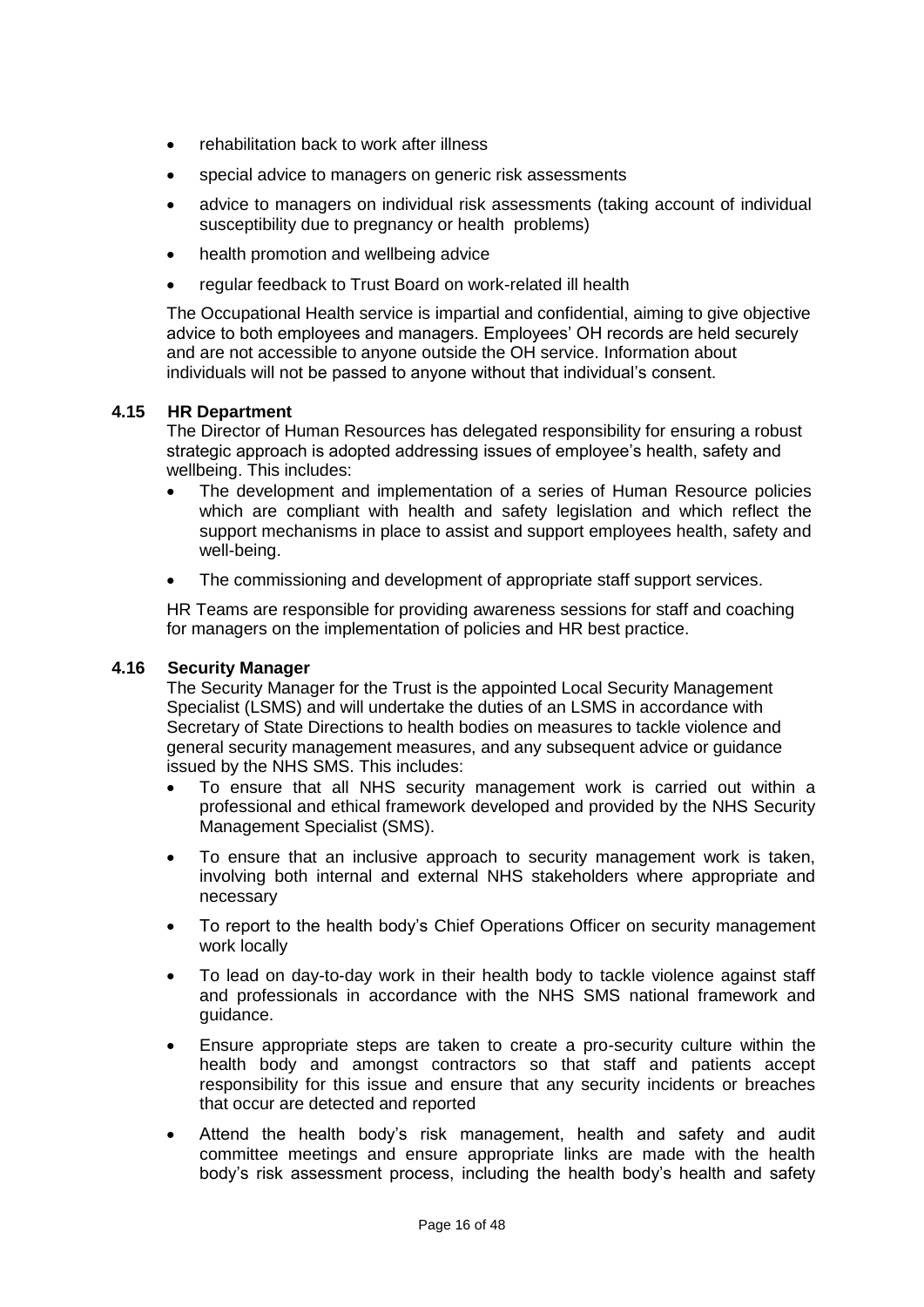representatives, so that security-related issues are an integral part of that process

- Participate in the health body's induction programme for new staff and develop and deliver security awareness sessions for stakeholders
- Ensure lessons learnt from security incidents and breaches are fed into risk analysis, both locally and nationally, so that appropriate preventative measures can be developed
- Ensure security incidents are reported using the NHS SMS reporting system, ensuring that investigations take place where appropriate, risks are assessed and preventative measures are developed (this will include participation in local and national risk identification projects)
- Ensure security incidents and breaches are investigated in a fair, objective and professional manner so that the appropriate sanctions are applied and measures put in place to prevent recurrence
- Ensure consideration is given to cases not progressed by the police or CPS and, where appropriate, work is undertaken with the NHS SMS Legal Protection Unit and the health body, and redress is sought where appropriate.

### **4.17 Infection Prevention Team**

The Infection Prevention Team are responsible for providing the Trust with advice and guidance on infection prevention and control matters, for supporting staff in the implementation of infection prevention policies, and assisting with risk assessment where complex decisions are required. The Infection Prevention Team are also responsible for escalating concerns to the Quality Governance Steering Group and the Corporate Health & Safety Committee (CHSC).

#### **4.18 Litigation and Insurance Services Department**

The Litigation and Insurance Services Department is responsible for:

- Managing all clinical negligence and personal injury (extending to contract challenges where required) claims ethically and cost effectively on behalf of the Trust. This should be in accordance with Trust policy and procedures, based on NHSLA and NHS Executive (NHSE) guidelines. Ensuring the Trust complies with its statutory legal responsibilities in relation to the management of all claims.
- In accordance with the Pre-Action Protocol and Civil Procedure Rules undertake all pre-action investigations; communicate with clinical and non-clinical staff to obtain evidence in the form of statements, internal expert medical and nonmedical opinion and documentation in the context of allegations of negligence or breach of statutory duty, consider the complexities of each case and perform a preliminary analysis of each individual claim to form a reasoned opinion on liability and quantum on the basis of evidence obtained.
- In respect of the National Health Service Litigation Authority (NHSLA), Clinical Negligence Scheme for Trusts (CNST), Liabilities to Third Parties Scheme (LTPS) and Properties Expenses Scheme (PES), liaise and negotiate with insurers and external solicitors (both claimant and Trust) on claims covered under the various NHSLA compensation schemes.
- Provide regular reports via the Health & Safety Report reporting on a quarterly an annual basis identifying newly reported claims and reporting on lessons learned, themes and actions taken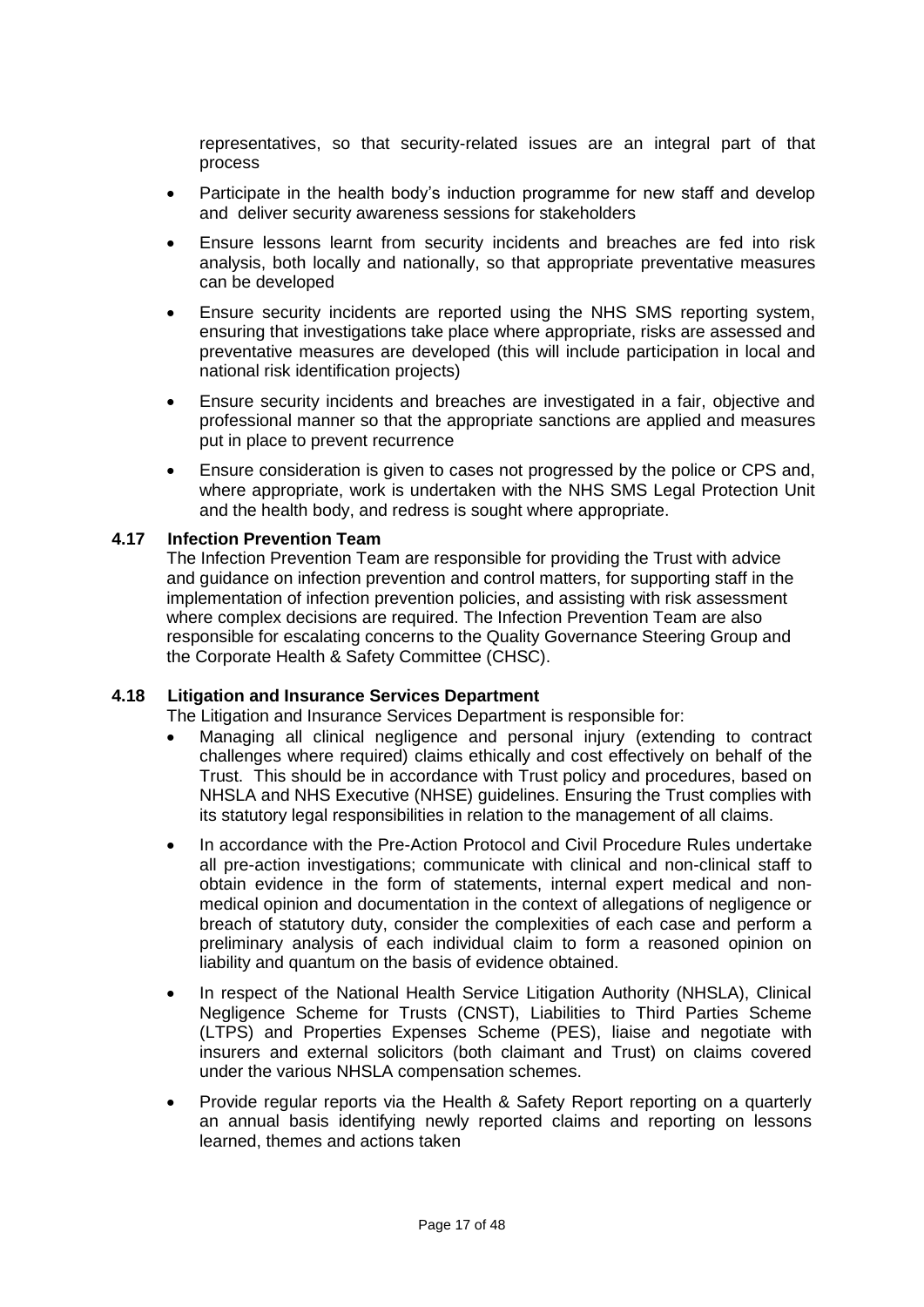- Attend Trust committees as required and to provide ad hoc general healthcare related advice.
- Ensure that the Trust's insurance provision is both adequate and maintained on annual basis.

#### **4.19 National Institute for Health Research (NIHR)**

#### **Wellcome Trust Clinical Research Facility (WTCRF)** is responsible for:

- Ensuring that all research studies, including clinical and non-clinical interventions conducted within its facilities/ in the community by staff/visiting researchers are following Trust policies. The facilities include clinical, non-clinical and research laboratory areas.
- Reporting health & safety concerns rising from the management of research that are serious and impact on business to the Research & Development (R&D).
- Directly reporting to the Trust's relevant governance meeting/s as required by those meetings (currently quarterly audits).
- Keeping and maintaining the WTCRF risk register and reporting directly to the Trust.

#### **Biomedical Research Unit (BRU)** is responsible for:

- Ensuring that all research studies, including clinical and non-clinical interventions conducted within its facilities/ in the community by staff/visiting researchers are following Trust policies. The facilities include clinical, non-clinical and research laboratory areas.
- Reporting health & safety concerns rising from the management of research that are serious and impact on business to the R&D Department.
- Directly reporting to the Trust's relevant governance meeting/s as required by those meetings (currently quarterly audits).
- Keeping and maintaining the BRU risk register and reporting directly to the Trust.

#### **4.20 Employees**

All employees have a responsibility to:

- Take reasonable care of their own health and safety and that of others who may be affected by what they do or do not do
- Co-operate with the Trust on Health and Safety issues
- Not interfere with or misuse anything provided for their or other's health, safety or welfare
- Use any equipment, Personnel Protection Equipment (PPE), and procedures provided by the Trust, take reasonable care of it and to report any accidents, defects, damage, unsafe acts or conditions, near misses, or loss as soon as reasonably possible.
- Be aware that willfully or intentionally interfering with or misusing equipment, procedures or safe systems of work will be subject to disciplinary action (See Trust Policy on Disciplinary procedures)
- Read and understand the requirements of the Trust's health and safety policies, other relevant safety procedures, risk assessments, local rules etc, and carry out work in accordance with these requirements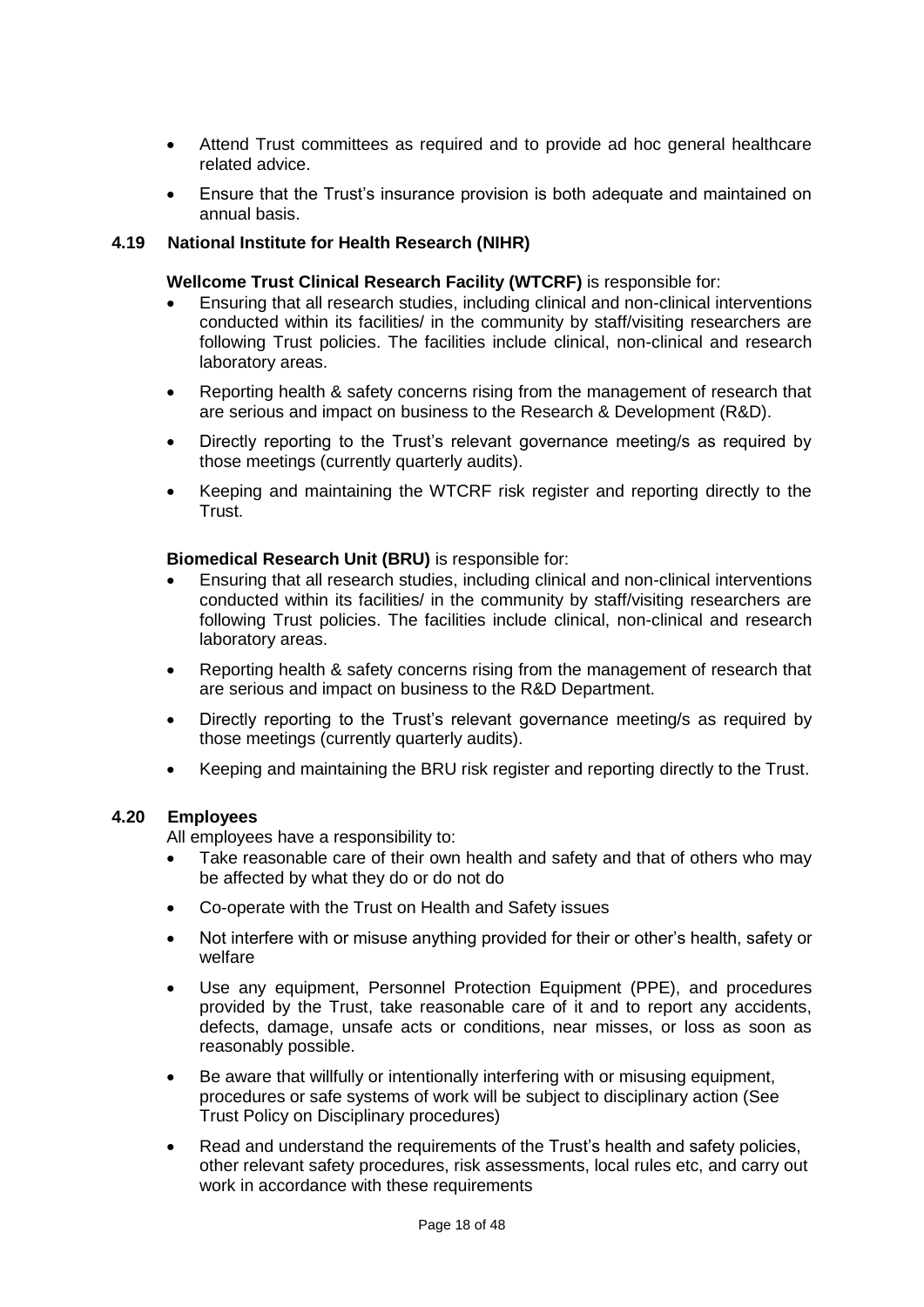- Ensure they report immediately any ill health, stress or other medical condition which may be work related or affect their ability to work safely
- Ensure they attend any Health and Safety induction or training courses provided for them.

#### **4.21 Trade Union and Staff-side Representatives**

Trade Union and Staff-side Health and Safety Representatives have the following responsibilities:

- To represent Trust employees in consultation and co-operation with managers with a view to developing measures to ensure the health and safety at work of employees
- To highlight potential hazards, risks and dangerous occurrences in the workplace (whether or not they are drawn to their attention by employees they represent) and to be proactive by assisting in preventing accidents and adverse incidents in the workplace
- To investigate complaints by any employee whom they represent relating to that employee's health, safety or welfare at work
- To make representations to Trust management on any matter affecting the health and safety of employees in the workplace
- To assist in Health and Safety audits when requested
- To attend and contribute towards Health and Safety Committee meetings

Recognised Trade Unions and Staff Organisations for the Trust are listed in **Appendix A.**

It is the responsibility of each of the accredited Trades Unions and the Joint Staff Committee to inform the Corporate Health & Safety Committee, in writing, of their current health and safety representatives and any subsequent changes

#### **4.22 Estates and Capital Developments**

The Estates Team are responsible for the management of the Estate which covers both new construction works and maintenance of existing assets. Activities related to working at height, roof work, use of cranes, internal flooring, external grounds & gardens and routine inspections, fall within the scope of areas highlighted in this policy. Estates and Capital Developments oversee construction work activity which is defined in detail in Regulation 2(1) of the Construction (Design and Management) Regulations 2015.

#### **4.23 Serco (Cleaning and catering contractors)**

Serco, our cleaning and catering contractor, has a Health and Safety Policy which their employees must all adhere to. This policy includes the statement below:

*'*

"Our work is never so urgent or important that we cannot take time to do it safely and with respect for the environment. Wherever we work, we are committed to the promotion of wellbeing and the prevention of injury, ill health and pollution including seeking to reduce the amount of carbon produced and the sustainable use of global resources, while reducing our waste through good waste management and recycling."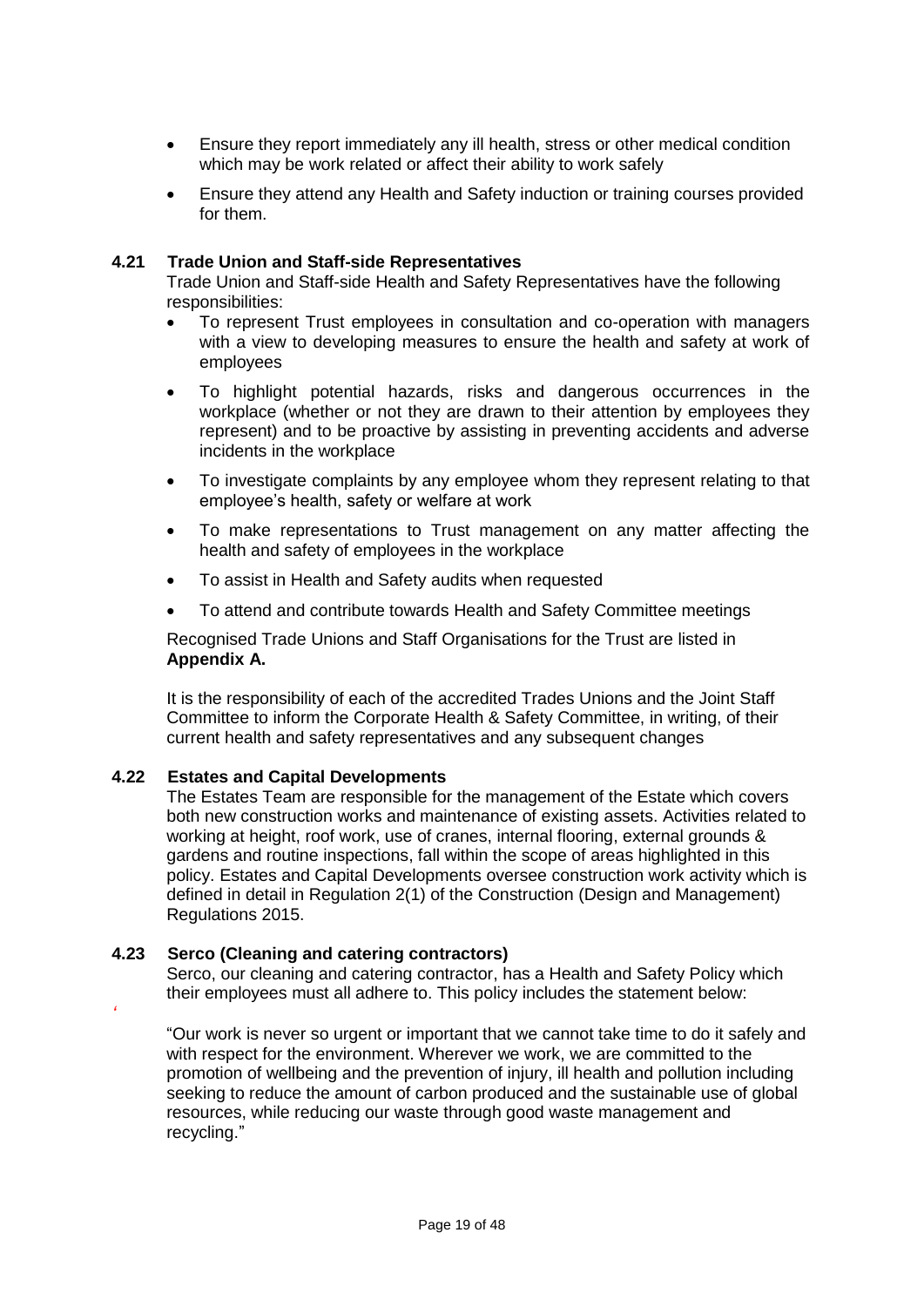# **4.24 All Contractors employed by the Trust**

All contractors and sub-contractors under the control of or employed directly or indirectly by the Trust must undertake their work in a safe manner. This work must be undertaken in accordance with statutory safety requirements and the Trust's policies and procedures.

Contractors and sub-contractors must fully co-operate with the guidance set out in the document Consultant's and Contractor's Handbook' part of the contract documents issued prior to the commencement of any works. They must ensure that:

- They and other self-employed persons (engaged on Trust business) assess and document the risks of their work and undertakings and make provision to protect themselves and others in respect of their own work activities.
- That they are competent and authorised to carry out the required work and they have the supporting documentation to evidence this through risk assessments, safety plans and/or method statements, permits to work, etc
- That all their employees (& sub-contractors) are appropriately informed, instructed and trained in health, safety and welfare related matters pertaining to their own and Trust work activities
- That reasonable steps are taken to ensure co-operation and communication between all contractors and Trust staff and other relevant persons
- That they report significant accidents and incidents to the Trust when undertaking their work and incidents that fall within Reporting of Injuries, Diseases and Dangerous Occurrences Regulations (RIDDOR)1995 which occur as a result of the contractor's undertakings
- That they provide safe access to and from their workplace for their own staff and all others affected by their undertakings and put in place provisions to deal with a fire and do nothing to compromise the fire systems and procedures already in place within the Trust

#### **4.25 Volunteers and Charitable organisations**

Even though charity and voluntary workers generously give their time, work and expertise to the Trust, these people are regarded as honorary employees in the eyes of the law and as such are bound and protected by the same health and safety conditions as all other Trust staff. Charity or voluntary workers or any Trust manager or representative responsible for them must ensure that risk assessments of their activities are undertaken and the identified risks are managed

#### **4.26 Health & Safety Management Framework**

#### **Quality Governance Steering Group (QGSG)**

The delegated committee for overseeing the compliance with this Policy and the operation of the Corporate Health and Safety Committee is the Quality Governance Steering Group which is accountable to the Trust Executive Committee and the Trust Board.

#### **Corporate Health and Safety Committee**

In accordance with the Health and Safety at Work Act 1974, the Safety Representatives and Safety Committees Regulations 1977 and at the request of staff representatives, the Trust has a Corporate Health and Safety Committee which acts in accordance with the Approved Code of Practice as per the requirements of these Regulations.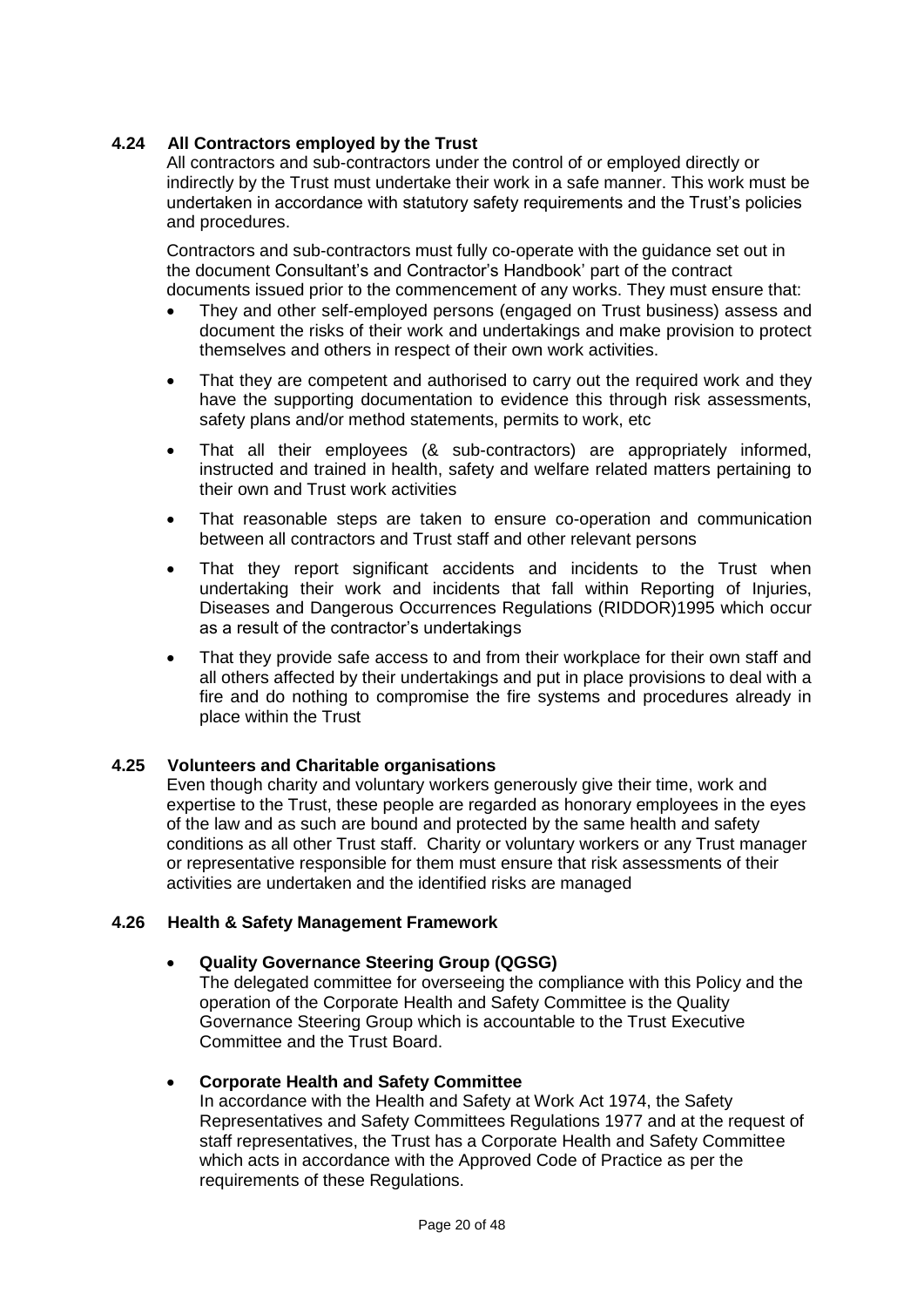The Corporate Health and Safety Committee sits within the Trust's Quality Governance & Risk Committee structure and is a key part of the arrangements for managing health and safety issues in the Trust. The details of the functions and Terms of Reference of the Committee and the means of making contact with its members can be found on the Staffnet [http://staffnet/WorkingHere/Staffhealthandsafety/Healthandsafetycommittees/Cor](http://staffnet/WorkingHere/Staffhealthandsafety/Healthandsafetycommittees/CorporateHealthandSafetyCommittee/CorporateHealthandSafetyCommittee.aspx) [porateHealthandSafetyCommittee/CorporateHealthandSafetyCommittee.aspx](http://staffnet/WorkingHere/Staffhealthandsafety/Healthandsafetycommittees/CorporateHealthandSafetyCommittee/CorporateHealthandSafetyCommittee.aspx)



### **5 Related Trust Policies**

- Patient Safety Strategy
- Risk Management Policy and Procedures
- Incident Reporting, Analysis, Investigation and Management Policy
- Fire Safety Management Policy
- Moving and Handling of Loads Policy
- Control of Substances Hazardous to Health (COSHH) Policy
- Security Policy
- Sharps Safety Policy
- Lone Worker Policy
- Patient Falls Policy The Management and Prevention of falls
- Waste Management Policy
- Non-Ionising Radiations, Policy for the Safe Use of
- Safe Use of Ionising Radiations Policy
- Magnetic Resonance Imaging, Policy for the Safe Use of
- All Occupational Health policies relating to Health and Safety
- All other Estates policies and procedures relating to Health and Safety
- Whistle Blowing Policy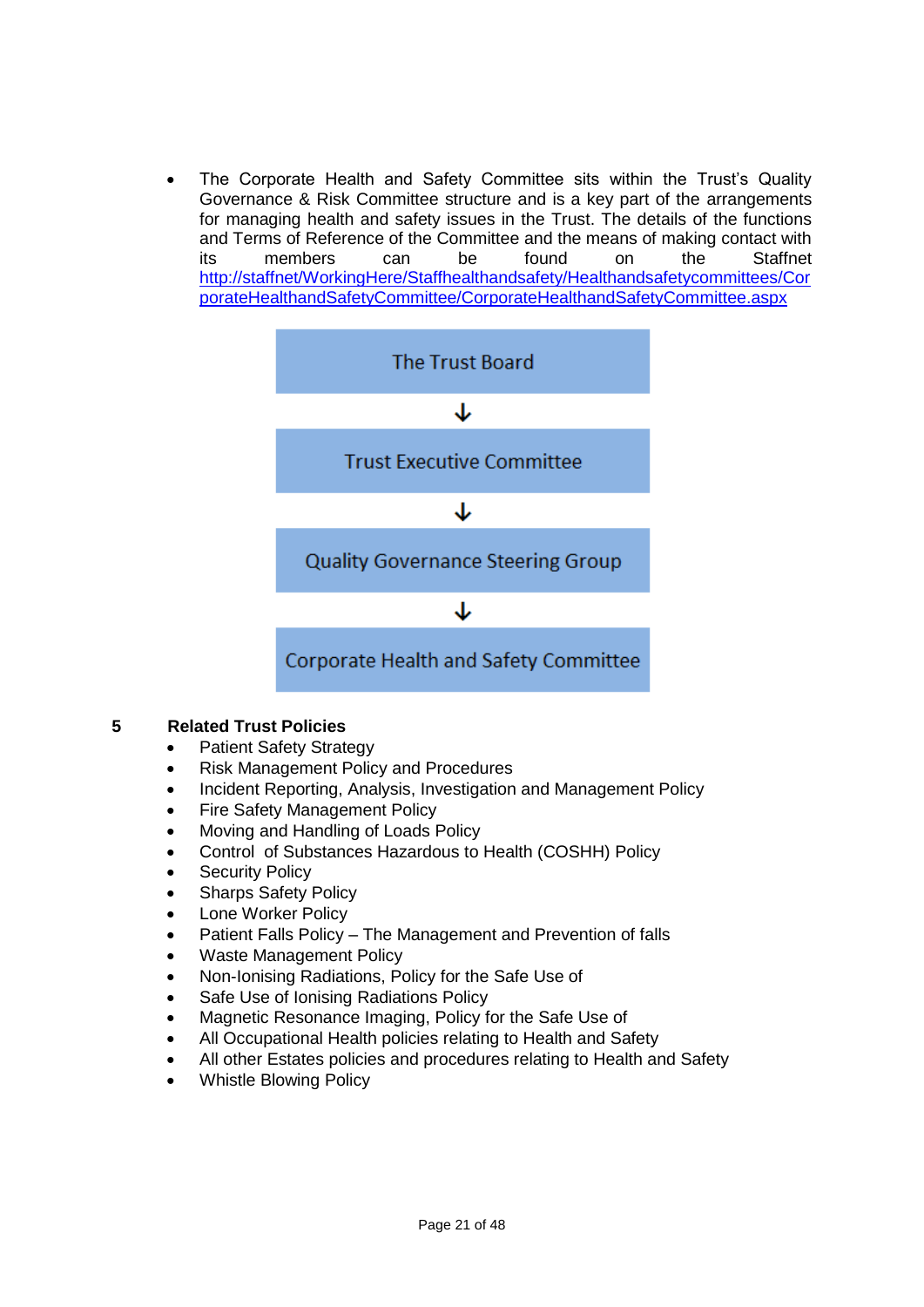### **6 Communication Plan**

- **6.1** The Trust Health and Safety Policy will be displayed on the Staffnet.
- **6.2** The Trust Health and Safety Manager/Adviser will provide updated information to nominated care group leads at bi-monthly meetings.
- . **6.3** The nominated care group leads will disseminate health and safety information through departmental co-ordinators as appropriate and ensure that this information is passed onto all staff.
- **6.4** Health and Safety is included in the Trust Corporate induction programme held monthly for all new staff.

# **7 Process for Monitoring Compliance/Effectiveness**

| <b>Element of</b><br>Policy to be<br>monitored                                   | Lead                                                                                                                     | <b>Tool/Method</b>                                                                                                                  | <b>Frequency</b>                                                  | Who will<br>undertake                         | Where results<br>will be reported                  |
|----------------------------------------------------------------------------------|--------------------------------------------------------------------------------------------------------------------------|-------------------------------------------------------------------------------------------------------------------------------------|-------------------------------------------------------------------|-----------------------------------------------|----------------------------------------------------|
| Completion by<br>wards and<br>departments of<br>the H&S self<br>audit tool       | <b>The</b><br>completed<br>audit tools<br>and action<br>plans<br>/completed<br>Health &<br><b>Safety Tour</b><br>reports | Weekly via<br>Health &<br><b>Safety Tours</b><br>and on receipt<br>of completed<br>Health &<br>Safety audit<br>tools each<br>March. | All Health<br>and Safety<br>audited areas<br>annually             | Corporate<br>Health and<br><b>Safety Team</b> | The Corporate<br>Health and<br>Safety<br>Committee |
| Monitoring the<br>requirement to<br>undertake<br>appropriate risk<br>assessments | <b>Risk</b><br>assessments                                                                                               | During<br>inspections,<br>incident<br>investigations<br>and tours                                                                   | During<br>inspections,<br>incident<br>investigations<br>and tours | Health &<br><b>Safety Team</b>                | The Corporate<br>Health and<br>Safety<br>Committee |

Key aspects of the procedural document that will be monitored:

Where monitoring identifies deficiencies actions plans will be developed to address them.

#### **8 Arrangements for Review of the Policy**

This policy will be reviewed and validated before the end of September 2019 or sooner if new evidence demonstrates need for a change to current practice.

#### **9 References**

- The Health and Safety at Work etc Act 1974
- Management of Health and Safety at Work Regulations 1999 (2002)
- The Health and Safety Executive (HSE)<http://www.hse.gov.uk/>
- Corporate Health and Safety Committee Terms of Reference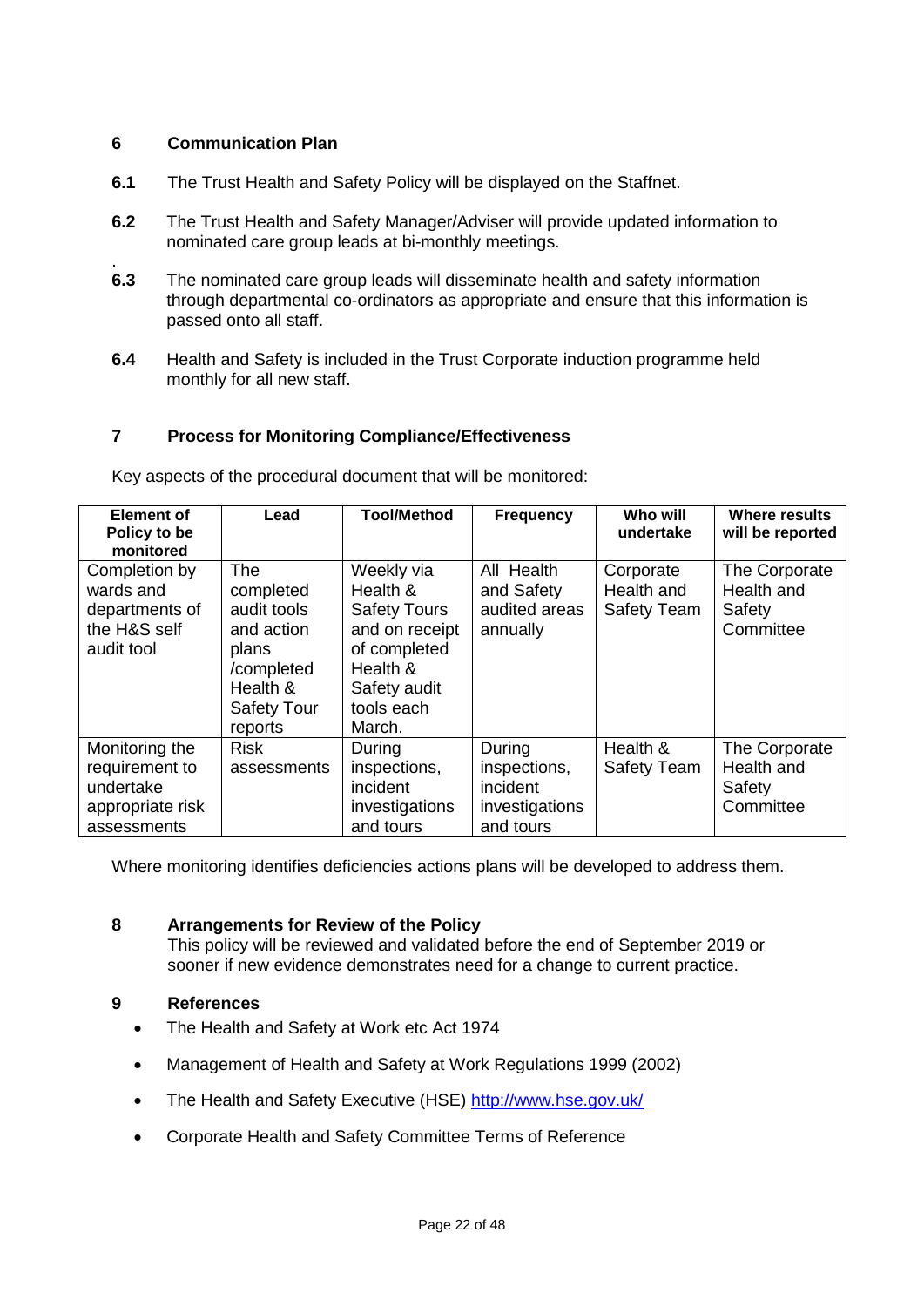- Safety Representatives and Safety Committees Regulations 1977 (as amended) and Health and Safety (Consultation with Employees) Regulations 1996 (as amended)
- HSE-Slips trips and falls in the health service<http://www.hse.gov.uk/pubns/hsis2.pdf>
- HSE-Preventing slips and trips at work<http://www.hse.gov.uk/pubns/indg225.pdf>
- HSE-What causes slips and trips<http://www.hse.gov.uk/slips/causes.htm>
- HSE-'Falls from Height<http://www.hse.gov.uk/falls/>
- HSE-'Watch Your Step Campaign<http://www.hse.gov.uk/watchyourstep/>
- HSE- 'Slips Assessment Tool' <http://www.hse.gov.uk/slips/sat/index.htm>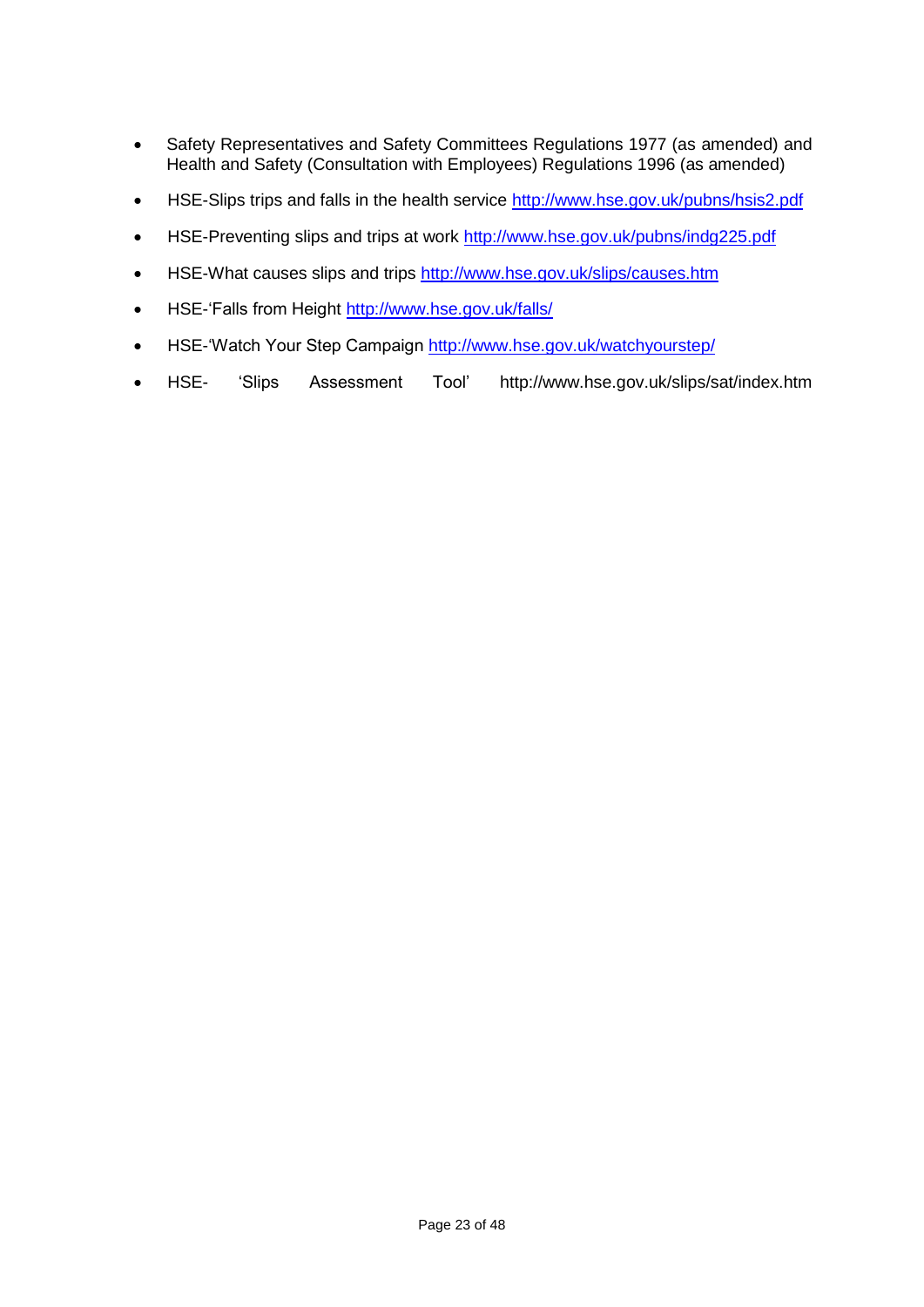# **Appendix A**

The Trade Unions and Professional Organisations listed below are formally recognised by the Trust as being able to represent their members on individual issues, and for collective bargaining purposes:

| <b>Association of Clinical Biochemists</b>            | <b>ACB</b>      |
|-------------------------------------------------------|-----------------|
| <b>British Association of Occupational Therapists</b> | <b>BAOT</b>     |
| <b>British Dental Association</b>                     | <b>BDA</b>      |
| <b>British Dietetic Association</b>                   | <b>B</b> Diet A |
| <b>British Medical Association</b>                    | <b>BMA</b>      |
| <b>British Orthoptic Society</b>                      | <b>BOS</b>      |
| Chartered Society of Physiotherapy                    | <b>CSP</b>      |
| <b>Federation of Clinical Scientists</b>              | <b>FCS</b>      |
| General and Municipal Boilermakers Union              | <b>GMB</b>      |
| <b>Royal College of Midwives</b>                      | <b>RCM</b>      |
| Royal College of Nursing                              | <b>RCN</b>      |
| Society of Chiropodists and Podiatrists               | <b>SOCP</b>     |
| Society of Radiographers                              | <b>SoR</b>      |
| Union of Construction, Allied Trades and Technicians  | <b>UCATT</b>    |
| <b>UNISON</b>                                         | <b>UNISON</b>   |
| UNITE THE UNION                                       | <b>UNITE</b>    |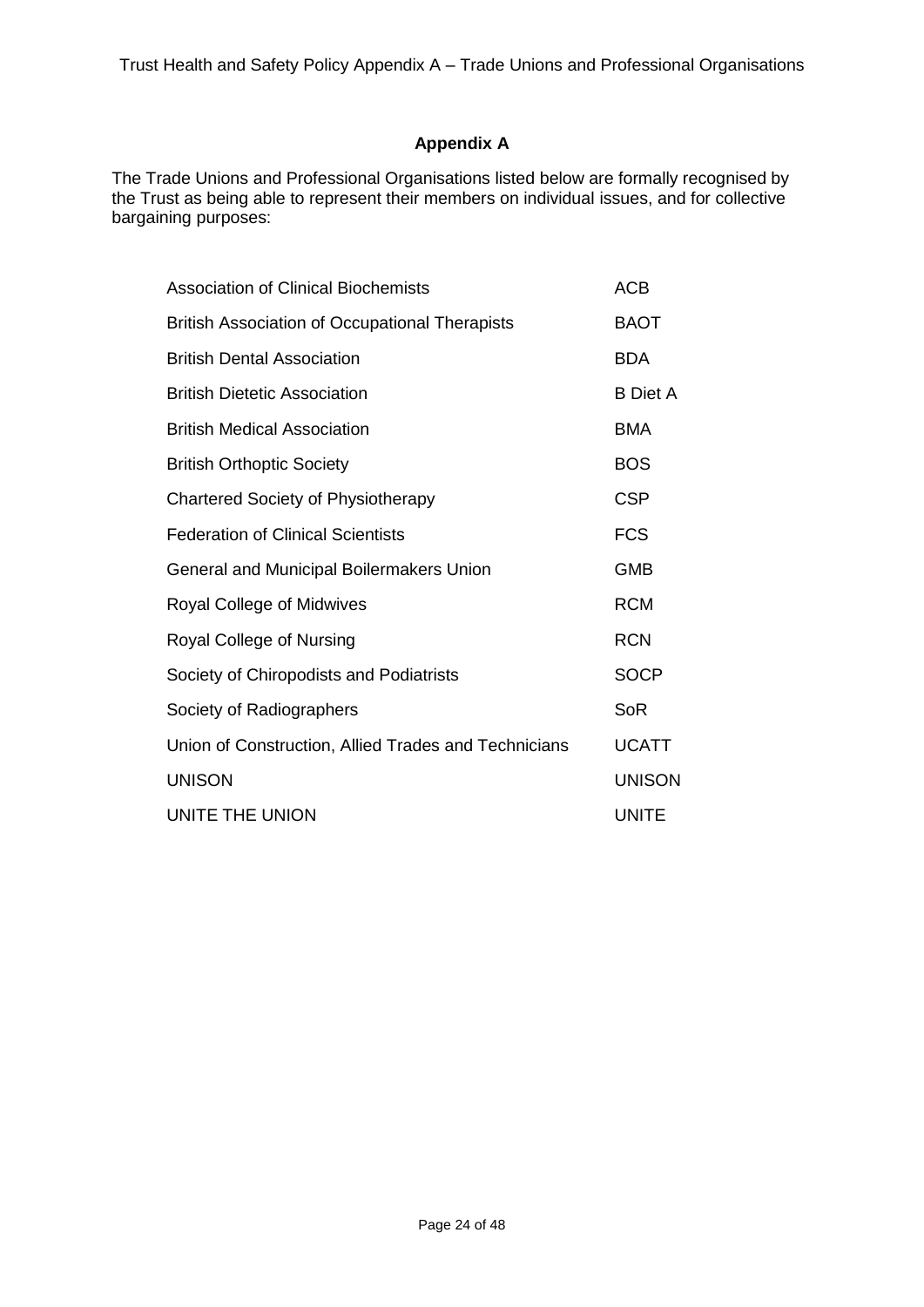# **Appendix B - Generic Health & Safety Risk Assessment Form**

|                                                                                          | Day/Night:<br><b>Risk Assessment (Subject):</b> |                              |                                                         | <b>Assessor:</b>                                                                                                                                      |  |  |  |
|------------------------------------------------------------------------------------------|-------------------------------------------------|------------------------------|---------------------------------------------------------|-------------------------------------------------------------------------------------------------------------------------------------------------------|--|--|--|
| <b>Department/Ward:</b><br>Date:<br>Signature:                                           |                                                 |                              |                                                         |                                                                                                                                                       |  |  |  |
| Hazards: (see section 1 on page 2)                                                       |                                                 |                              |                                                         |                                                                                                                                                       |  |  |  |
| People at Risk: (see section 2)                                                          |                                                 |                              |                                                         |                                                                                                                                                       |  |  |  |
|                                                                                          | <b>Existing Controls: (see section 3)</b>       |                              |                                                         |                                                                                                                                                       |  |  |  |
| <b>Evaluation of Risk: (see section 4)</b>                                               |                                                 |                              |                                                         |                                                                                                                                                       |  |  |  |
| <b>Consequence</b>                                                                       | <b>Score</b>                                    | <b>Likelihood</b>            | <b>Tick</b><br><b>Value</b><br><b>Control Potential</b> |                                                                                                                                                       |  |  |  |
|                                                                                          |                                                 |                              |                                                         |                                                                                                                                                       |  |  |  |
| Low                                                                                      | 1                                               | Rare                         | 1                                                       | <b>Easy</b>                                                                                                                                           |  |  |  |
| <b>Minor</b>                                                                             | $\mathbf 2$                                     | <b>Unlikely</b>              | $\mathbf{2}$                                            | <b>Medium</b>                                                                                                                                         |  |  |  |
| <b>Moderate</b>                                                                          | 3                                               | <b>Possible</b>              | 3                                                       | <b>Hard</b>                                                                                                                                           |  |  |  |
| <b>Major</b>                                                                             | 4                                               | <b>Likely</b>                | 4                                                       | <b>Very Hard</b>                                                                                                                                      |  |  |  |
| <b>Catastrophic/death</b>                                                                | 5                                               | <b>Certain</b>               | 5                                                       |                                                                                                                                                       |  |  |  |
| Consequence x Likelihood = risk rating score<br><b>Actions Required: (see section 5)</b> |                                                 |                              |                                                         |                                                                                                                                                       |  |  |  |
| To be actioned by:                                                                       |                                                 |                              | <b>Assessment Review Date:</b><br>(see section 6)       |                                                                                                                                                       |  |  |  |
|                                                                                          |                                                 | '5 Steps to Risk Assessment' |                                                         | When completing this risk assessment please refer to the HSE Guidance<br>http://staffnet/Media/Workinghere/Healthandsafety/5stepstoriskassessment.pdf |  |  |  |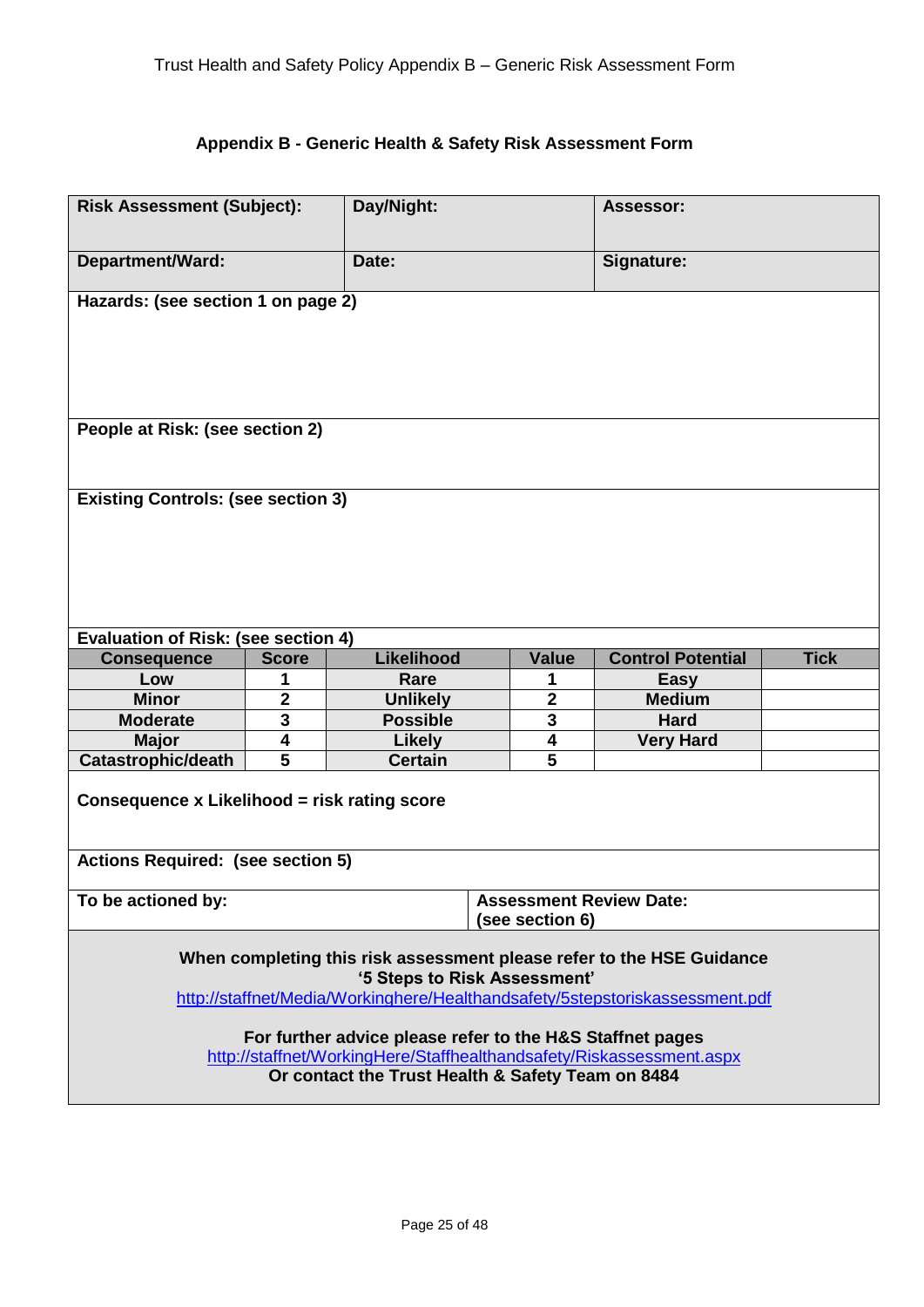| 1. Hazard                                                                                                                                                                                                                                                                                                                                                                                                                                                                                                                                                                                                                                                                                                                                                | 2. People At Risk                                                                                                                                                                                                                                                                                                                                                                                                                                                                                                                                                                                                                                                                                                            | 3. Existing Controls                                                                                                                                                                                                                                                                                                                                                                                                                                                                                                                                                                                              |
|----------------------------------------------------------------------------------------------------------------------------------------------------------------------------------------------------------------------------------------------------------------------------------------------------------------------------------------------------------------------------------------------------------------------------------------------------------------------------------------------------------------------------------------------------------------------------------------------------------------------------------------------------------------------------------------------------------------------------------------------------------|------------------------------------------------------------------------------------------------------------------------------------------------------------------------------------------------------------------------------------------------------------------------------------------------------------------------------------------------------------------------------------------------------------------------------------------------------------------------------------------------------------------------------------------------------------------------------------------------------------------------------------------------------------------------------------------------------------------------------|-------------------------------------------------------------------------------------------------------------------------------------------------------------------------------------------------------------------------------------------------------------------------------------------------------------------------------------------------------------------------------------------------------------------------------------------------------------------------------------------------------------------------------------------------------------------------------------------------------------------|
| Look only for hazards which<br>you could reasonably expect<br>to result in significant harm<br>under the conditions in your<br>workplace. Use these<br>examples as a guide:<br><b>Clinical Care</b><br>٠<br>Process/procedures<br>Policy<br>٠<br>Slips, trips and falls<br>٠<br>Manual handling<br>٠<br>flammable<br>Fire (eg<br>from<br>٠<br>materials)<br>Chemicals<br>٠<br>Moving parts of machinery<br>٠<br>Work at height<br>٠<br>Ejection of material<br>٠<br>Pressure systems<br>٠<br>Vehicles<br>٠<br>Electricity<br>٠<br><b>Dust</b><br>٠<br><b>Fumes</b><br><b>Noise</b><br>٠<br>Poor Lighting<br>٠<br>Extremes of temperature;<br>٠<br>Environmental<br>٠<br>infections<br>Exposure<br>to<br>٠<br>(biological hazards)<br>Violence/Aggression | There is no need to list individuals<br>by name $-$ just think about groups<br>of people doing similar work or<br>who may be affected, eg:<br><b>Nurses</b><br><b>Doctors</b><br>Porters<br>Office staff<br>Maintenance personnel<br>Contractors<br>People<br>sharing<br>your<br>workplace<br>Operators<br><b>Cleaners</b><br><b>Members</b><br>of<br>the<br>public<br>including patients.<br>Where<br>individual<br>is<br>an<br>vulnerable<br>the<br>particularly<br>generic risk assessment must be<br>modified to give an individual<br>assessment of risk. eg:<br>disabilities<br><b>Staff</b><br>with<br>or<br>medical conditions<br>Inexperienced staff<br>٠<br>Lone workers<br>٠<br>Night workers<br>Pregnant workers | For the hazards listed, what<br>precautions already been<br>taken:<br>Meet the standards set by<br>a legal requirement?<br>Comply with a recognised<br>industry standard?<br>Represent good practice?<br>Reduce risk as far as<br>reasonably practicable?<br>$\bullet$ Adequate<br>information,<br>instruction or training?<br>• Adequate safe systems of<br>work or procedures?<br>4. Evaluation of Risk Table:<br>The risk may be evaluated by<br>using the equation<br>Consequence x Likelihood.<br>This will produce a risk rating.<br>Identify the ease within which<br>any controls could be<br>introduced. |
|                                                                                                                                                                                                                                                                                                                                                                                                                                                                                                                                                                                                                                                                                                                                                          |                                                                                                                                                                                                                                                                                                                                                                                                                                                                                                                                                                                                                                                                                                                              |                                                                                                                                                                                                                                                                                                                                                                                                                                                                                                                                                                                                                   |
| 5. Action Plan<br>Where the risk is not adequately<br>controlled, indicate what more<br>you need to do (the action list).<br>Does the risk need to escalated<br>to the Risk Register?<br>Amended July 2013                                                                                                                                                                                                                                                                                                                                                                                                                                                                                                                                               | 6. Review and Revision<br>Set a date for review of the assessment. On review check that the<br>precautions for each hazard still adequately control the risk. If not<br>indicate the action needed. Review will be required:<br>At least annually<br>As a result of an accident/near miss<br>Change in process/equipment/personal<br>Change in legislation                                                                                                                                                                                                                                                                                                                                                                   |                                                                                                                                                                                                                                                                                                                                                                                                                                                                                                                                                                                                                   |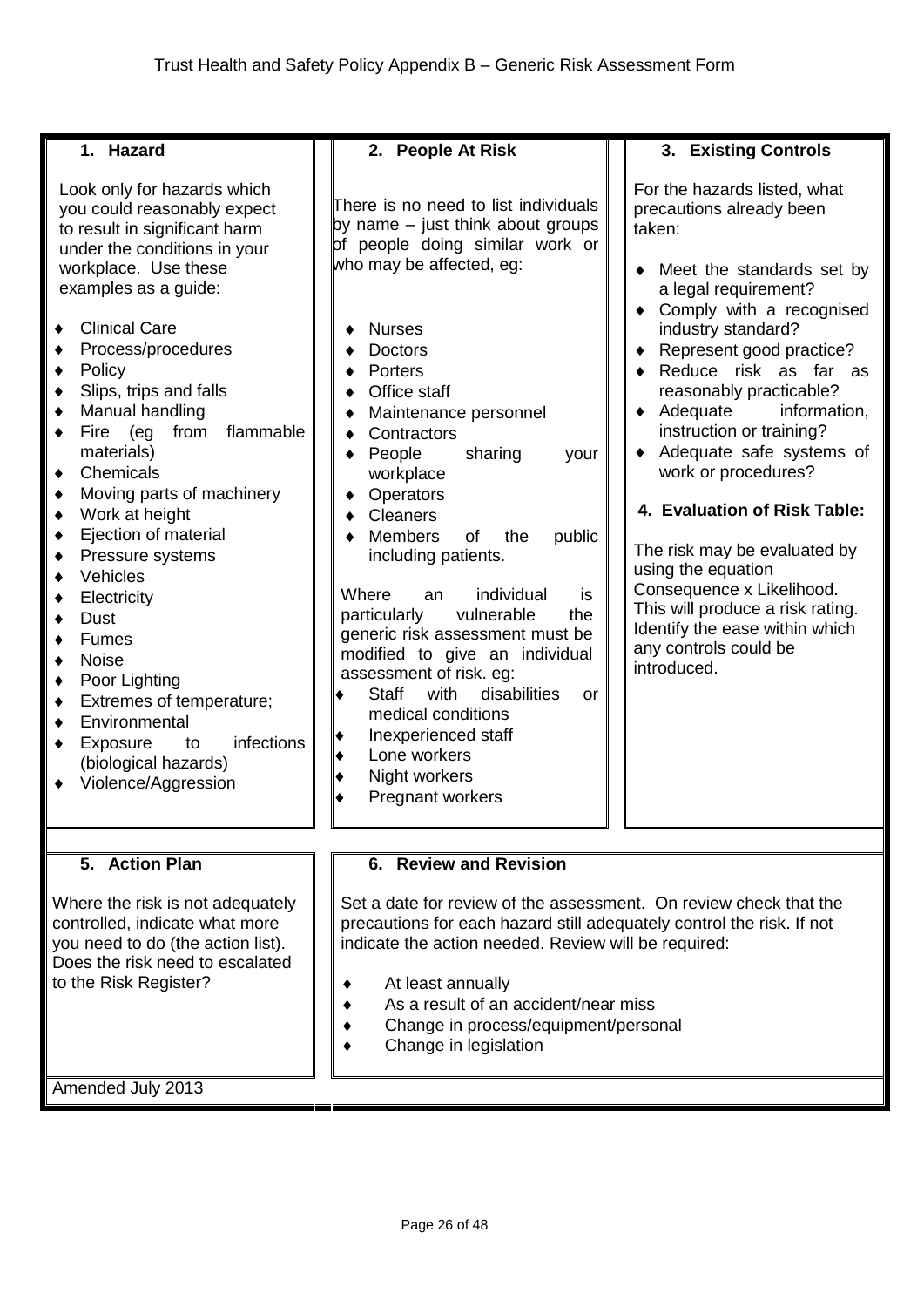# **Appendix C: RISK GRADING MATRIX**

#### **INSTRUCTIONS FOR USE**

- Define the risk(s) explicitly in terms of the adverse consequence(s) that have/might arise from the event/risk.
- Use **Table 1** to determine the Consequence score **C**, for the actual/potential adverse outcome relevant to the event/risk being evaluated. The highest descriptor appropriate to the event/risk will determine the **C** score.
- Use **Table 2** to determine the Likelihood score **L**, for those adverse outcomes.

 If possible, score the Likelihood by assigning a predicted frequency of the adverse outcome occurring. If this is not possible then assign a probability to the adverse outcome occurring within a given time frame, such as the lifetime of a project or the patient care episode.

 If it is not possible to determine a numerical probability then use the probability descriptions to determine the most appropriate score. Be realistic – the highest descriptor appropriate to the event/risk will determine the **L** score.

Plot your answers using **Table 3** to determine the colour banding for the event/risk.

Use **Table 4** to identify the level at which the event/risk will be investigated/managed in the organisation.

#### **Table 1: Consequence Score (C)**

|                                                                                          | Consequence score (severity levels) and examples of descriptors                                    |                                                                                                                                                                                                                                                                                                  |                                                                                                                                                                                                                                                                                                                                                                         |                                                                                                                                                                                                                                        |                                                                                                                                                                                                                                                 |
|------------------------------------------------------------------------------------------|----------------------------------------------------------------------------------------------------|--------------------------------------------------------------------------------------------------------------------------------------------------------------------------------------------------------------------------------------------------------------------------------------------------|-------------------------------------------------------------------------------------------------------------------------------------------------------------------------------------------------------------------------------------------------------------------------------------------------------------------------------------------------------------------------|----------------------------------------------------------------------------------------------------------------------------------------------------------------------------------------------------------------------------------------|-------------------------------------------------------------------------------------------------------------------------------------------------------------------------------------------------------------------------------------------------|
|                                                                                          | 1                                                                                                  | $\overline{2}$                                                                                                                                                                                                                                                                                   | $\overline{\mathbf{3}}$                                                                                                                                                                                                                                                                                                                                                 | 4                                                                                                                                                                                                                                      | 5                                                                                                                                                                                                                                               |
| <b>Domains</b>                                                                           | Negligible                                                                                         | <b>Minor</b>                                                                                                                                                                                                                                                                                     | <b>Moderate</b>                                                                                                                                                                                                                                                                                                                                                         | <b>Major</b>                                                                                                                                                                                                                           | <b>Catastrophic</b>                                                                                                                                                                                                                             |
| Impact on the safety of<br>patients, staff or public<br>(physical/psychological<br>harm) | Minimal injury<br>requiring<br>no/minimal<br>intervention or<br>treatment.<br>No time off work     | Minor injury or<br>illness, requiring<br>minor intervention<br>Requiring time off<br>work for $>3$ days<br>Increase in length<br>of hospital stay by<br>$1-3$ days                                                                                                                               | <b>Moderate injury</b><br>requiring<br>professional<br>intervention<br><b>Requiring time off</b><br>work for 4-14 days<br>Increase in length<br>of hospital stay by<br>4-15 days<br><b>RIDDOR/agency</b><br>reportable incident<br>An event which<br>impacts on a small<br>number of patients                                                                           | <b>Major injury leading</b><br>to long-term<br>incapacity/disability<br>Requiring time off<br>work for >14 days<br>Increase in length of<br>hospital stay by >15<br>days<br>Mismanagement of<br>patient care with<br>long-term effects | Incident leading to<br>death<br><b>Multiple permanent</b><br>injuries or<br><i>irreversible</i> health<br>effects<br>An event which<br>impacts on a large<br>number of patients                                                                 |
| Quality/complaints/audit                                                                 | Peripheral<br>element of<br>treatment or<br>service<br>suboptimal<br>Informal<br>complaint/inquiry | <b>Overall treatment</b><br>or service<br>suboptimal<br>Formal complaint<br>(stage 1)<br><b>Local resolution</b><br>Single failure to<br>meet internal<br>standards<br><b>Minor implications</b><br>for patient safety if<br>unresolved<br><b>Reduced</b><br>performance rating<br>if unresolved | <b>Treatment or</b><br>service has<br>significantly<br>reduced<br><b>effectiveness</b><br><b>Formal complaint</b><br>(stage 2) complaint<br><b>Local resolution</b><br>(with potential to go<br>to independent<br>review)<br><b>Repeated failure to</b><br>meet internal<br>standards<br><b>Major patient safety</b><br>implications if<br>findings are not<br>acted on | Non-compliance<br>with national<br>standards with<br>significant risk to<br>patients if<br>unresolved<br>Multiple complaints/<br>independent review<br>Low performance<br>rating<br><b>Critical report</b>                             | <b>Totally</b><br>unacceptable level<br>or quality of<br>treatment/service<br><b>Gross failure of</b><br>patient safety if<br>findings not acted<br>on<br>Inquest/ombudsman<br>inquiry<br><b>Gross failure to</b><br>meet national<br>standards |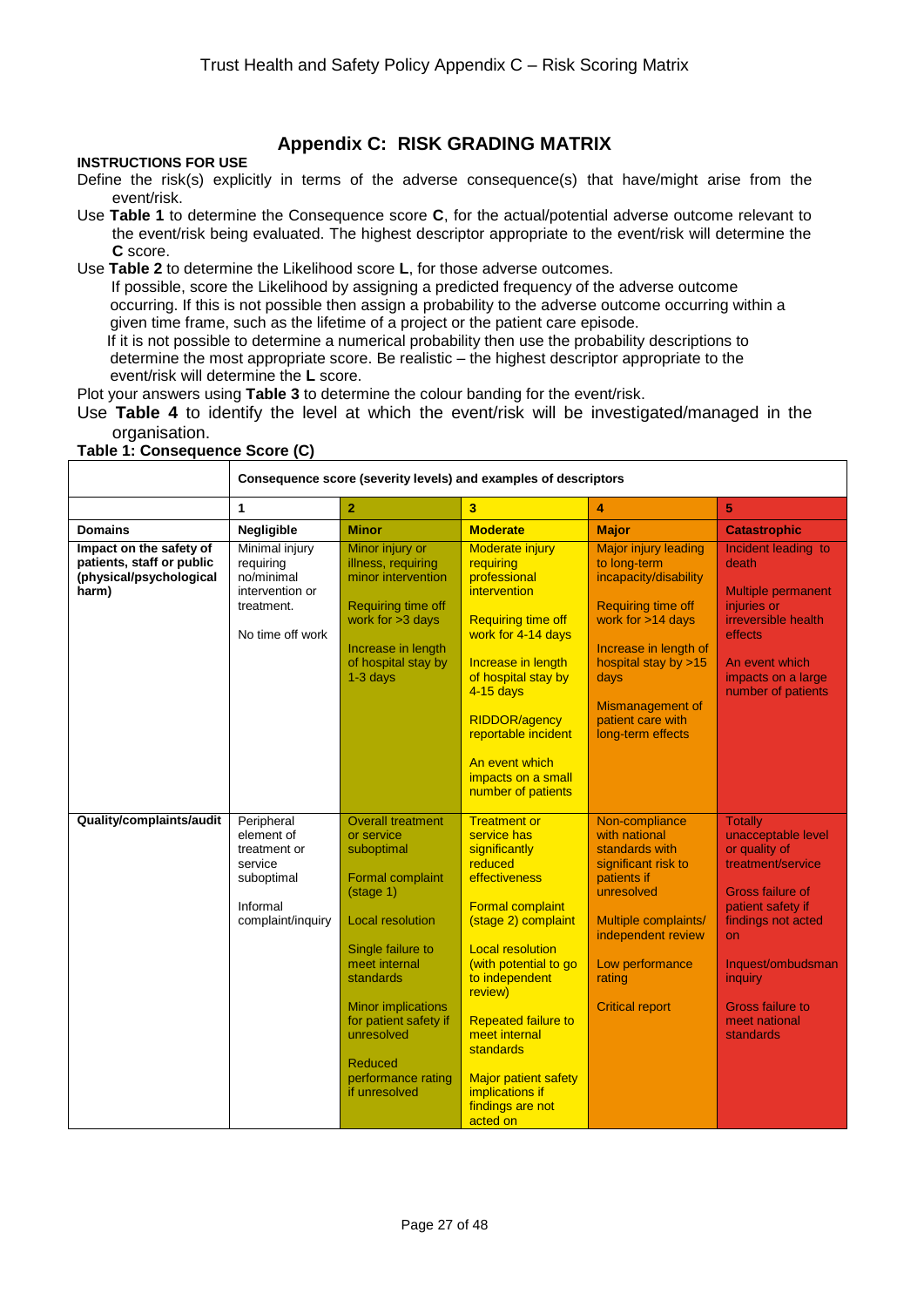| Human resources/<br>organisational<br>development/staffing/<br>competence     | Short-term low<br>staffing level that<br>temporarily<br>reduces service<br>quality $(< 1$ day) | Low staffing level<br>that reduces the<br>service quality                                                                                   | Late delivery of key<br>objective/service<br>due to lack of staff<br><b>Unsafe staffing</b><br>level or<br>competence (>1<br>day)<br>Low staff morale<br>Poor staff<br>attendance for<br>mandatory/key<br>training | <b>Uncertain delivery</b><br>of key<br>objective/service<br>due to lack of staff<br><b>Unsafe staffing level</b><br>or competence (>5<br>days)<br>Loss of key staff<br><b>Very low staff</b><br>morale<br>No staff attending<br>mandatory/ key<br>training                    | Non-delivery of key<br>objective/service<br>due to lack of staff<br><b>Ongoing unsafe</b><br>staffing levels or<br>competence<br>Loss of several key<br>staff<br>No staff attending<br>mandatory training<br>/key training on an<br>ongoing basis                |
|-------------------------------------------------------------------------------|------------------------------------------------------------------------------------------------|---------------------------------------------------------------------------------------------------------------------------------------------|--------------------------------------------------------------------------------------------------------------------------------------------------------------------------------------------------------------------|-------------------------------------------------------------------------------------------------------------------------------------------------------------------------------------------------------------------------------------------------------------------------------|------------------------------------------------------------------------------------------------------------------------------------------------------------------------------------------------------------------------------------------------------------------|
| <b>Statutory duty/</b><br>inspections                                         | No or minimal<br>impact or breech<br>of guidance/<br>statutory duty                            | <b>Breech of statutory</b><br>legislation<br>Reduced<br>performance rating<br>if unresolved                                                 | Single breech in<br>statutory duty<br>Challenging<br>external<br>recommendations/<br><b>improvement notice</b>                                                                                                     | <b>Enforcement action</b><br>Multiple breeches in<br>statutory duty<br>Improvement<br>notices<br>Low performance<br>rating<br><b>Critical report</b>                                                                                                                          | Multiple breeches in<br>statutory duty<br><b>Prosecution</b><br><b>Complete systems</b><br>change required<br>Zero performance<br>rating<br><b>Severely critical</b><br>report                                                                                   |
| Adverse publicity/<br>reputation                                              | Rumours<br>Potential for<br>public concern                                                     | Local media<br>$coverage -$<br>short-term<br>reduction in public<br>confidence<br><b>Elements of public</b><br>expectation not<br>being met | <b>Local media</b><br>$coverage -$<br>long-term reduction<br>in public confidence                                                                                                                                  | <b>National media</b><br>coverage with <3<br>days service well<br>below reasonable<br>public expectation                                                                                                                                                                      | <b>National media</b><br>coverage with $>3$<br>days service well<br>below reasonable<br>public expectation.<br><b>MP</b> concerned<br>(questions in the<br>House)<br><b>Total loss of public</b><br>confidence                                                   |
| <b>Business objectives/</b><br>projects<br><b>Finance including</b><br>claims | Insignificant cost<br>increase/<br>schedule<br>slippage<br>Small loss Risk<br>of claim remote  | <5 per cent over<br>project budget<br>Schedule slippage<br>Loss of $0.1 - 0.25$<br>per cent of budget<br>Claim less than<br>£10,000         | 5-10 per cent over<br>project budget<br><b>Schedule slippage</b><br>Loss of 0.25-0.5<br>per cent of budget<br>Claim(s) between<br>£10,000 and<br>£100,000                                                          | Non-compliance<br>with national 10-25<br>per cent over<br>project budget<br>Schedule slippage<br>Key objectives not<br>met<br><b>Uncertain delivery</b><br>of key<br>objective/Loss of<br>$0.5 - 1.0$ per cent of<br>budget<br>Claim(s) between<br>£100,000 and £1<br>million | Incident leading >25<br>per cent over<br>project budget<br>Schedule slippage<br>Key objectives not<br>met<br>Non-delivery of key<br>objective/ Loss of<br>>1 per cent of<br>budget<br><b>Failure to meet</b><br>specification/<br>slippage<br>Loss of contract / |
| Service/business<br>interruption<br><b>Environmental impact</b>               | Loss/interruption<br>of $>1$ hour<br>Minimal or no<br>impact on the<br>environment             | Loss/interruption<br>of $>8$ hours<br>Minor impact on<br>environment                                                                        | Loss/interruption of<br>$>1$ day<br>Moderate impact on<br>environment                                                                                                                                              | <b>Purchasers failing</b><br>to pay on time<br>Loss/interruption of<br>>1 week<br>Major impact on<br>environment                                                                                                                                                              | payment by results<br>$Claim(s) > £1$ million<br>Permanent loss of<br>service or facility<br>Catastrophic impact<br>on environment                                                                                                                               |

**Based on NPSA Risk Matrix**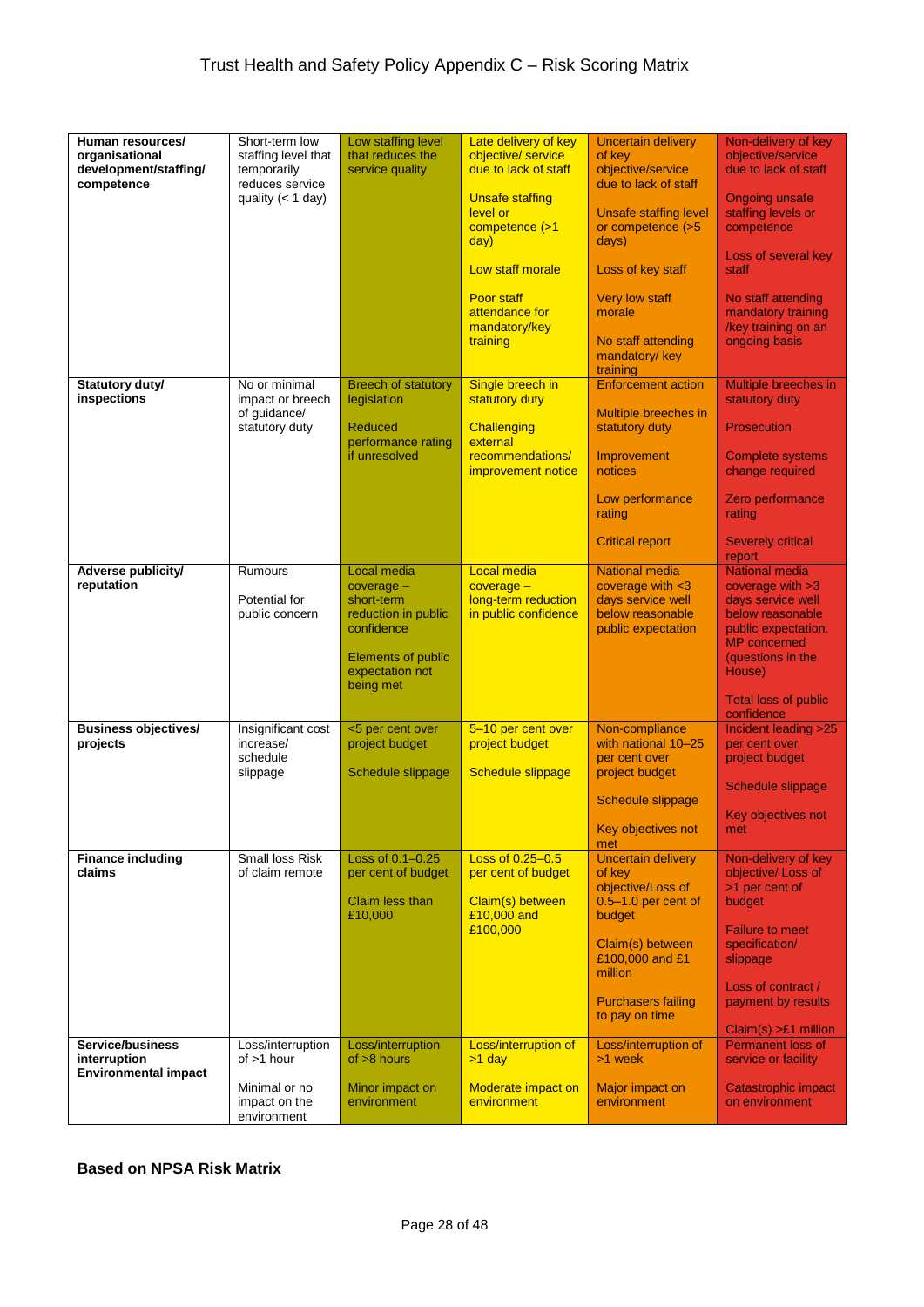#### **Table 2: Likelihood Score (L)**

| Likelihood score                                  |                                          |                                                                        |                                       |                                                                   |                                                          |
|---------------------------------------------------|------------------------------------------|------------------------------------------------------------------------|---------------------------------------|-------------------------------------------------------------------|----------------------------------------------------------|
| <b>Descriptor</b>                                 | Rare                                     | <b>Unlikely</b>                                                        | <b>Possible</b>                       | Likely                                                            | <b>Almost certain</b><br>/certain                        |
| Frequency<br>How often might<br>it/does it happen | This will probably<br>never happen/recur | Do not expect it to<br>happen/recur but it is<br>possible it may do so | Might happen or<br>recur occasionally | Will probably<br>happen/recur but it is<br>not a persisting issue | Will undoubtedly<br>happen/recur.<br>possibly frequently |

# Table 3: Risk Scoring Matrix R (risk) = C (Consequence) x L (Likelihood)

| Likelihood      |              | <b>Consequence</b>  |                                |                      |                     |                                    |
|-----------------|--------------|---------------------|--------------------------------|----------------------|---------------------|------------------------------------|
|                 |              | Low                 | $\overline{2}$<br><b>Minor</b> | 3<br><b>Moderate</b> | 4<br><b>Major</b>   | 5<br>Catastrophic/<br><b>Death</b> |
| Rare            | 1            | Green 1             | Green 2                        | Green 3              | Yellow <sub>4</sub> | Yellow 5                           |
| <b>Unlikely</b> | $\mathbf{2}$ | Green <sub>2</sub>  | Yellow 4                       | Yellow 6             | Orange 8            | Orange 10                          |
| <b>Possible</b> | 3            | Green <sub>3</sub>  | Yellow 6                       | Orange 9             | Orange 12           | <b>Red 15</b>                      |
| <b>Likely</b>   | 4            | Yellow <sub>4</sub> | Orange 8                       | Orange 12            | Red 16              | Red/Red 20                         |
| <b>Certain</b>  | 5            | Yellow 5            | Orange 10                      | Red 15               | Red/Red 20          | Red/Red 25                         |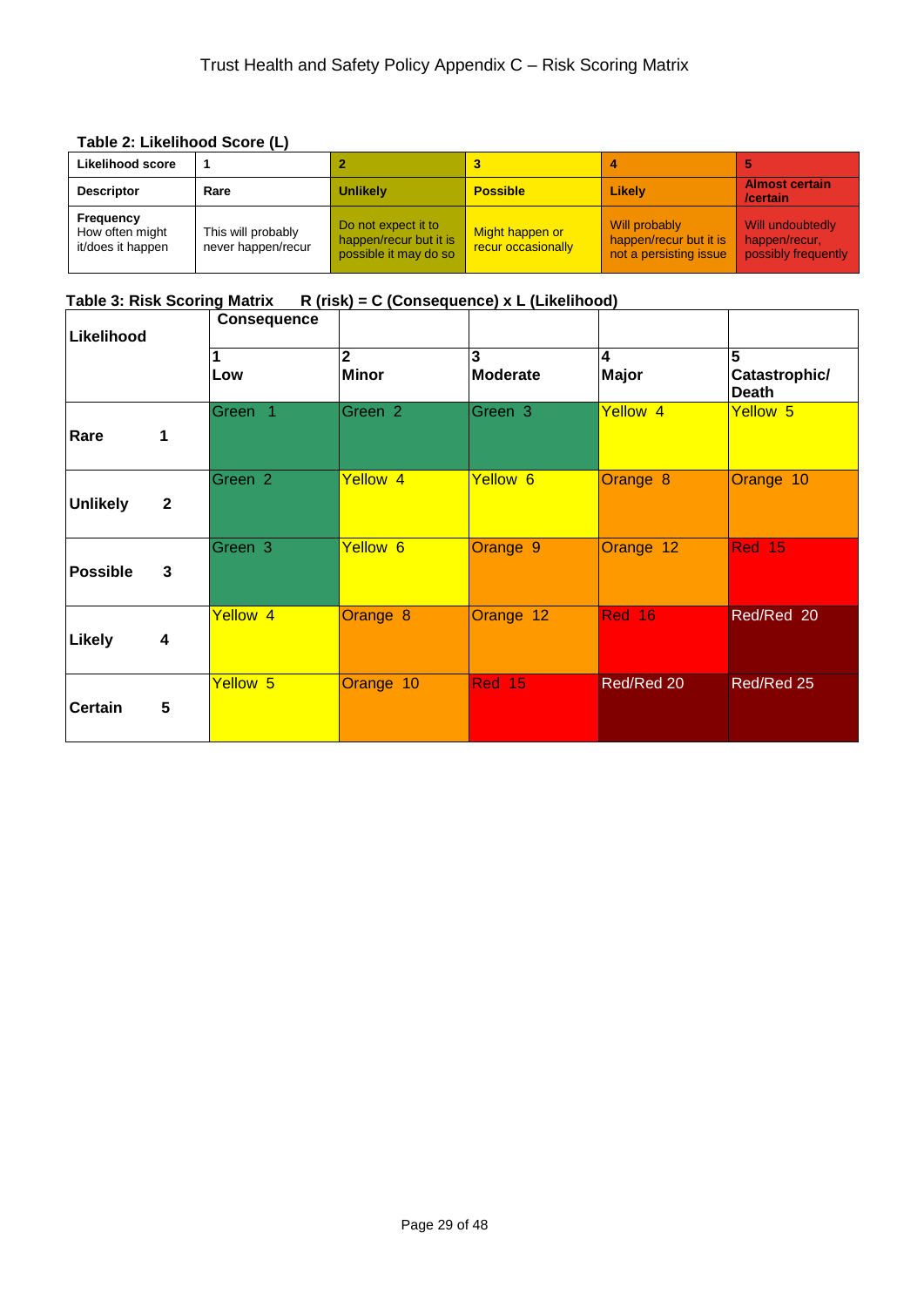# **Appendix D**

# **1 Guidance on Trust Recovery of cost incurred by Non compliance and Fees for Intervention by Health and Safety Executive**

# **1.1 Introduction**

Fee for Intervention (FFI) is HSE's cost recovery regime implemented from 1 October 2012, under regulations 23 to 25 of The Health and Safety (Fees) Regulations 2012.

The Trust like all employers in the UK is subject to Fees for Intervention (FFI) by Health and Safety Executive (HSE). The costs are variable and are dependent on the time spent by the Investigation officer undertaking the investigation. It also depends on the very nature of the incident; this can vary between 7 day absences to a death.

The ultimate aim is to promote proactive Management of Health & Safety which would prevent any material breaches occurring.

These Regulations place a duty on the HSE to recover its costs for carrying out its regulatory functions from those found to be in material breach of health and safety law

# **1.2 Scope**

This policy applies to all staff employed by the Trust, either directly or indirectly, and to any other person or organisation which uses Trust services or premises for any purpose. It will also apply to bank, temporary staff, volunteers, young workers, staff working from home and contractors working on Trust business. The principles of this policy shall apply to all Trust work activities, regardless of who has or is supplying or providing them.

# **1.3 Purpose**

The purpose is to communicate the actions which can be taken if there is a breach of H&S law which requires an investigation or inspection by the HSE. If during the investigation or inspection they find a material breach, then the FFI will then apply.

The Health and Safety Executive will apply FFI when in the opinion of the HSE inspector, there is or has been a contravention of health and safety law that requires them to issue notice in writing of that opinion to the duty holder.

Duty holders who are compliant with the law, or where a breach is not material, will not be charged FFI for any work that HSE does with them.

#### **1.4 Definitions**

**HSE**: Health and Safety Executive

**FFI**: Fee for Intervention

#### **Material Breaches:**

When, in the opinion of the HSE inspector, there is or has been a contravention of health and safety law that requires them to issue notice in writing of that opinion to the duty holder

#### **2 Roles and Responsibilities**

The Health and Safety at Work etc. Act 1974 places the duty on an employer to ensure, so far as is reasonably practicable, the health, safety and welfare of all employees and others who may be affected by its acts or omissions. This includes the provision and maintenance of safe plant, machinery, equipment and safe systems of work. Although the ultimate responsibility for compliance with the Act rests with employers, every employee also has a responsibility to ensure that no one is harmed as a result of their acts or omissions during the course of their work

Full details on Roles and Responsibilities can be found in the Trust Health and Safety Policy on staff net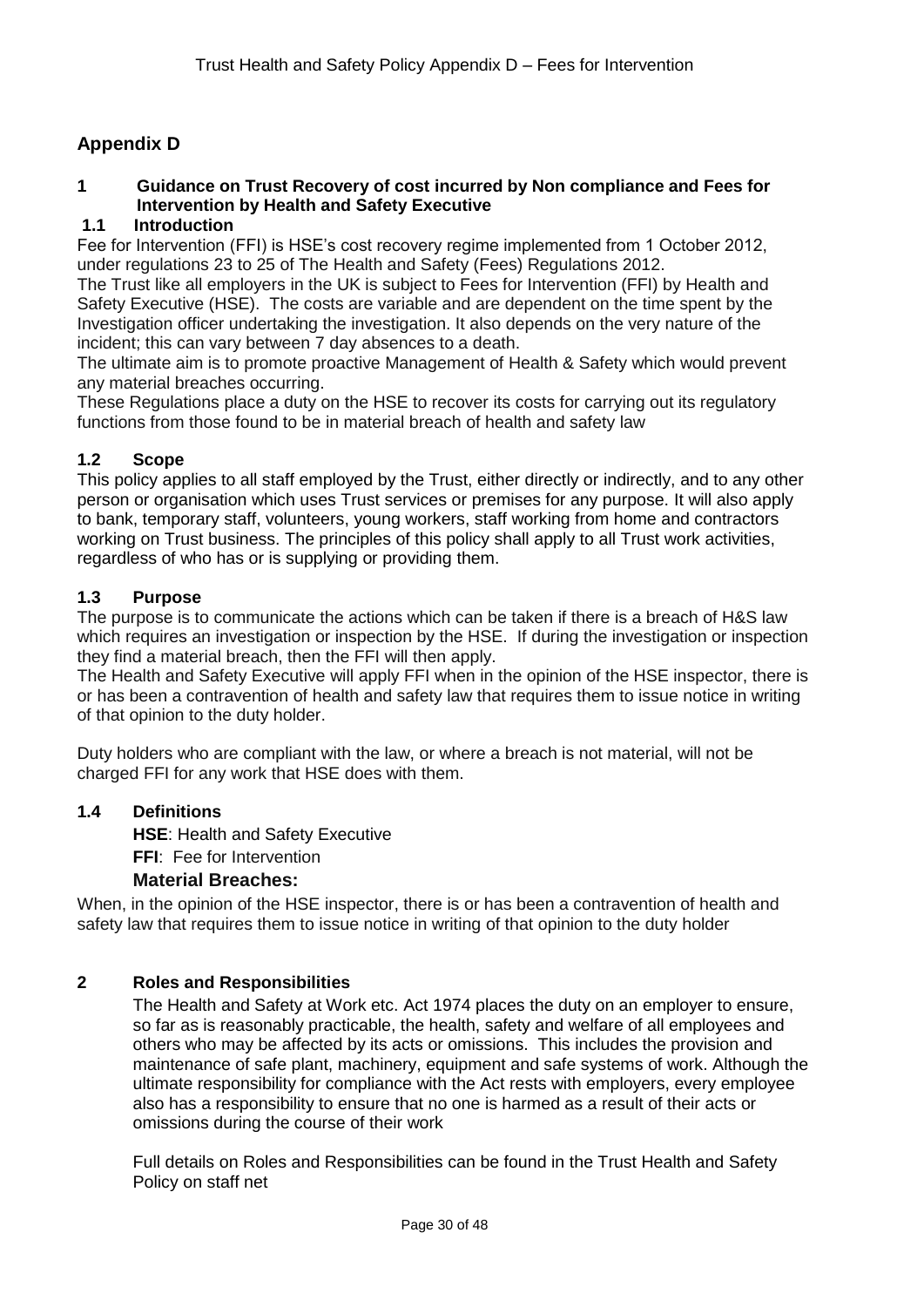#### **3 Process to be followed**

### **3. 1 How can we prepare ourselves to 'comply in the first place'?**

To ensure the health and safety of staff and the general public it is imperative that the Trust complies with the health and safety laws, which apply to all of our locations and activities we must

- Have suitable systems in place to protect employees, visitors and the general public
- Provide a comfortable, safe and suitable working environment for staff to perform their duties with the correct facilities they need to do their job
- Ensure all policies are appropriate for activities and are kept up to date and compliant with legislation
- Have appropriate risk assessments and method statements in place which are up-dated as necessary
- Provide relevant training and information regarding any risks and hazards in the work place
- Keep a record of any injuries, incidents and cases or work related disease

If have an incident and/or a complaint reported to the HSE which requires them to undertake an investigation, they will normally notify the trust. When the team arrives the H&S team will facilitate the investigation. You must co-operate with the investigation and supply all relevant documents which are related to the incident

If during the investigation they find a Material Breach they will inform the Trust.

#### **3.2 Material breach**

A material breach is when, in the opinion of the HSE inspector, there is or has been a contravention of health and safety law that requires them to issue notice in writing of that opinion to the duty holder.

Written notification from an HSE inspector may be by a notification of contravention, an improvement or prohibition notice, or a prosecution and must include the following information:

- the law that the inspector's opinion relates to;
- the reasons for their opinion; and
- Notification that a fee is payable to HSE.

FFI applies to duty holders where HSE is the enforcing authority. This includes the NHS (Our Trust) and our partners who have a duty of care not to place others at risk, and some individuals acting in a capacity other than as an employee, e.g. partners. It includes:

- University activities
- **Contractors**

The investigation may take a few hours or a matter of days; the HSE will record this and apply this to the FFI Rate.

As an organisation there is not an identifiable budget from which we can pay FFI.

It is proposed non compliance indentified by the HSE which incurs FFI, the cost for FFI will be charged to the location where the non compliance was attributed to.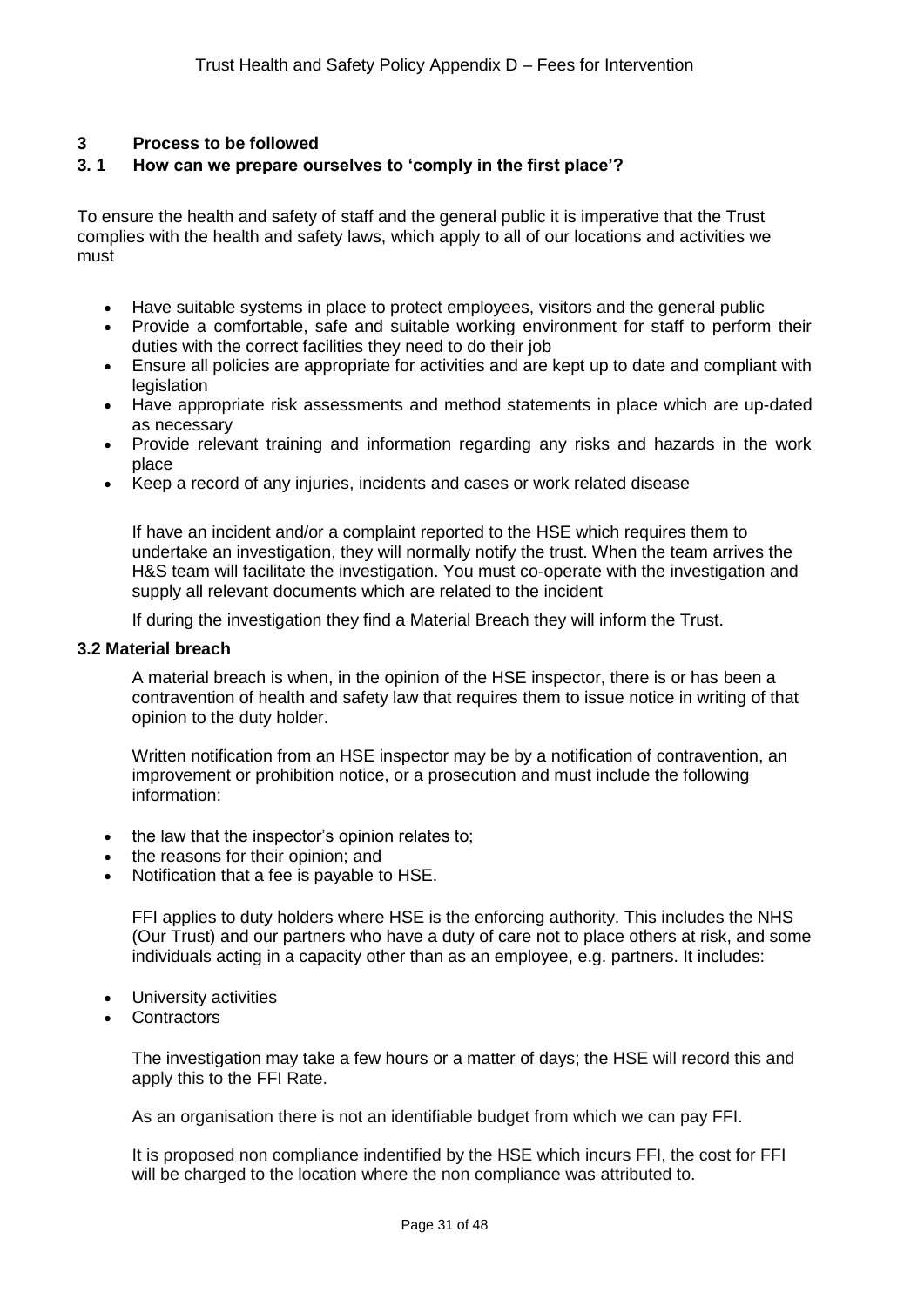#### **3.3 Recharges**

HSE is responsible for the administration of the FFI scheme, including issuing invoices and, if needed, debt recovery.

The invoice will contain the following information:

- the period of time the invoice relates to;
- a breakdown of the activities or services for which costs can be recovered for each member of HSE staff involved, and HSL or third parties;
- the time spent against each activity;
- the total fee payable; and
- a brief description of the work undertaken.

Invoicing and debt recovery functions are carried out centrally within HSE. Inspectors are not responsible for issuing invoices or for any follow-up actions relating to non-payment of invoices.

The fee payable by duty holders found to be in material breach of the law is £124 per hour. The total amount to be recovered will be based on the amount of time it takes HSE to identify and conclude its regulatory action, in relation to the material breach (including associated office work), multiplied by the relevant hourly rate. This will be recharged to the responsible Care group/Divisions. There will also be significant time taken by the H&S team on the investigation, administration, HSE visit preparation and facilitation of the HSE investigation. There will therefore be an additional requirement for the team to recoup some funding back from the Material breach

#### **4 Implementation**

The Health and Safety Team working with Finance will set out the recovery for any costs which apply to FFI from the location which has had the material breach.

#### **5 Process for Monitoring Compliance/Effectiveness**

The process can be monitored as and when it occurs to ensure that the guidance is appropriate and that the process works

#### **6 Arrangements for Review of the OP**

3 yearly or when the legislation requires change

#### **7 References**

The Health and Safety (Fees) Regulations 2012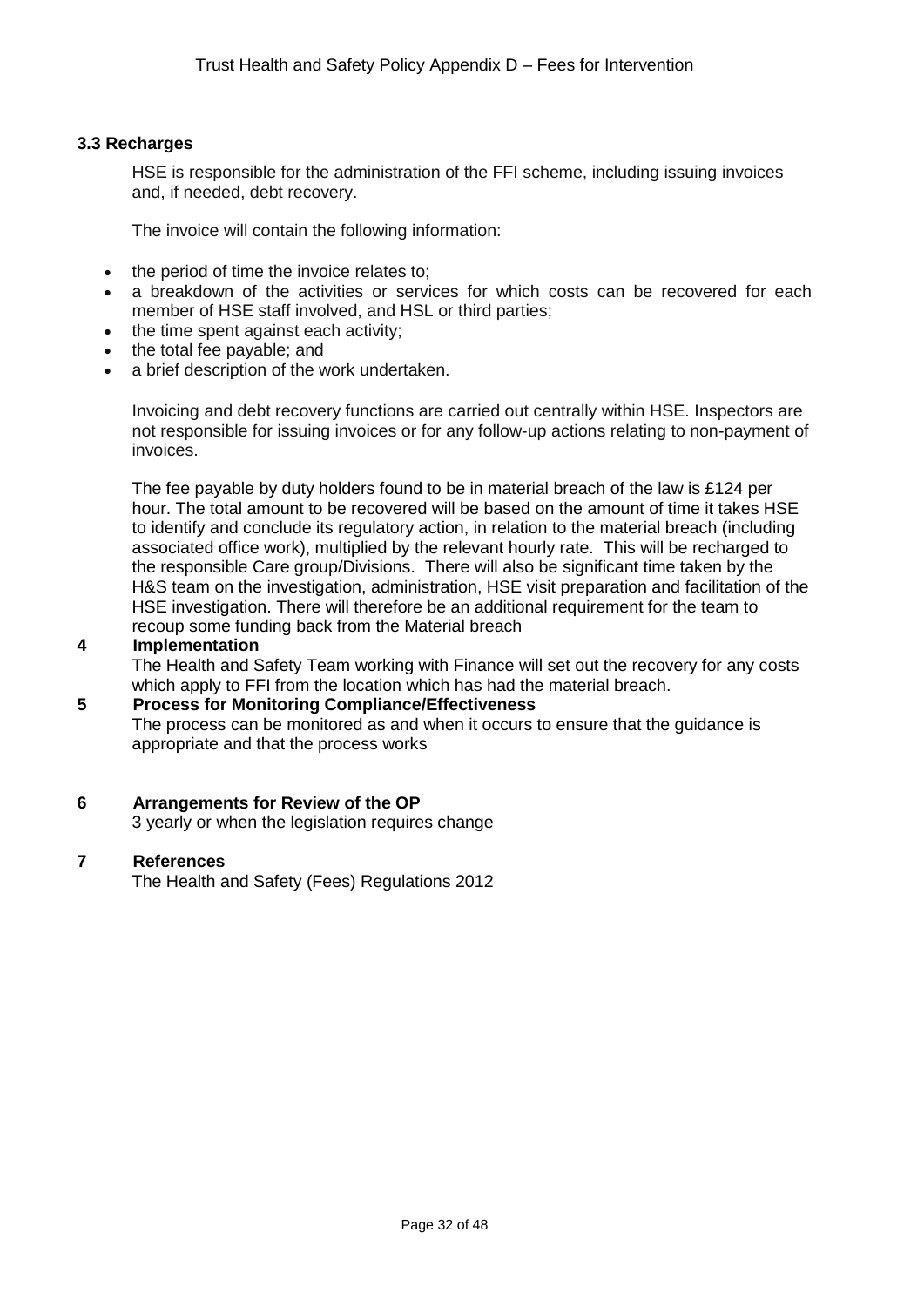# **Flow chart outlining the Process**

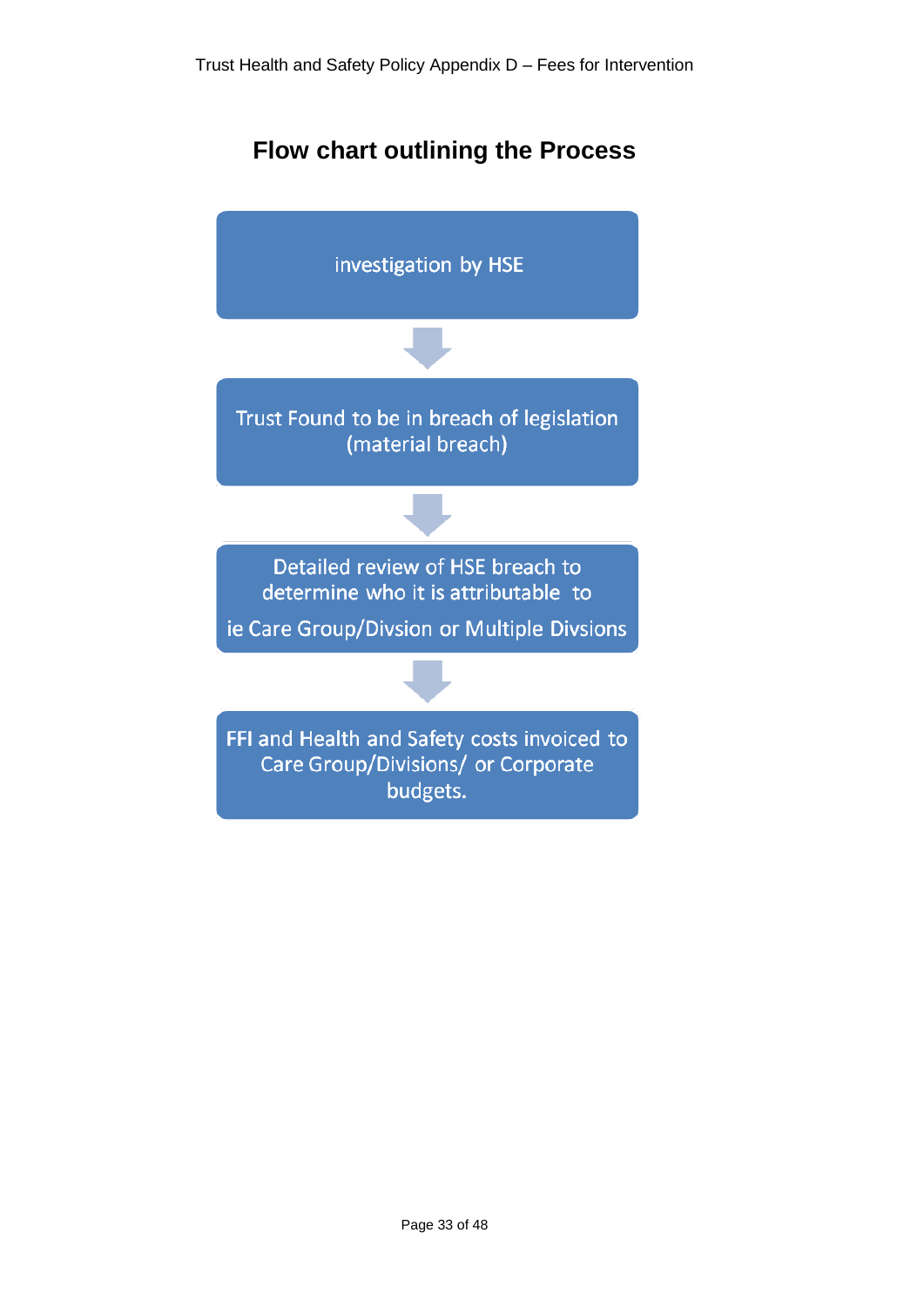# **Appendix E – Health and Safety Self Auditing**

#### **Executive Summary**

Auditing and performance review are the final steps in the health and safety management control cycle. They constitute the 'check' element of HSG65 which enables an organisation to reinforce, maintain and develop its ability to reduce risks to the lowest level practicable and to ensure the continued effectiveness of the health and safety management system.

#### **1. Introduction**

This appendix sets out the procedure to follow when undertaking a self audit of health and safety compliance against a number of related questions. The appendix is linked to the self scoring audit spread sheet.

#### **2. Purpose**

To give staff with the responsibility for auditing the necessary information and tools to carry out Health and Safety Audits appropriately**.**

The aims of Health and Safety auditing are to establish that:

- Appropriate management arrangements are in place.
- Adequate risk control systems exist, are implemented, and consistent with the hazard profile of the organisation.
- Appropriate workplace Health & Safety precautions are in place

### **3. Health and Safety Self-Audit Tool Procedure for completing a health and safety self audit**

Health and Safety Self-Audit form has been designed for managers to take an annual overview of Health & Safety standards and ensure that safe working practices are in place. The Self Audit tool has various topic areas which need checking to ensure compliance with health and safety legislation and to ensure Trust policies and procedures are in place throughout the area.

#### **How to complete the Health & Safety Audit tool**

The Health & Safety Self Audit Form provides a range of questions to assess the level of health and safety awareness amongst staff in the identified work locations and to assess their level of compliance with Health & Safety systems at a property site. A fundamental element of the audit is to assess whether risk assessments and safe systems of work are in place and effective.

The audit template can be used as an aid to ask staff relevant questions whether safety management systems are in place. The manager undertaking the audit should also take some time to observe working behaviours and processes to identify whether safe practices are being adopted. The manager should have a look at completed inspections; logs and records held at each location and check the level of adequacy. The manager should look at the risk assessments contained for the work area and the safe systems of work. Note the differences or variances in the area between the record keeping practices and risk assessment activities.

Note any areas for improvement and make a particular note of any areas that require priority action and make comments on the form of the actions required to ensure compliance and consistency in standards, along with person responsible and due date.

Once the audit schedule has been completed and staff interviews have been completed, an average score can be provided on the overall audit form. This can be between 0 and 3 for each question on the audit list. A negative answer (no compliance) would score 0 and a total success (full compliance) scores 3. A part success (requires some improvement) may be 1 or 2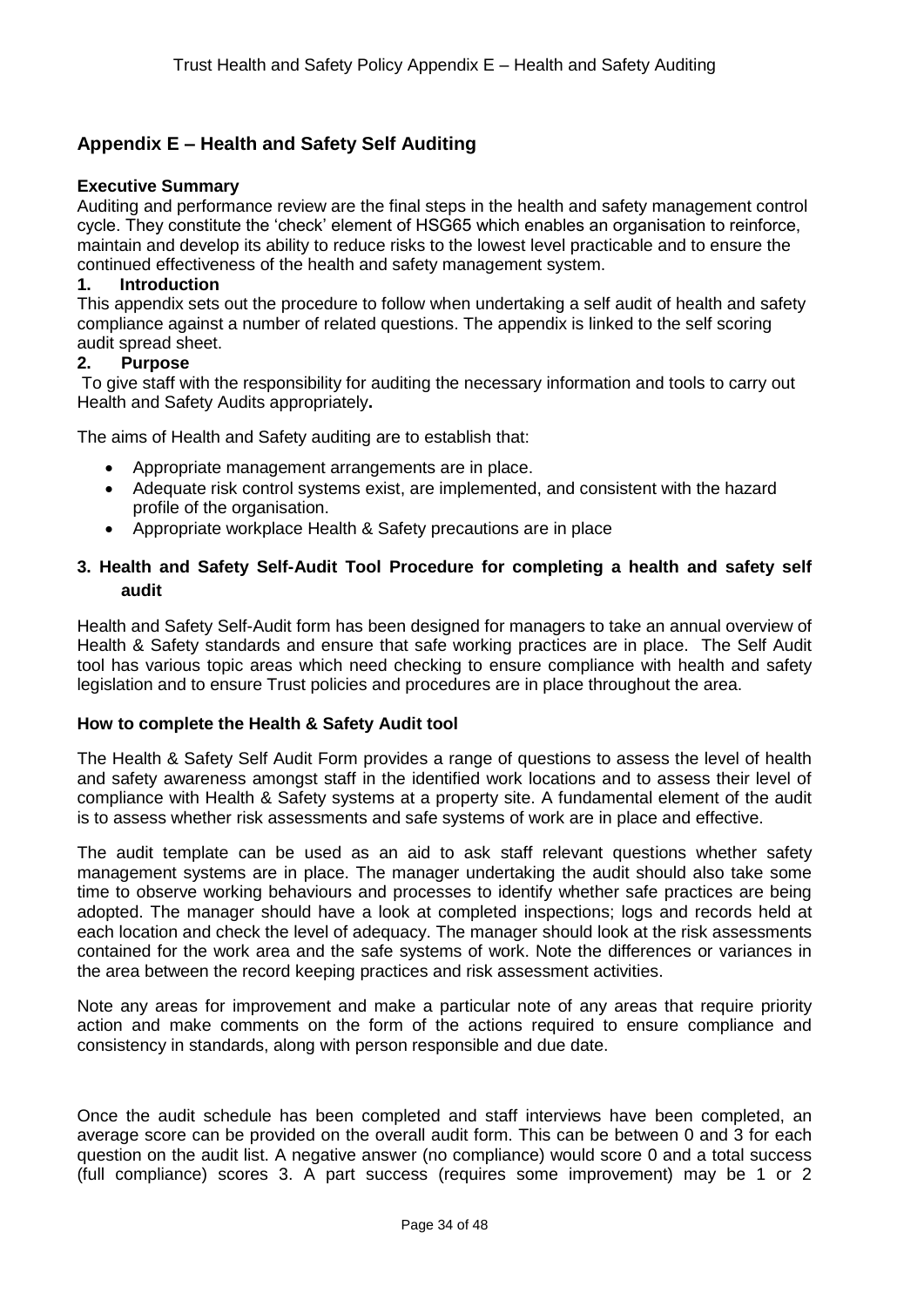depending on amount of success. This will be a subjective assessment of safety performance and H&S standards based on the range of H&S systems that have been observed.

Please note that where a score is 0 or 1 then information on the present position and future requirements must be written in the comments box or in an additional report...

#### **An example of the Audit spread sheet can be found in Appendix C of this policy with further supporting guidance in Appendix A - Glossary of terms & B -Supporting documentation Marking scale**

| $0 = Not Met$ | $1 =$ Partly Met | 2= Moderately<br>Met | 3= Completely<br>Met |
|---------------|------------------|----------------------|----------------------|

There will be sections of the Health & Safety Audit which are not applicable or not the responsibility of ward/unit manager, these will be the responsibility of estates e.g. electrical testing, where this occurs then a score of 3 is given and comments made in the comments box. Once the Health and Safety audit has been completed, a copy of the report and the findings should be discussed with the department manager in order for the findings to be actioned*.*

A copy of the Health and Safety audit and the action plan should be kept in the department Health & Safety file. The findings from the audit and the action plan should be discussed at the departmental meeting and care group governance meeting. Progress with action plans should be monitored and decisions regarding any items for escalation to the Care Group and divisional management team can be made.

Completed Health & Safety audit forms should be noted at the divisional governance meeting with any escalations reviewed.

Completed Health & Safety audits and action plans should be sent to the H & S advisor for monitoring purposes and review during the Health and Safety Tours.

# Glossary of terms in Audit tool

# **Fire Prevention and Emergency Preparedness Requirements**

Refer to the University Hospital Southampton Foundation NHS Trust Fire Policy and Major Incident Plan.

# **First Aid Provisions**

The first aid box should be of suitable material and so designed to protect the contents. The box should be clearly marked with a white cross on a green background in compliance with The Health and Safety (Safety Signs and Signals) Regulations 1996. Sufficient quantities of each item should always be available in every first aid box or container.

#### **Floors and Traffic Routes**

'Traffic route' means a route for pedestrian traffic, vehicles, or both and includes any stairs, fixed ladder, doorway, and gateway, loading bay. There should be sufficient traffic routes, of sufficient width and headroom to allow people and vehicles to circulate safely with ease. Thus preventing collisions slips and trips, traffic routes must be kept clear at all times.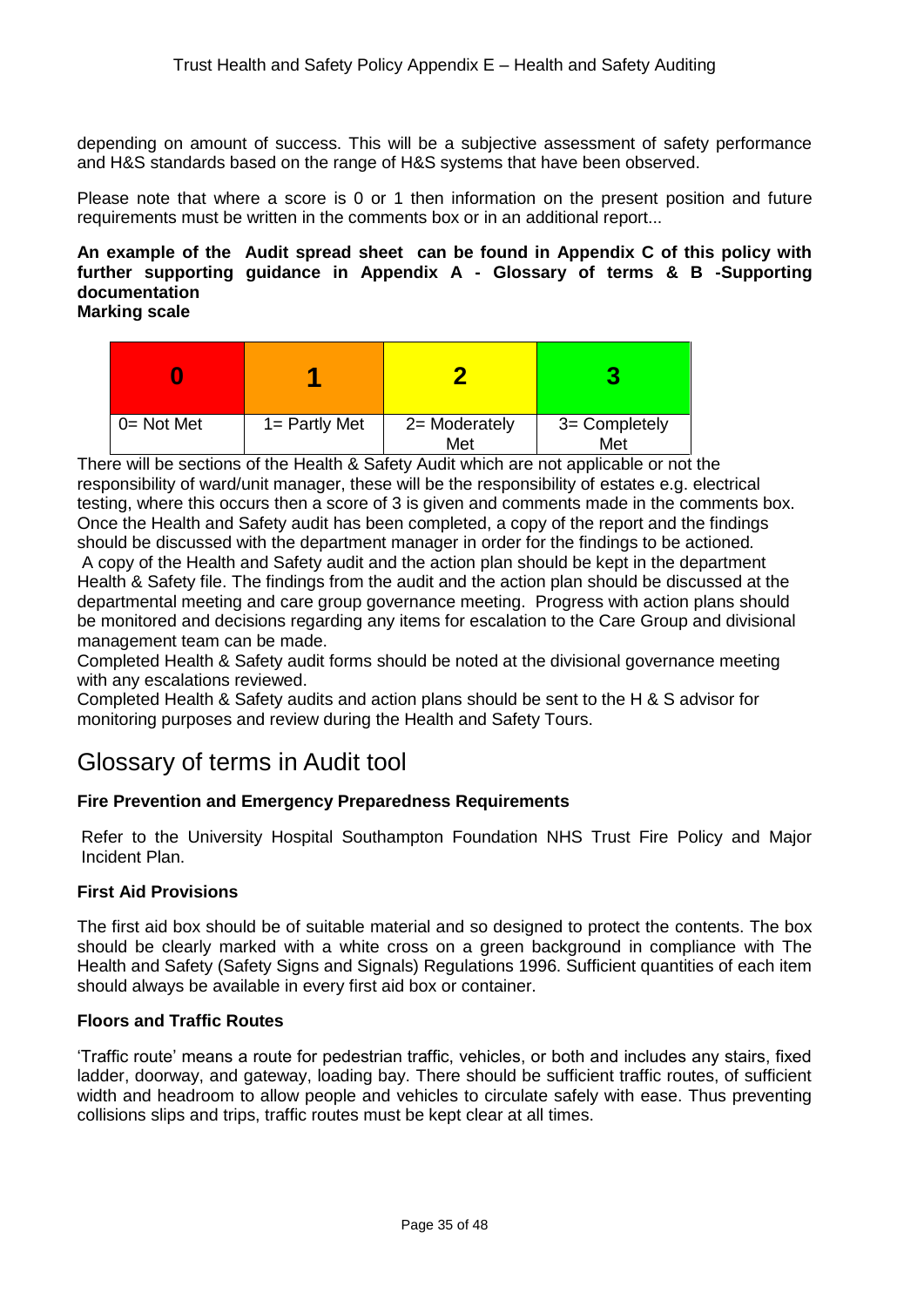# **Lighting**

Suitable and sufficient lighting shall be provided wherever a person uses work equipment, taking into account the operations to be carried out. So far as is reasonably practicable, lighting shall be natural light. However, all efforts should be made to reduce glare on computers and other Display Screen Equipment. If necessary, local lighting can be provided at individual workstations. Suitable and sufficient emergency lighting should be provided in any room in circumstances in which persons at work are especially exposed to danger in the event of failure of artificial lighting.

#### **Rest areas**

Suitable and sufficient, readily accessible, rest facilities should be provided. They should include suitable facilities to eat meals. Additionally, suitable rest facilities should be provided for pregnant women and nursing mothers. Ideally these should be near to sanitary facilities.

#### **Smoking**

The Health Act 2006 stipulates a ban on smoking in all enclosed public places. This includes work places and other places of work such as vehicles used for work purposes. Appropriate Smoke free signage must be displayed in accordance with the Smoke free at Work Policy. In accordance with the Trust policy, University Hospital Southampton Foundation NHS Trust is committed to being smoke free for patients and staff.

#### **Storage of Clothing**

Adequate, suitable and secure space should be provided for staff to store their own clothing and any special clothing required to undertake work where appropriate.

#### **Storage Facilities**

Storage areas should have been defined within the workplace. Requirements should be reviewed periodically and whenever refurbishment or relocation takes place. Articles and substances will be stored in defined areas at all times.

#### **Temperature**

Though no upper temperature limit is specified, indoor working temperatures should be "reasonable for the comfort of persons employed" (with exceptions made where this is impractical because of hot or cold processes, in which employees should only work for short periods), i.e. no less than 16ºC for sedentary (e.g. office) work, with a recommendation of a 13ºC minimum for workplaces requiring strenuous effort.

#### **Ventilation**

Effective and suitable measures should be taken to ensure that enclosed workplaces are adequately ventilated and "stale air or air that is hot or humid" is replaced at a reasonable rate. "Ventilation" includes both openable windows and mechanical systems, and the legal requirements include avoidance of unpleasant smells and exhaust fumes, where possible. Where ventilation systems are installed, these must be fitted with an effective device that will give a visible or audible warning of failure in the system.

#### **Waste collection and removal**

Floors should be cleaned on a regular basis and waste bins should be emptied daily. Rubbish will be kept in suitable containers and should not be allowed to overflow. Combustible waste must be kept away from ignition sources. Large items of rubbish that pose a particular hazard, such as obsolete items of furniture, should be removed without delay.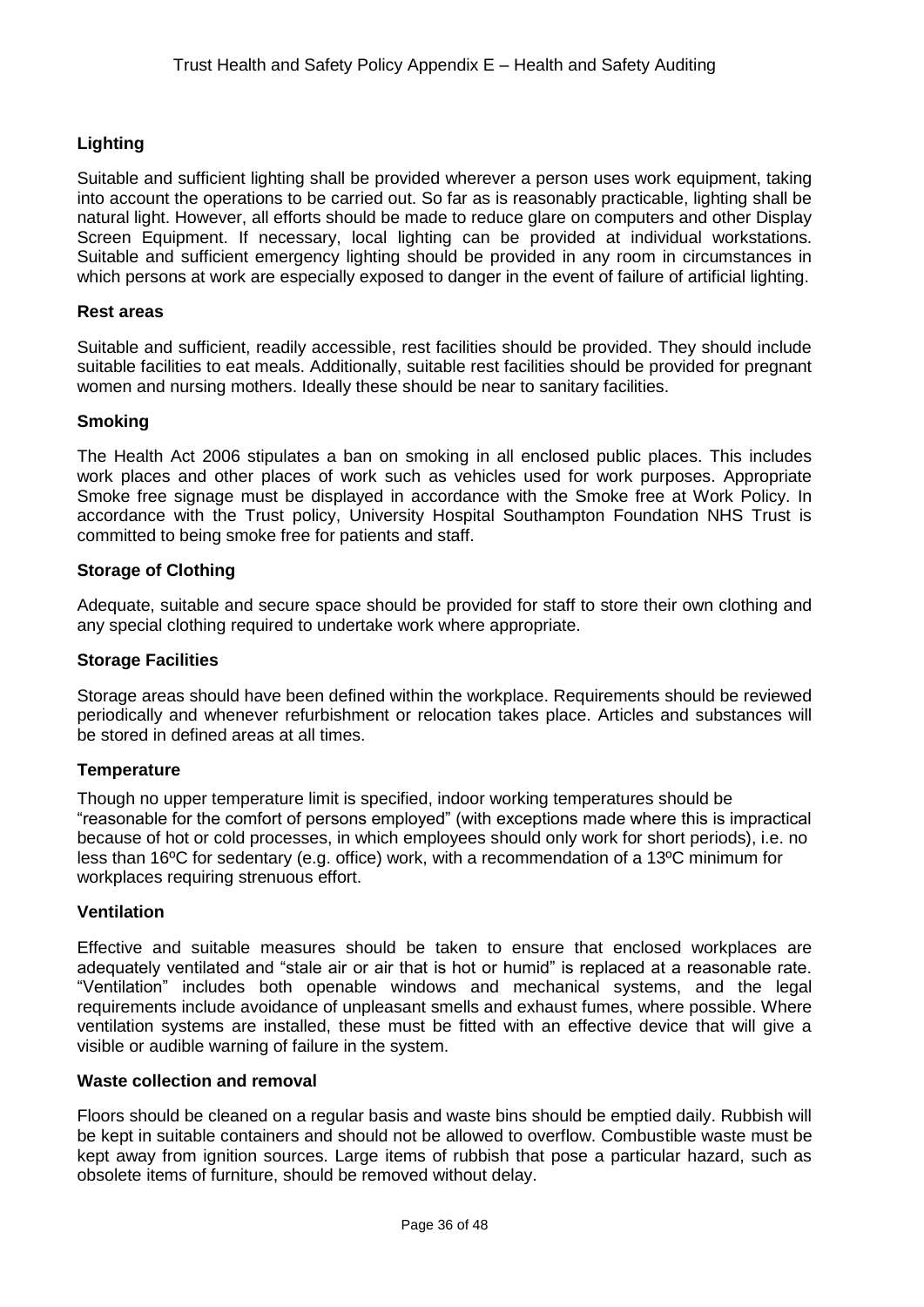#### **Washroom and Toilet Facilities**

Suitable and sufficient sanitary conveniences and washing facilities should be provided at readily accessible places. They should be kept clean and adequately ventilated and lit. Washing facilities should have running hot and cold or warm water, soap and clean towels or other means of cleaning or drying. Men and women should have separate facilities unless each facility is in a separate room with a lockable door and is for use by only one person at a time.

#### **Workspace**

A minimum working space of 11 cubic metres, to a height of 3m, or around 2.0 x 2.3m of floor space per person is available. However, the fact that floor space may be taken up by furniture, equipment, etc dictates that there should always be sufficient unoccupied space to allow ease of access and escape. Working space requirements include the general need to ensure "enough free space to allow people to get to and from workstations and to move within the room with ease."

#### **Workstations and Display Screen Equipment**

For requirements on the correct use and set-up of display screen equipment at work, refer to the Display Screen Equipment (DSE) Policy.

#### **SUPPORTING DOCUMENTATION REQUIRED FOR undertaking a Health and Safety Audit**

- Trust Health and Safety Policy
- Completed risk assessments for all activities in relevant area to be audited identified as presenting a risk to employees and others. Such assessments are likely to include, but are not limited to:
	- o Display screen equipment/workstations
	- o Lone/Isolated Working
	- o Latex allergy
	- o Violence and aggression Policy
	- o Manual Handling Operations
	- o Personal Protective Equipment
	- o Expectant mothers/Nursing Mothers
	- o Substances Hazardous to Health
	- o Specific tasks or activities
	- o Work equipment
	- o Use and disposal of sharps
	- o Safer Sharps Risk Assessment
- Documentation relating to the maintenance of buildings and work equipment such as machinery, plant, lifting aids, etc.
- Documentation supporting health surveillance and/or environmental monitoring identified by COSHH assessments and requested by the Occupational Health and Safety **Department**
- Health and Safety Training Records and ward/department training matrix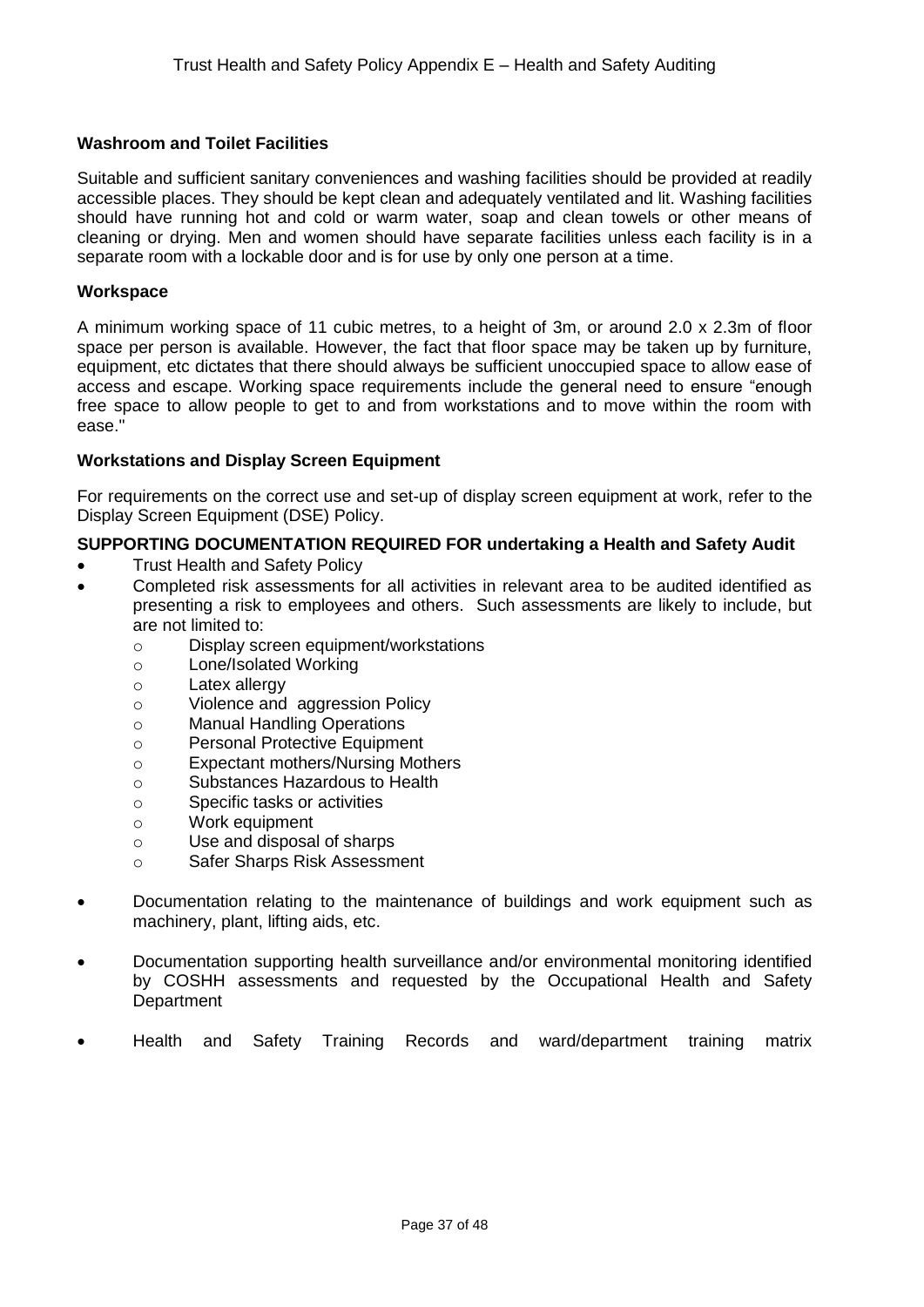# **Appendix F – Slips Trips and Falls (Non Patient) Executive Summary**

"The human cost of a slip and trip accident is usually easy to see. But not always so apparent is the price the National Health Service (NHS) pays, both as an organisation and as an employer. Treatment costs currently stand at £133m per year and with 90% of major accidents resulting in a broken bone, the NHS also has the expense of long-term staff absences" (Health & Safety Executive (HSE) 2011)

Slips and trips nationally are on average, responsible for:

- Over a half of all reported incidents (2014/15)
- 64% of all reported major incidents in the healthcare sector in 2014/15

Falls from height are the biggest single cause of fatality and major injury, they account for almost 30% of fatalities at work (2013/14), therefore significant measures are deployed to ensure that no person engages in any work at height or work equipment for use in such work unless he is competent to do so or if being trained is being supervised by a competent person.

#### **1.0 Definitions**

**Slip:** Happens when the foot slides forward just as it makes contact with the floor.

- **Trip:** Happens when the foot is suddenly stopped from moving forward when it meets an unexpected object in its path.
- **Fall:** Happens when the feet have no contact with the surface being walked on.
- **Fall from Height:** Fall from height is any height, there is no height stipulation. It can include working off ladders, step ladders, kick stools etc.
- **Work at Height:** covers work in any place, including a place at or below ground level where, if measures required by the Work at Height Regulations 2005 were not taken, a person could fall a distance liable to cause personal injury. It covers obtaining access or egress from such places whilst at work, except by a staircase in a permanent workplace.
- **Working Platform:** means a platform used as a place of work or a means of access or egress from a place of work and includes any scaffold, suspended scaffold cradle, mobile platform, trestle, gangway gantry and stairway which is used
- **Ladder** includes fixed ladders and stepladders
- **Fragile Surface** means a surface which would be liable to fail if any reasonable foreseeable loading were to be applied to it.
- **Personal fall protection system** means –a fall prevention, work restraint, work positioning, fall arrest or rescue system, other than a system in which the only safeguards are collective safeguard systems.
- **RIDDOR**: relates to the Reporting of Injuries, Diseases and Dangerous Occurrences Regulations 1995, as amended.

#### **2.0 Working at Height**

The Work at Height Regulations 2005 laid down the 'duty holders' responsibilities which are always followed using the hierarchy principles and they also take account of risk assessment under Regulation 3 of the Management of Health and Safety at Work Regulations 1999. Things to consider when doing a working at height risk assessment:

- Look to ensure no work is done at height if it is safe and reasonable practicable to do it other than at height.
- Where height access equipment needs to be provided, appropriate measures are in place to restrict access to authorised persons
- Use work equipment or other measures to prevent falls where they cannot avoid working at height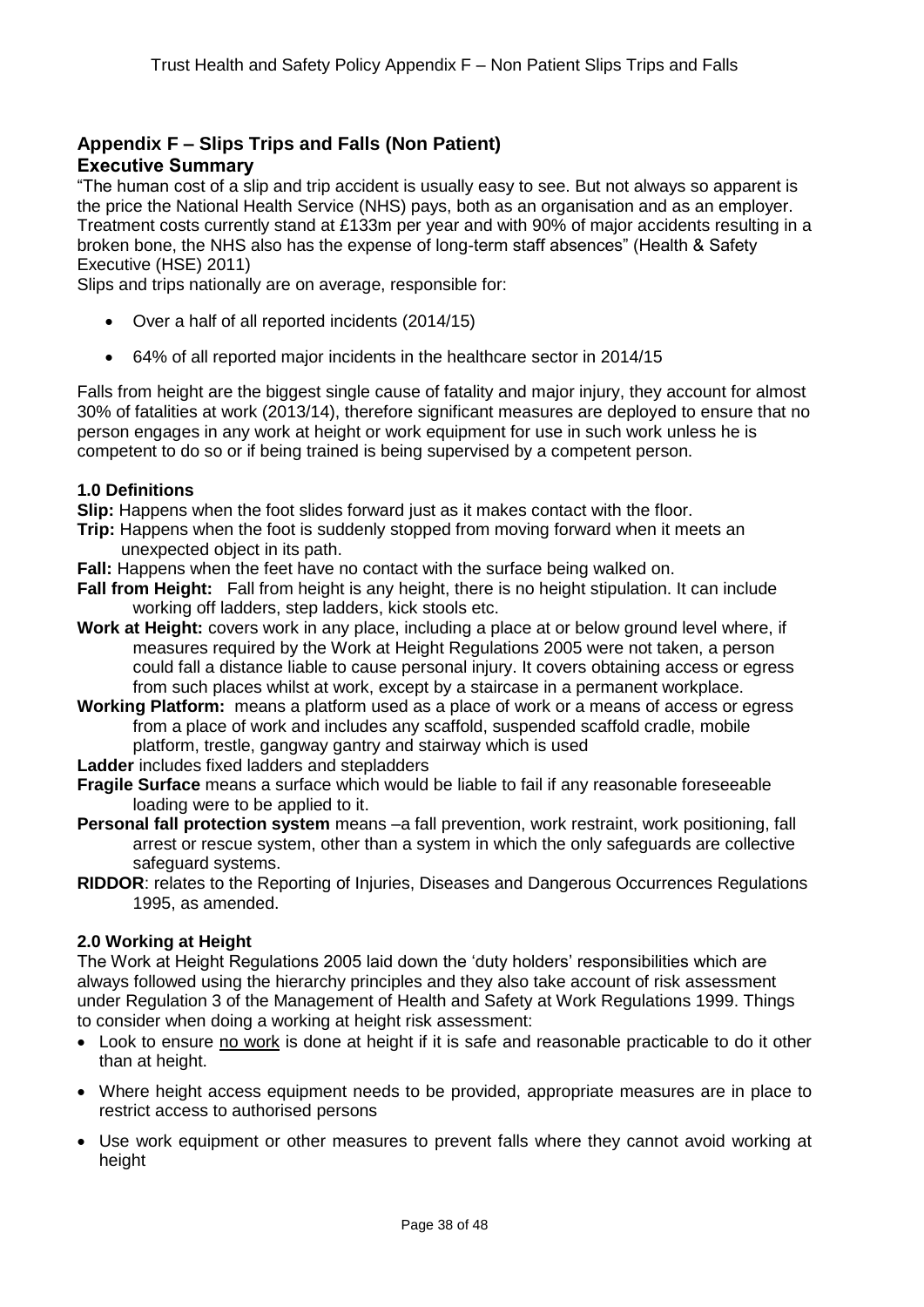Where they cannot eliminate the risk of a fall, use work equipment or other measures to minimise the distance and consequences of a fall should one occur.

All risks are identified and documented on the relevant risk register where appropriate in accordance with the duties under the Trusts' Incident Reporting, Analysis, Investigation and Management Policy.

An annual rolling programme of Health & Safety Audits in all areas will monitor the implementation of these requirements.

#### **2.1 Roof work**

- Access to roof areas is restricted only to personnel that are required to carry out maintenance and repair works, carry out inspections thereof, new work activity or to oversee ongoing construction work.
	- To manage appropriately the following practices are applied.
- All roof areas that employees frequent for undertaking of regular maintenance are protected at the perimeter by edge guarding This is periodically inspected by a specialist company and test certificated once a year as outlined under BS EN 365 2004. Test Certificates are held on a register managed under the Estates Building Maintenance section.
- Non regularly frequented roofs without recognised forms of edge protection is only accessed under a permit to work system. This is to ensure only those that have received specialist training and hold up to date certificates are permitted to access.
- Where possible (but not always permissible due to fire escape routing) access onto roof areas is via a door/s with a restricted Key. This is only issued to appropriate in house personnel or contractors via a sign out process administered by the Estates and Information Control office.
- Estates and Capital developments recognise the dangers fragile surface pose and ensure no persons at work pass across or near ,on works on, from or near a fragile surface where it is reasonable practicable to carry out work safely and under appropriate ergonomic conditions without his/her doing so.
- Where a person at work may pass across or near, or work on, from or near, a fragile surface then prominent warning notice is so far as reasonably practicable affixed at the approach to the place where the fragile surface is situated or where that is not reasonably practicable, such persons are made aware of it by other means.
- Estates and Capital Developments recognise the risks that falling objects may present and take suitable measures and sufficient steps to prevent as far as it is reasonably practicable.

#### **2.2 Internal Flooring**

- Estates and Capital Development hold responsibility for upkeep of the structure and fabric of buildings, grounds and garden areas on site, but the cleaning of floors is outsourced
- It is essential that the flooring cleaning process undertaken is that as recommended by the product manufacturers and on all new installations this information is passed on at project handover with a duplicate copy placed within the "Buildings Health and Safety File" as a legal requirement, together with details of the Duty Holder Designer.
- If alternative materials or equipment are used Manufacturers and Designers advice should be sought in advance of the appropriate use of such alternatives as these may materially have adverse effect on the flooring materials designed characteristics.
- Where changes are made these should be through agreement with Client Designer and Manufacturer joint agreement. The information contained within the Buildings Health and Safety File Should then is amended to reflect this change, dated and who authorised it.
- To minimise slips, trips and falls relating to internal flooring strict design guidance procedures are followed to ensure materials and finishes laid are fit for purpose. This process entails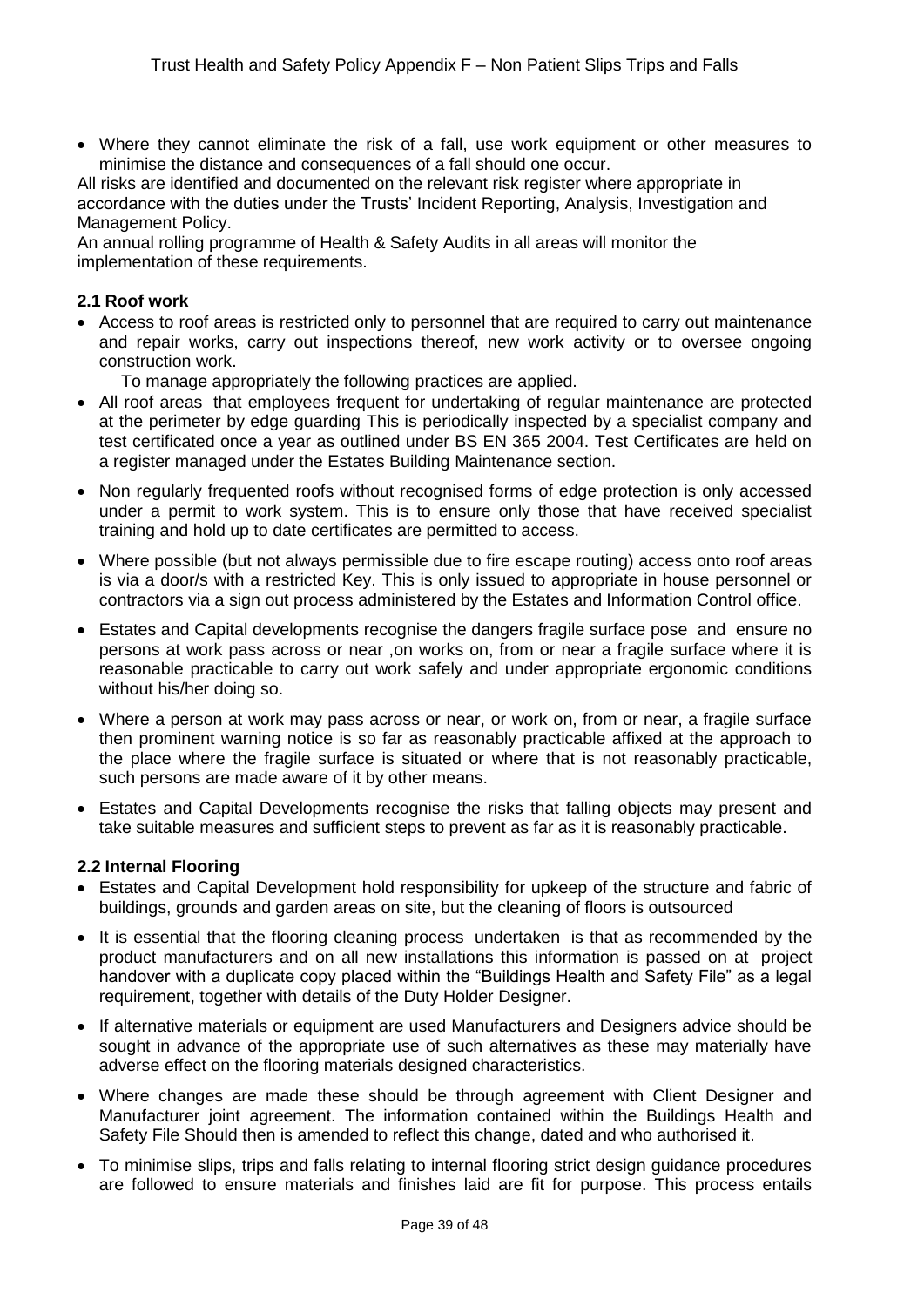designers following the Department of Health Technical guidelines specific to flooring document Health Building Note 00-10 together with current Building Regulation requirements.

- External contamination risks and water egress onto floor coverings by foot are minimised by the use of appropriate absorbent entrance matting at all external entrances In addition to their obligations under the Construction Design and Management Regulations 2015 to ensure safe construction and the need to meet the requirements of the Equality Act 2010.
- Once floorings have been installed periodical testing for slip resistance levels are monitored throughout the service life to identify if any changes in the original performance occur. Estates and Capital Developments use the following company for specialist testing of floor slip resistance.

Estates and Capital Developments recognise the busy nature of parts of the hospital site and in areas of high pedestrian volume (i.e. main entrance foyer) seek to protect the public by restricting all construction activity (excepting emergencies) to outside core working hours.

#### **2.3 External Grounds and Gardens**

- Estates and Capital Developments look to ensure that external footpaths and roadway areas do not pose risks by way of slips and trips and that the approaches to buildings as far as reasonably practicable meet the needs of disabled people.
- During winter months and in adverse weather conditions Estates Maintenance seek to minimise added risks associated with ice and snow and have a laid down policy for the treatment of roads and footpaths on site.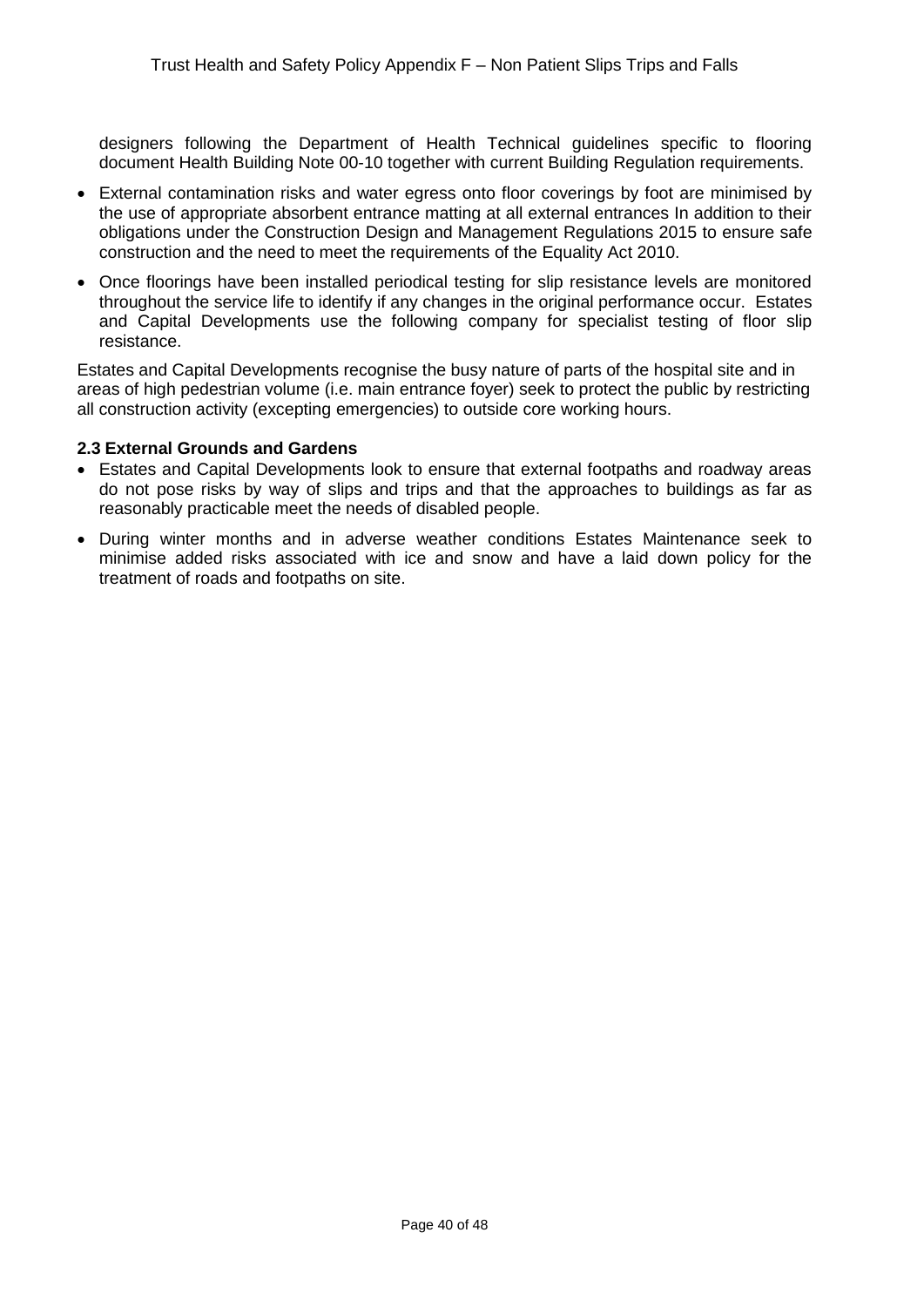# **Appendix G**

# **First Aid Provision**

# **1.0 The Requirement**

The purposes of first aid are:

- To preserve life
- To prevent an injured person's condition from becoming worse
- To promote recovery
- The provision of any medication is outside the scope of any kind of first aid, although first aiders may assist patients to take their own prescription medication where appropriate

The Trust is required to make adequate provision for first aid as may be required by staff, patients and visitors.

The Trust will meet these requirements by:

- Assessing the foreseeable first aid requirements of the different areas within the Trust
- Ensuring people are available with appropriate skills to deliver immediate assistance
- Ensuring appropriate first aid and other equipment is available to meet foreseeable requirements

#### **2.0 Assessment of Requirements**

In many areas of the Trust, activities are mainly low risk in first aid terms, and access to a competent person and basic first aid provision will be adequate, especially where crash teams are likely to be available to deal with life-threatening conditions.

Where hazardous substances are in use, the COSHH assessment for the substance may specify specific first aid requirements and these should be considered when considering the first aid needs of an area.

Areas where higher-risk tasks are carried out, such as Estates workshops and plant rooms, may require extra first aid provision and in these areas a specific first aid needs assessment should be carried out, following the HSE guidance at <http://www.hse.gov.uk/pubns/indg214.htm>

#### **3.0 Competent Persons**

Within the Trust, a first aider is defined as:

- A person holding a valid First Aid at Work certificate from a recognised training organisation
- A doctor registered with the GMC
- A nurse registered with a nursing professional body
- A member of ambulance service staff qualified to practice at Technician, Student Paramedic or Paramedic level. Although the Trust does not directly employ ambulance staff, they will be on site most of the time, and it would be unreasonable to consider them not competent to act as first aiders on Trust premises.

The Health and Safety Executive no longer approves first aid training organisations but have provided guidance on appointing first aid trainers which can be found at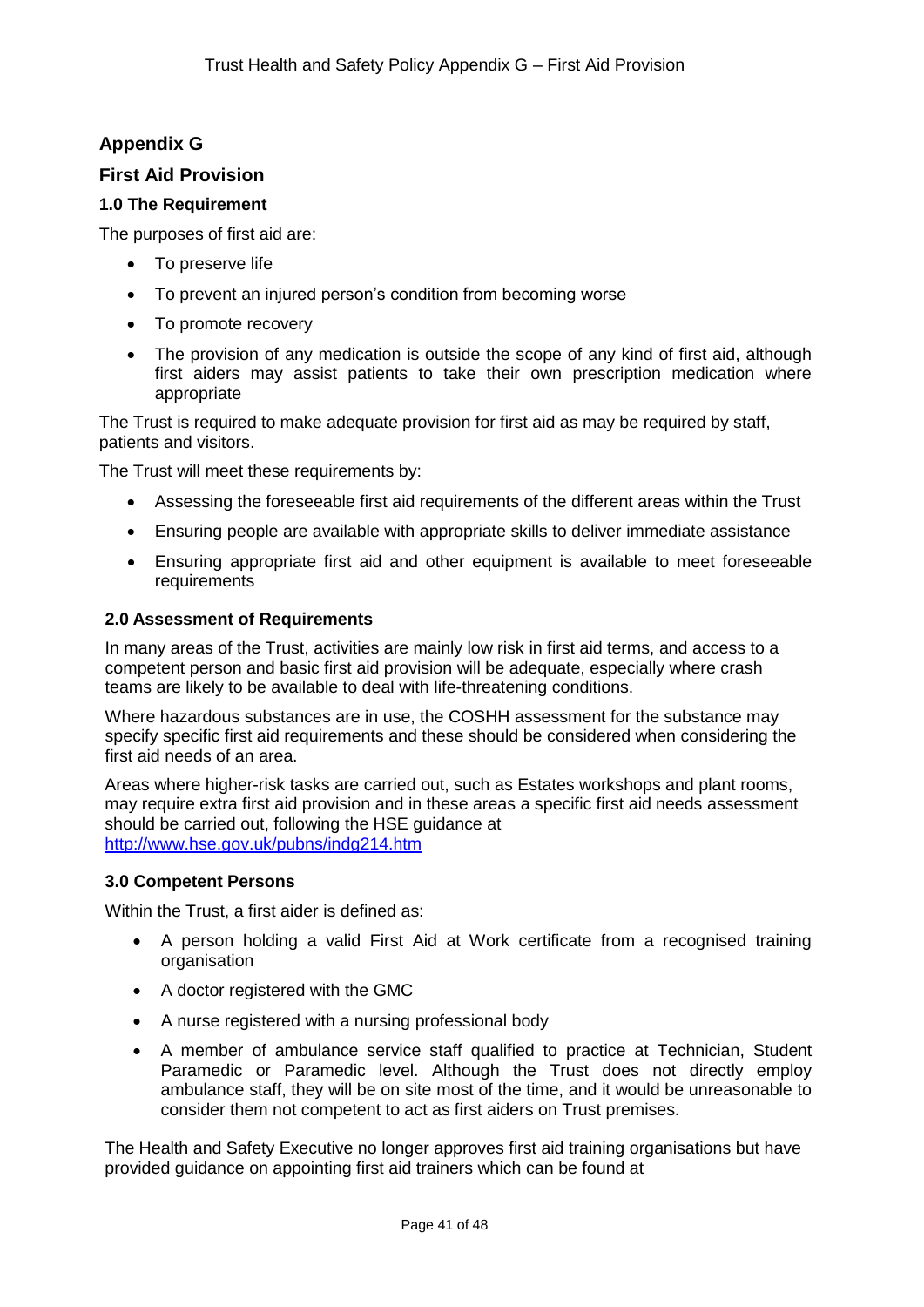<http://www.hse.gov.uk/pubns/geis3.htm> : First aid trainers to be recognised by the Trust should be appointed in accordance with these recommendations.

#### **4.0 Equipment Provision**

As a minimum, areas within the Trust should have access to a first aid box which follows the guidance from the HSE, which can be found at

<http://www.hse.gov.uk/firstaid/faqs.htm#first-aid-box>

Where hazardous substances are in use, the COSHH assessment for the substance may specify other items to be kept in the area: In this case the other items may be stored with the first aid box or close to the point of use of the hazardous substance: In either case there should be adequate signage to ensure first aiders and others can quickly find equipment when needed.

In areas where higher-risk tasks are carried out, such as Estates workshops and plant rooms, the first aid needs assessment may require extra items of first aid equipment to be available. These can be kept with the first aid kit, or close to the potential point of use, but must be adequately signed to ensure they can be easily found.

#### **5.0 Shared first aid provision**

In areas shared between more than one employer – for example the Trust and the University of Southampton – each employer has a responsibility to ensure adequate first aid provision is available. Co-operation and sharing of resources is sensible and is encouraged in these areas.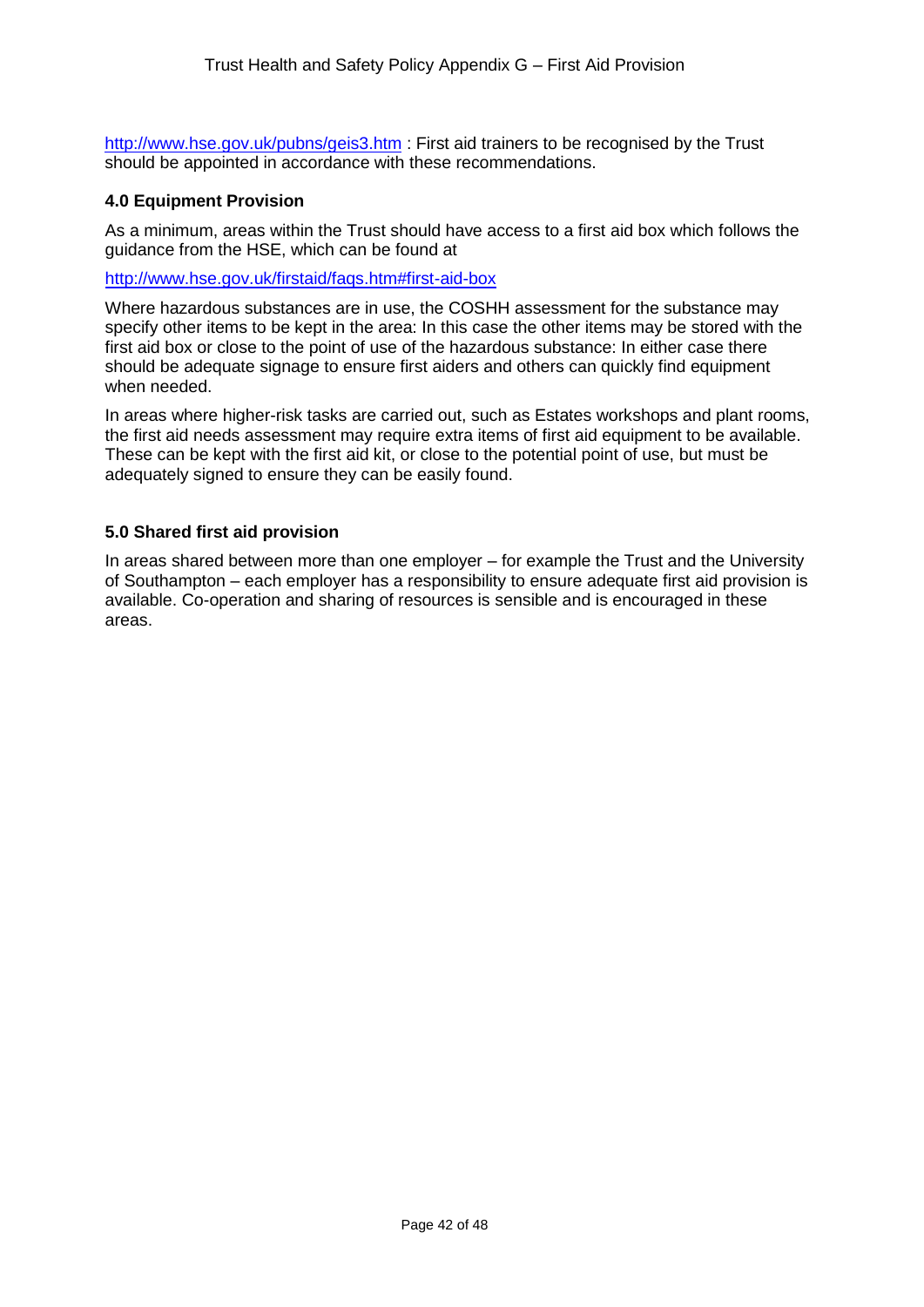# **Appendix H**

# **Display Screen Equipment**

The Trust acknowledges that health and safety hazards may arise from the use of display screen equipment and as a result will ensure that risks are eliminated, reduced and controlled "so far as is reasonably practicable".

The principal health risks that may arise whilst with working with DSE are musculoskeletal disorders of the arm, shoulder and neck, often described as a 'work related upper limb disorder'. These symptoms can range from temporary fatigue, cramp or soreness in the limbs to chronic soft tissue disorders such as tendonitis or carpal tunnel syndrome. As with other sedentary tasks, DSE work can also give rise to back pain or exacerbate existing back pain.

#### **Southampton Eye Unit** will ensure that:

All Trust employees will be able to have an eye examination in the Southampton Eye Unit DSE users may be entitled to a free examination and corrective spectacles if eligible.

UHS will be responsible for:

- The cost of eye examinations for employees **holding Trust ID cards.**
- That part of the cost for the provision of basic corrective appliances for DSE use only.
- The cost of replacement single vision lenses only, necessary to clearly view the DSE screen at the habitual working distance **(see Appendix A).**

#### **Managers** will:

- Facilitate through a competent person the recording and reviewing of DSE risk assessments **(Assessment form available on DSE page on StaffNet).**
- Provide general advice and guidance to DSE users on the possible health effects relating in particular to musculoskeletal problems, visual fatigue and mental stress using HSE Document "Working with VDUs" **(Available on DSE page on StaffNet).**
- If an employee experiences visual difficulties which might reasonably be considered to be caused by working with DSE a workstation assessment should be undertaken and a referral to Southampton Eye Unit Optometry Department considered **(See guidance notes available on DSE page on StaffNet).**
- Managers must ensure once a referral is completed that they make every effort to support the employees attendance at any subsequent appointment
- Incorporate breaks from DSE work as appropriate to prevent fatigue.
	- Respond to all reported incidents related to DSE by:
		- o Taking necessary steps to investigate.
		- o Completing an incident form using the electronic reporting process
		- o Taking corrective measures where appropriate

E**mployees** will ensure that they comply with the Trust DSE Policy. Employees must assist the competent person in undertaking a DSE risk assessment on their workstation and refer to the guidance (**available on DSE page on StaffNet)** to ensure the safe set up their workstations.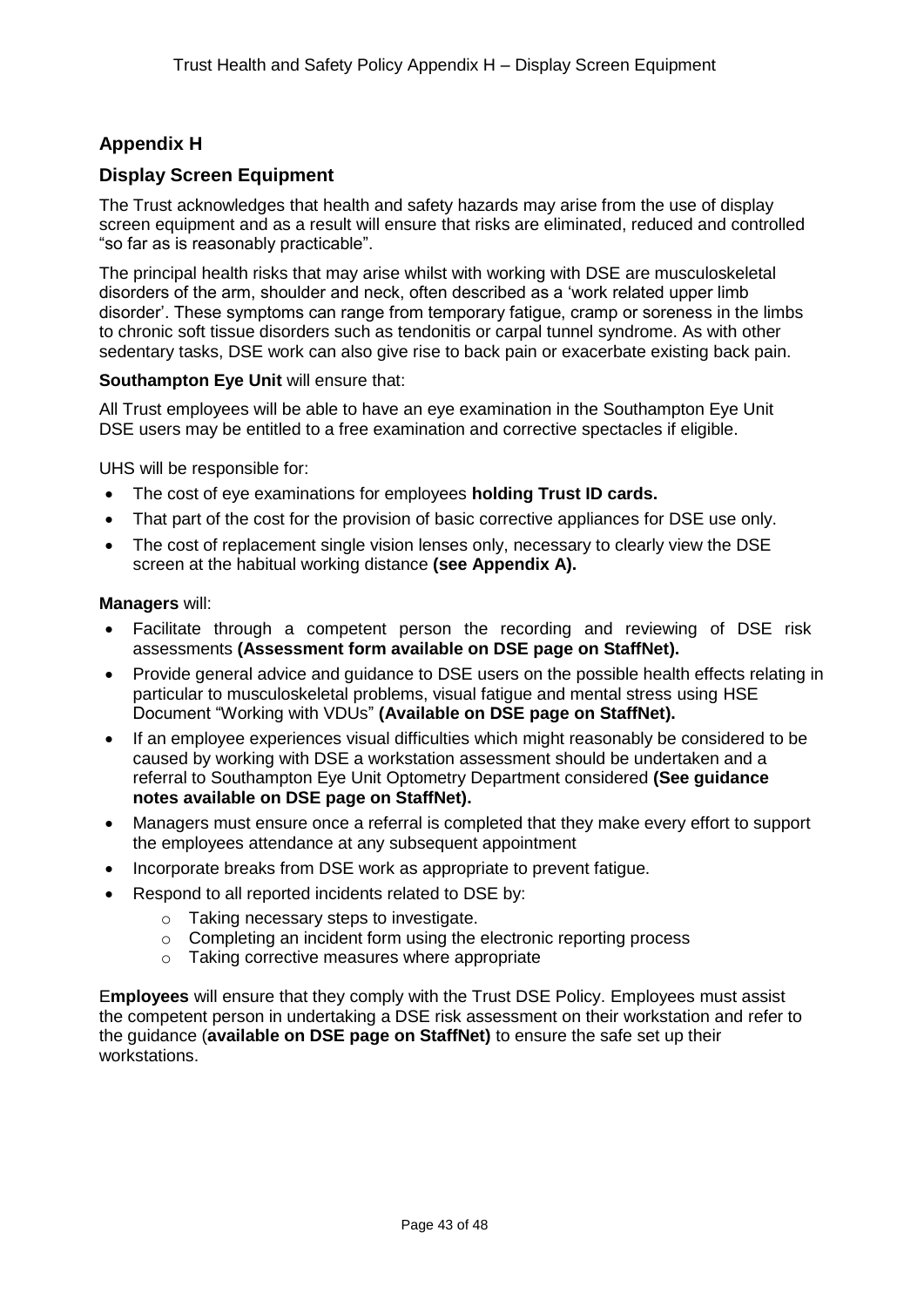# **Appendix J**

# **Noise at Work**

The Health and Safety at Work etc Act 1974 (HSWA) requires employers to ensure the health and safety of all employees and anyone who may be affected by their work. This includes taking steps to control exposure to noise levels likely to cause damage to hearing.

The Control of Noise at Work Regulations 2005 requires employers to prevent or reduce risks to health and safety from exposure to noise at work.

#### **Definitions**

- **Decibel** (dB) the unit of measurement for loudness of sound. The higher the dB the louder the sound. dBA is defined as an expression of the relative loudness of sounds in air as perceived by the human ear.
- **Exposure** exposure to noise whilst at work
- **Action Levels** the levels of exposure to noise averaged out over a working day or week or the maximum noise to which an employee is exposed in a working day (see guidance below)
- **Maximum Exposure Values** the levels of noise exposure that must not be exceeded
- **Control Measures**  any measures to reduce the risk in the workplace, such as: safe systems of work, personal protective equipment, training or restricted access zones
- **Health Surveillance** Statutory health surveillance is required for employees working in defined hearing protection zones or regularly exposed to an averaged exposure over 85 dBA. This also applies to employees regularly exposed at 80-85 dBA if they are identified as being sensitive to noise induced hearing loss. Employers must provide regular hearing tests, provide information to employees, keep health records and ensure that employees are examined by an appropriate doctor when hearing damage is identified.

#### **Health and Safety Team**

The Health & Safety Team will:

- advise and assist with the risk assessment process
- undertake the initial noise monitoring where appropriate.

#### **Estates**

The Director of Estates & Capital Development is responsible for ensuring that this policy is applied to all work undertaken by design consultants, contractors, subcontractors and suppliers, as is appropriate.

**Project Managers** acting on behalf of UHS are responsible for providing appropriate and relevant information to designers, contractors and other project-related visitors concerning access to areas that could lead to exposure to excessive levels of noise. Project Managers are also responsible for ensuring either:

- 1. an external Principal Designer is appointed for each project; or
- 2. an in-house and competent member of the Estate Projects team is designated to this role in accordance with CDM 2015.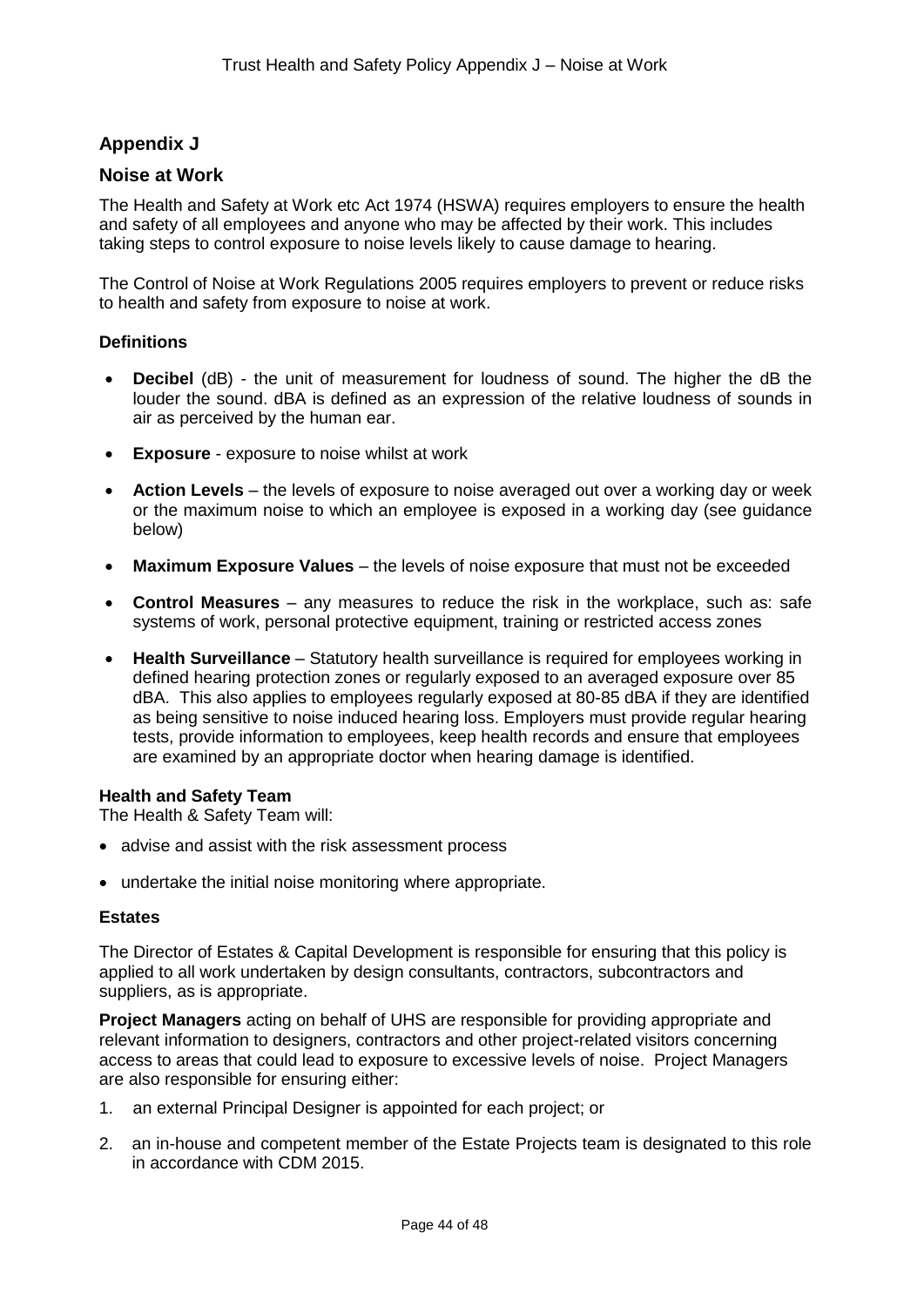Project Managers must ensure appropriate noise-relevant RAMS are submitted and approved in connection with a project prior to commencement and that contractors:

- implement precautions to reduce the noise or exposure to a reasonable level
- Communicate and coordinate with concerned parties prior to work activities commencing
- report any incidents involving noise levels following the Trust incident reporting procedures
- ensure that accurate records of method statements/risk assessments are kept within the project file

#### **Contractors**

All contractors' undertaking work for the Trust must ensure that any work that could impact on UHS employees or others working on the site are not exposed to high levels of noise.

All contractors will ensure that their operatives are aware of:

- the dangers of exposure to high levels of noise
- the effects of noise in and around the UHS site
- that there is a legal requirement on all parties to prevent exposure to high levels of noise

Contractors must assess and manage any work they intend to undertake that could lead to the exposure to noise and ensure that work they carry out is conducted so as to avoid, where possible excessive noise or the exposure to high levels of noise.

Contractors must cooperate and coordinate with the UHS Estates team to ensure the details of this policy are adhered to and that any requirements under The Construction (Design and Management) Regulations 2015 (CDM 2015) are actioned as appropriate.

#### **Employees**

All employees must:

- report any incidents involving noise levels to their line manager and complete an incident form following the Trust incident reporting procedures
- co-operate with the undertaking of workplace noise monitoring where required
- attend the OH department when health surveillance appointments are indicated as a requirement following a risk assessment
- attend all training where appropriate
- use hearing protection provided where this is a mandatory requirement or when advised to do so

#### **Procedures for managers**

Managers are responsible for themselves, their staff or anyone entering areas that they have control over that could be noisy acting in accordance with this policy. They should consider if a noise problem at work exists, the HSE guidance states that action will probably be needed if any of the following apply:

- Is the noise intrusive- like a busy street, a vacuum cleaner or a crowded restaurant- for most of the working day?
- Do your employees have to raise their voices to carry out a normal conversation when about 2 metres apart for at least part of the day?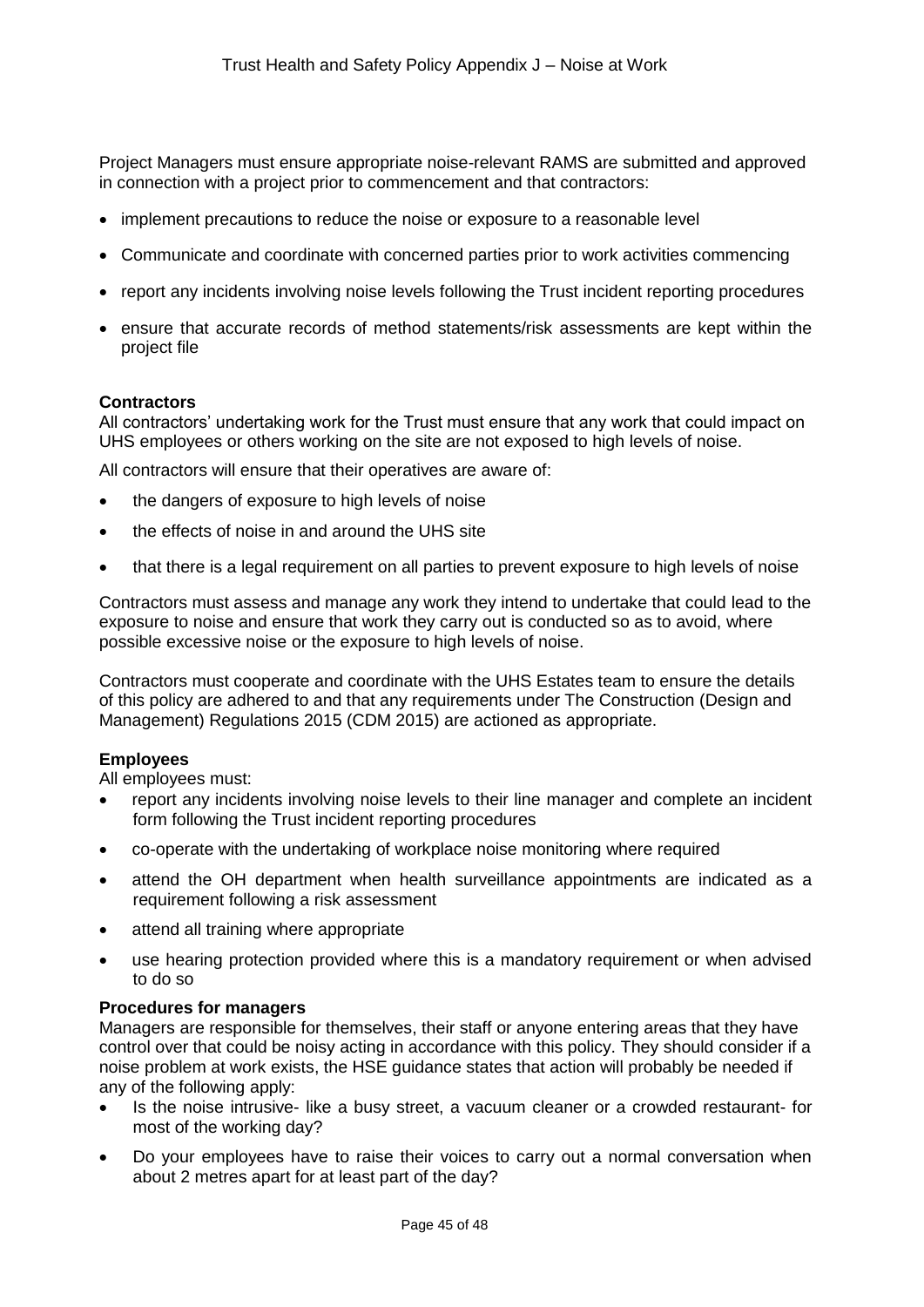Do your employees use noisy powered tools or machinery for more than half an hour each day?

Managers must ensure that suitable and sufficient risk assessments are undertaken on activities that could lead to unsafe exposure to noise using the guidance found in:

- The HSE Noise at Work Guidance <http://www.hse.gov.uk/pubns/indg362.pdf>
- The HSE Noise Don't lose your hearing! <http://www.hse.gov.uk/pubns/indg363.pdf>
- The Trust Risk Management policy and procedure [http://staffnet/TrustDocsMedia/DocsForAllStaff/GovernanceAndSafety/RiskManagementP](http://staffnet/TrustDocsMedia/DocsForAllStaff/GovernanceAndSafety/RiskManagementPolicyandprocedures/RiskManagementPolicyAndProcedures.docx) [olicyandprocedures/RiskManagementPolicyAndProcedures.docx](http://staffnet/TrustDocsMedia/DocsForAllStaff/GovernanceAndSafety/RiskManagementPolicyandprocedures/RiskManagementPolicyAndProcedures.docx)

If required they must then introduce noise control measures that are reasonably practicable to reduce the noise levels or exposure in their area to a safe level assisted by the Health and Safety team where appropriate.

Report any incidents involving excessive noise levels following the Trust incident reporting procedures

Should brief their staff and anyone entering the areas they have responsibility for, with information of any noise related concerns and the effects of that noise.

Consider if those areas presenting a high risk of exposure to noise need to be added to the local risk register and monitored through the Divisional/THQ Governance Teams in accordance with the UHS risk management policy and procedures

Ensure that if the provision of ear protection is required following the risk assessment process, is available, provided free of charge, the use of the protection is monitored and that staff are trained to use this equipment.

Ensure that if health surveillance is required for their staff that they attend any appointments made on their behalf

Ensure that if health surveillance is required for their staff (exposed above 85 dBA, or between 80-85 dBA for employees with known hearing impairment) that:

- they inform Occupational Health of the names of staff affected
- staff attend any appointments made on their behalf
- they keep a copy of the outcome of health surveillance (fitness to continue at work under the exposure conditions defined in the risk assessment) for each member of staff affected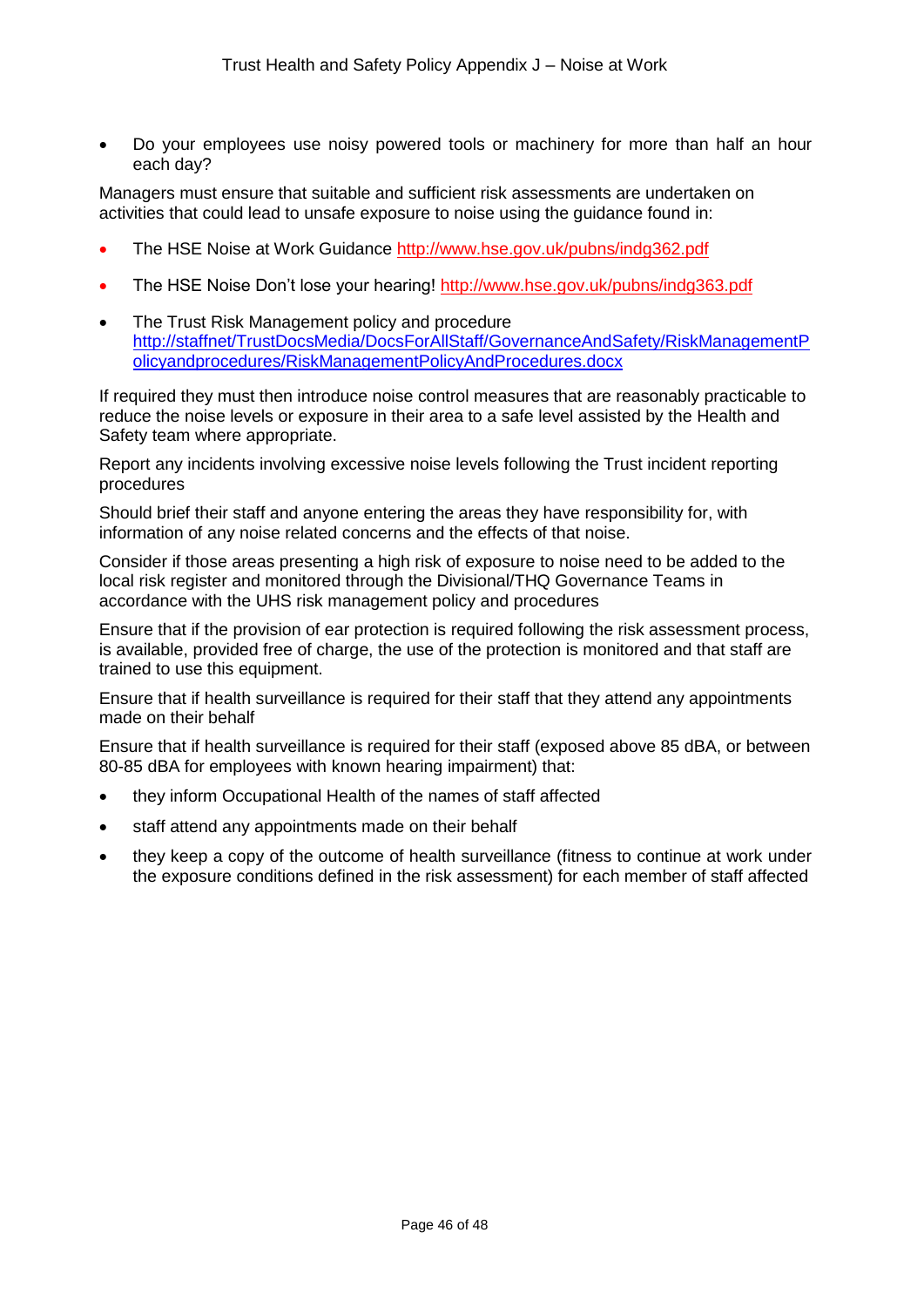#### **HSE actions levels and limit values**

The Noise Regulations require you to take specific action at certain action values and these relate to:

- the levels of exposure to noise of your employees averaged over a working day or week:
- the maximum noise to which employees are exposed in a working day

#### **Lower exposure action values:**

- daily or weekly exposure of 80dB:
- peak sound pressure of 135dB:

If you believe that noise exposure may exceed the lower exposure action value, you MUST<sup>.</sup>

- assess the risk to workers' health
- provide staff likely to be exposed with appropriate information and training
- Provide hearing protection to staff who may be exposed, if they request it

#### **Upper exposure action values:**

- daily or weekly exposure of 85dB:
- peak sound pressure of 137dB:

If you believe that noise exposure may exceed the upper exposure action value, you MUST:

- assess the risk to workers' health
- provide staff likely to be exposed with appropriate information and training
- provide and enforce compulsory hearing protection zones
- provide hearing protection suitable for noise levels to which workers are exposed

#### **Exposure limit levels:**

- daily or weekly exposure of 87dB:
- peak sound pressure of 140dB:

If you believe that the noise exposure may exceed the exposure limit level, you MUST:

- assess the risk to workers' health
- provide staff likely to be exposed with appropriate information and training
- make appropriate arrangements to ensure that noise exposure is reduced so that the exposure limit level is not exceeded. For example:
	- $\circ$  Reduce noise at source use less noisy tools or equipment
	- o Remove as many staff as possible from the noisy area
	- o Place sound baffles between the noise source and staff
	- $\circ$  Reduce the time that staff are exposed (halving the time staff are exposed to noise reduces average exposure by 3dB)
	- o Provide more appropriate ear defenders or other hearing protection